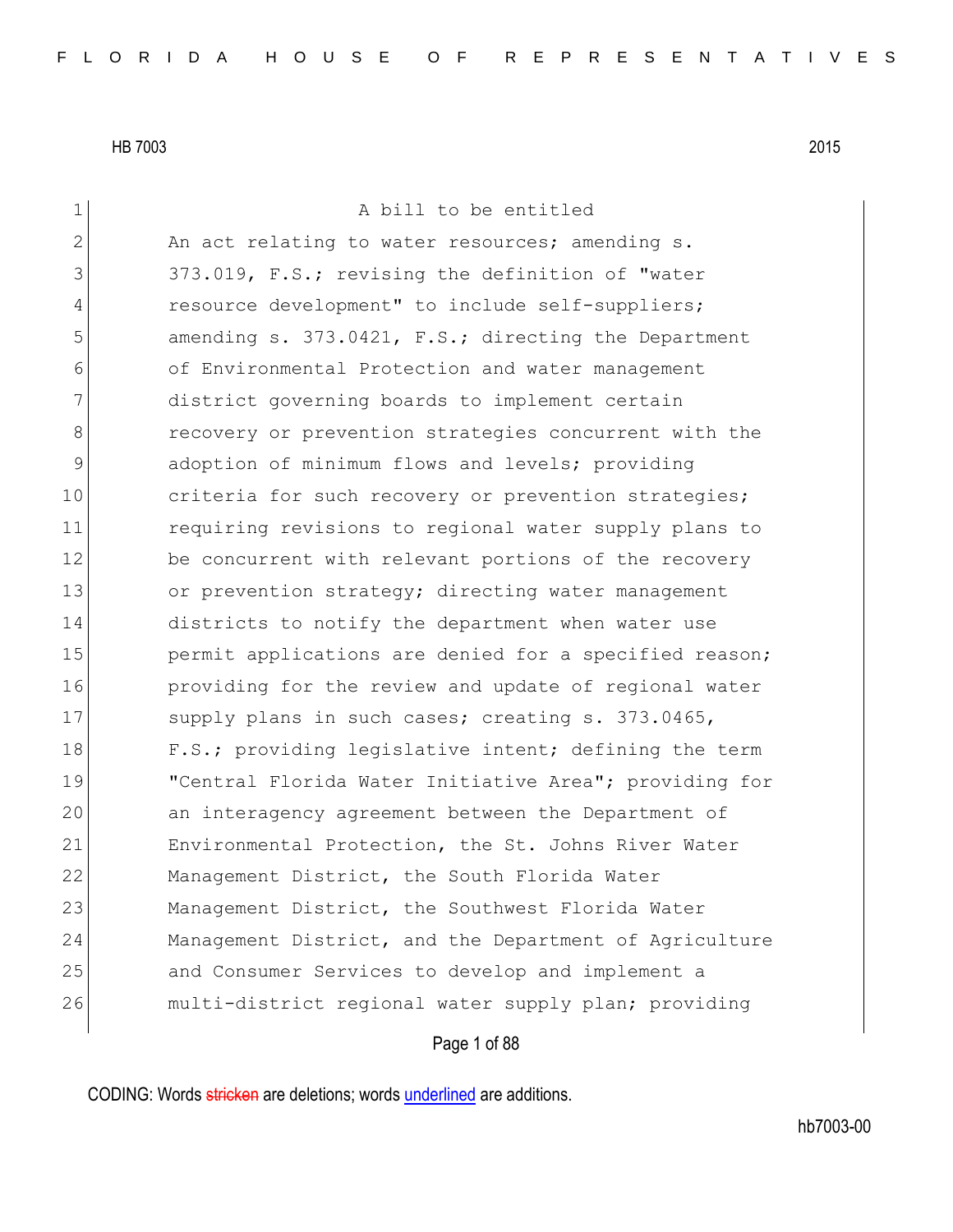| 27 | plan criteria and requirements; providing              |
|----|--------------------------------------------------------|
| 28 | applicability; amending s. 373.1501, F.S.; specifying  |
| 29 | authority of the South Florida Water Management        |
| 30 | District to allocate quantities of, and assign         |
| 31 | priorities for the use of, water within its            |
| 32 | jurisdiction; directing the district to provide        |
| 33 | recommendations to the United States Army Corps of     |
| 34 | Engineers when developing or implementing certain      |
| 35 | water control plans or regulation schedules; amending  |
| 36 | s. 373.2234, F.S.; directing water management district |
| 37 | governing boards to give priority consideration to the |
| 38 | identification of preferred water supply sources for   |
| 39 | certain water users; amending s. 373.233, F.S.;        |
| 40 | providing conditions under which the department and    |
| 41 | water management district governing boards are         |
| 42 | directed to give preference to certain applications;   |
| 43 | amending s. 373.4591, F.S.; providing priority         |
| 44 | consideration to certain public-private partnerships   |
| 45 | for water storage, groundwater recharge, and water     |
| 46 | quality improvements on private agricultural lands;    |
| 47 | amending s. 373.4595, F.S.; revising and providing     |
| 48 | definitions relating to the Northern Everglades and    |
| 49 | Estuaries Protection Program; clarifying provisions of |
| 50 | the Lake Okeechobee Watershed Protection Program;      |
| 51 | directing the South Florida Water Management District  |
| 52 | to revise certain rules and provide for a water        |

Page 2 of 88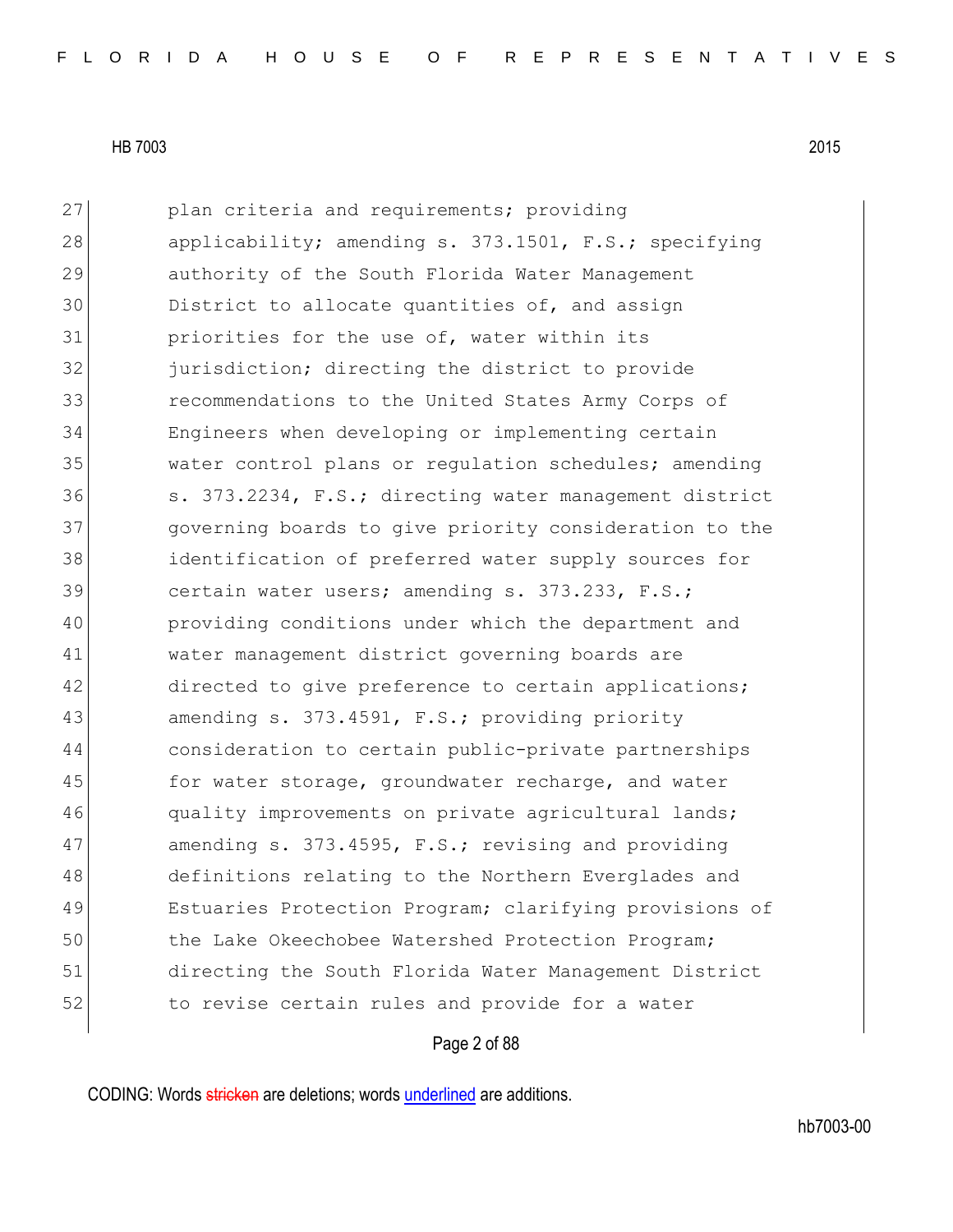53 quality monitoring program; revising provisions for 54 the Caloosahatchee River Watershed Protection Program 55 and the St. Lucie River Watershed Protection Program; 56 revising permitting and annual reporting requirements 57 **Fig.** relating to the Northern Everglades and Estuaries 58 Protection Program; amending s. 373.536, F.S.; 59 requiring a water management district to include an 60 annual funding plan in the water resource development 61 work program; directing the department to post the 62 work program on its website; amending s. 373.703, 63 F.S.; authorizing water management districts to 64 contract with private landowners for water production; 65 amending s.  $373.705$ , F.S.; providing first 66 consideration for funding assistance to certain water 67 supply development projects; requiring governing 68 boards to include certain information in their annual 69 budget submittals; amending s. 373.707, F.S.; 70 authorizing water management districts to provide 71 technical and financial assistance to self-suppliers 72 and to waive certain construction costs of alternative 73 water supply development projects by certain water 74 users; amending s. 373.709, F.S.; requiring water 75 Supply plans to include traditional and alternative 76 water supply project options that are technically and 77 financially feasible; directing the department to 78 include certain funding analyses and project

### Page 3 of 88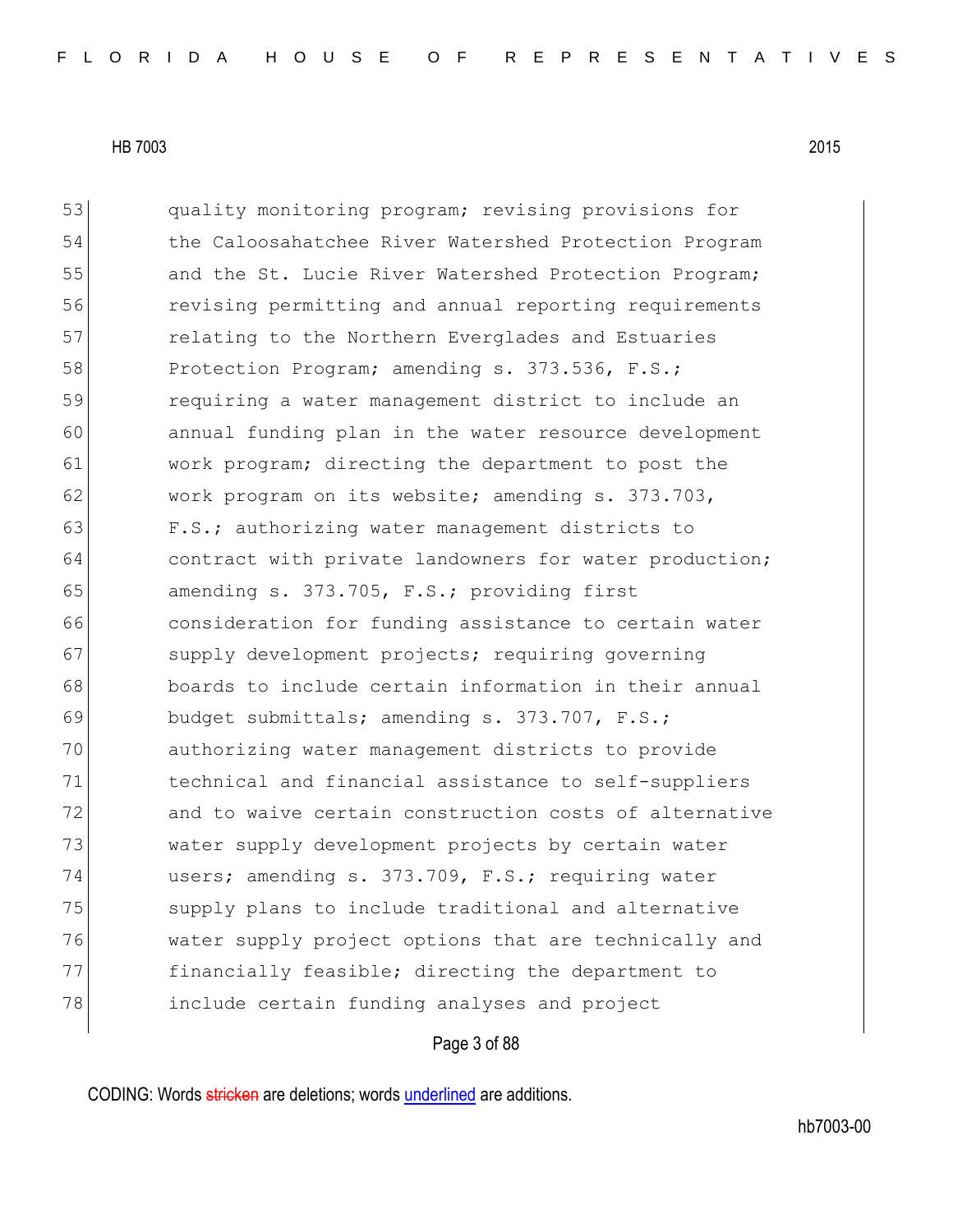79 explanations in regional water supply planning 80 reports; creating part VIII of chapter 373, F.S., 81 relating to the Florida Springs and Aquifer Act; 82 **providing legislative findings and intent; defining** 83 berms; providing criteria and requirements for the 84 development of recovery or prevention strategies for 85 Priority Florida Springs; directing the department to 86 perform water quality assessments, establish total 87 maximum daily loads, and establish basin management 88 action plans for Priority Florida Springs; providing 89 **b** criteria and requirements for agricultural best 90 management practices within the geographic area 91 encompassed by a basin management action plan that 92 includes a Priority Florida Spring; requiring each 93 person engaged in the occupation of agriculture within 94 such geographic area to implement certain best 95 management practices or conduct certain water quality 96 monitoring; amending s. 403.061, F.S.; directing the 97 department to adopt by rule a specific surface water 98 classification to protect surface waters used for 99 treated potable water supply; providing criteria for 100 such rule; authorizing the reclassification of surface 101 waters used for treated potable water supply 102 notwithstanding such rule; amending s. 403.861, F.S.; 103 directing the department to establish rules concerning 104 the use of surface waters for public water supply;

Page 4 of 88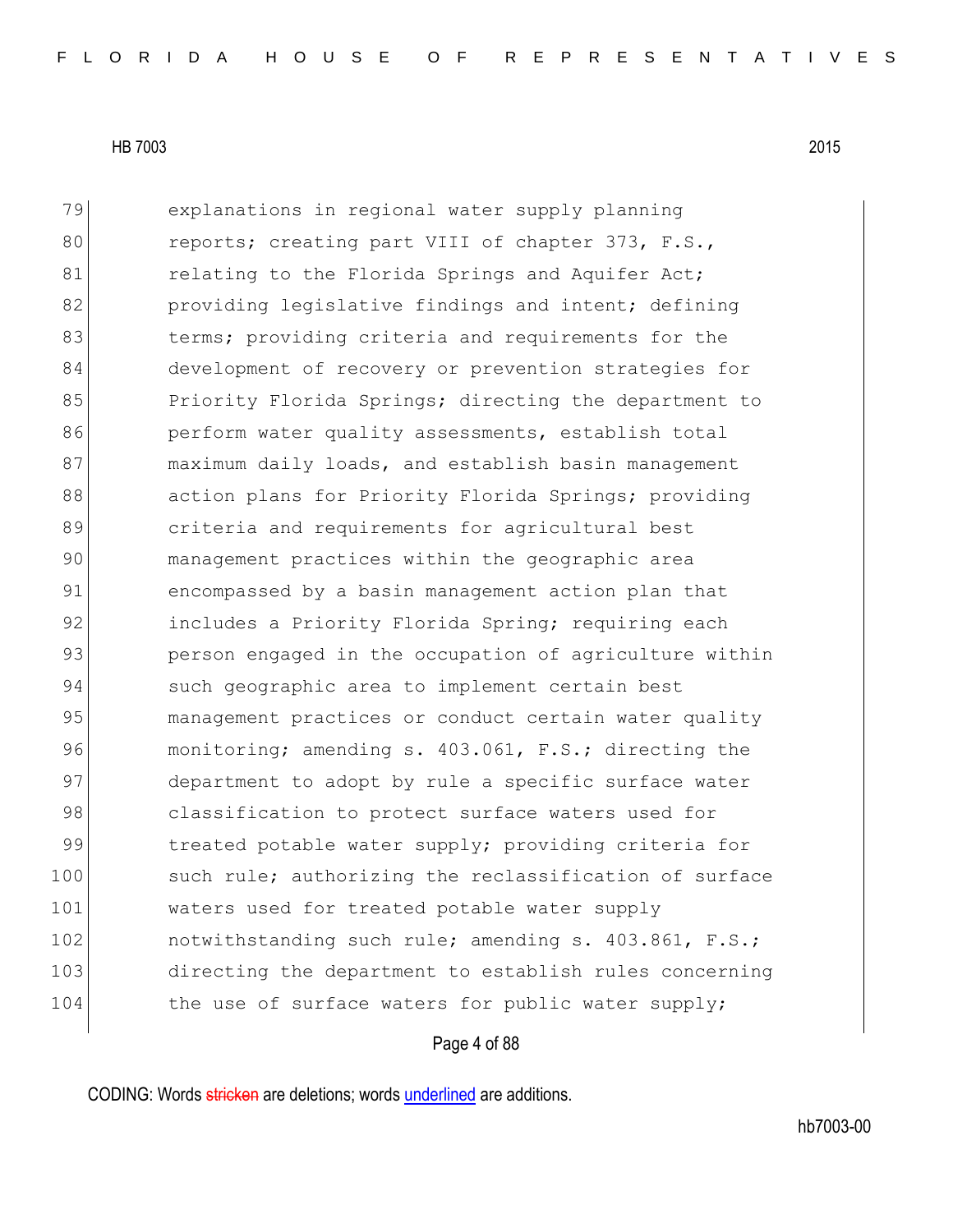|  |  |  |  |  |  |  |  | FLORIDA HOUSE OF REPRESENTATIVES |  |  |  |  |  |  |  |  |  |  |  |  |  |  |  |  |  |  |  |  |  |  |  |  |  |  |
|--|--|--|--|--|--|--|--|----------------------------------|--|--|--|--|--|--|--|--|--|--|--|--|--|--|--|--|--|--|--|--|--|--|--|--|--|--|
|--|--|--|--|--|--|--|--|----------------------------------|--|--|--|--|--|--|--|--|--|--|--|--|--|--|--|--|--|--|--|--|--|--|--|--|--|--|

Page 5 of 88 105 **requiring permit applicants using surface water to** 106 **provide potable public water supply to petition the** 107 department to reclassify the surface water or to 108 certify that the potable public water supply will meet 109 certain drinking water standards; directing the 110 department to designate treated potable water supplies 111 as a use of surface water; providing an effective 112 date. 113 114 Be It Enacted by the Legislature of the State of Florida: 115 116 Section 1. Subsection (24) of section 373.019, Florida 117 Statutes, is amended to read: 118 373.019 Definitions.—When appearing in this chapter or in 119 any rule, regulation, or order adopted pursuant thereto, the 120 term: 121 (24) "Water resource development" means the formulation 122 and implementation of regional water resource management 123 strategies, including the collection and evaluation of surface 124 water and groundwater data; structural and nonstructural 125 programs to protect and manage water resources; the development 126 of regional water resource implementation programs; the 127 construction, operation, and maintenance of major public works 128 facilities to provide for flood control, surface and underground 129 water storage, and groundwater recharge augmentation; and 130 related technical assistance to local governments, and to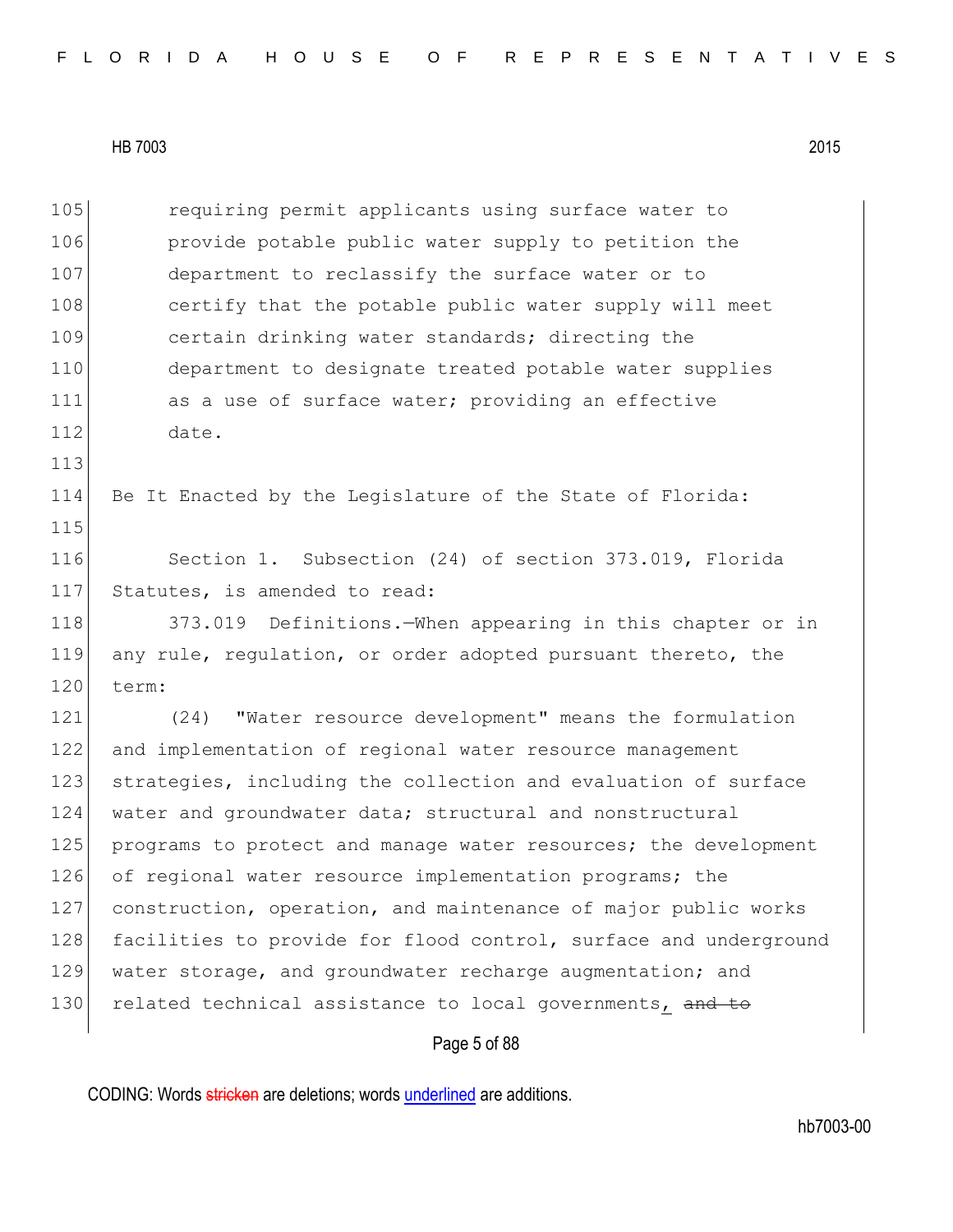131 government-owned and privately owned water utilities, and self-132 suppliers.

133 Section 2. Subsection (2) of section 373.0421, Florida 134 Statutes, is amended, subsection (3) is renumbered as subsection 135 (5), and new subsections (3) and (4) are added to that section, 136 to read:

137 373.0421 Establishment and implementation of minimum flows 138 and levels.-

139 (2) If the existing flow or level in a water body is 140 below, or is projected to fall within 20 years below, the 141 applicable minimum flow or level established pursuant to s. 142 373.042, the department or governing board, concurrent with the 143 adoption of the minimum flow or level and as part of the 144 regional water supply plan described in s. 373.709, shall 145 expeditiously implement a recovery or prevention strategy, which 146 includes the development of additional water supplies and other 147 actions, consistent with the authority granted by this chapter, 148 to:

149 (a) Achieve recovery to the established minimum flow or 150 level as soon as practicable; or

151 (b) Prevent the existing flow or level from falling below 152 the established minimum flow or level.

153

154 The recovery or prevention strategy shall include phasing or a 155 timetable which will allow for the provision of sufficient water 156 supplies for all existing and projected reasonable-beneficial

# Page 6 of 88

CODING: Words stricken are deletions; words underlined are additions.

hb7003-00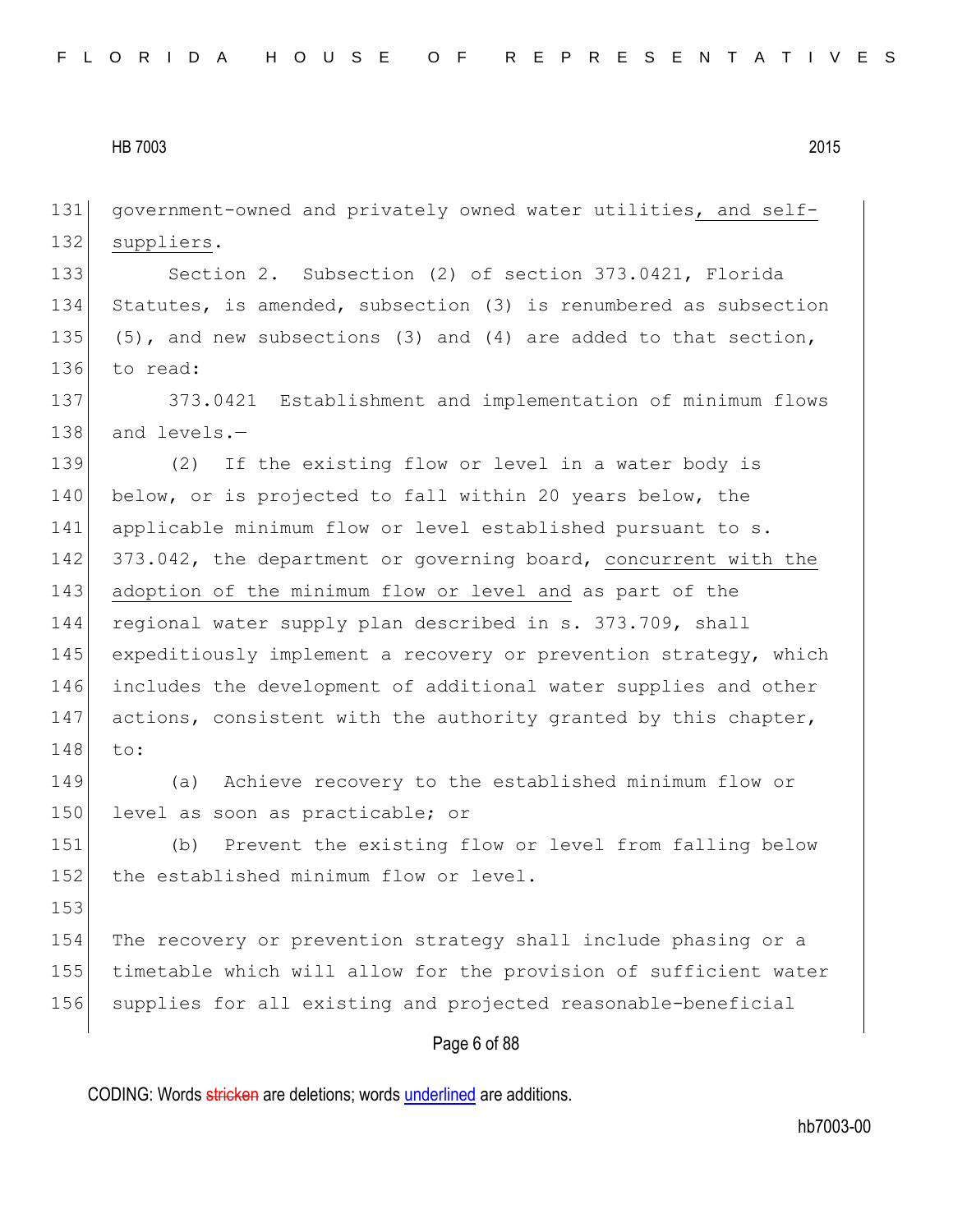157 uses, including development of additional water supplies and 158 implementation of conservation and other efficiency measures 159 concurrent with, to the maximum extent practical, and to offset, 160 reductions in permitted withdrawals, consistent with the 161 provisions of this chapter. The recovery or prevention strategy 162 may not depend solely on water shortage restrictions declared 163 pursuant to s. 373.175 or s. 373.246. 164 (3) In order to ensure that sufficient water is available 165 for all existing and future reasonable-beneficial uses and the 166 natural systems, the applicable regional water supply plan 167 prepared pursuant to s. 373.709 shall be amended to include any 168 water supply development projects and water resource development 169 projects identified in a recovery or prevention strategy. Such 170 amendment shall be approved concurrently with relevant portions 171 of the recovery or prevention strategy. 172 (4) The water management district shall notify the 173 department if an application for a water use permit is denied 174 based upon the impact that the use will have on an established 175 minimum flow or level. Upon receipt of such notice, the 176 department shall, as soon as practicable and in cooperation with 177 the water management district, conduct a review of the 178 applicable regional water supply plan prepared pursuant to s. 179 373.709. Such review shall include an assessment by the 180 department of the adequacy of the plan to meet the legislative 181 intent of s. 373.705(2)(b) that sufficient water be available 182 for all existing and future reasonable-beneficial uses and the

Page 7 of 88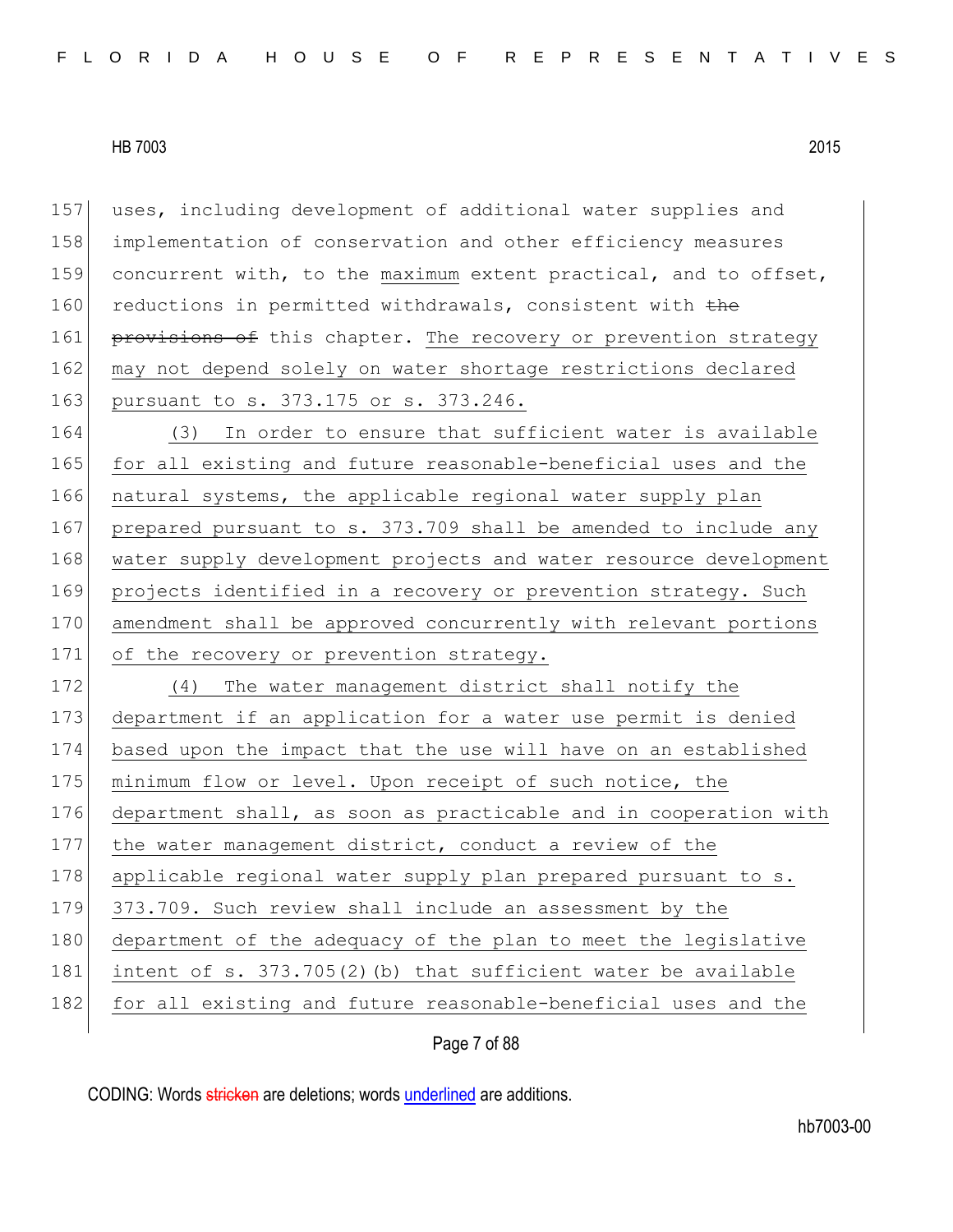Page 8 of 88 183 natural systems and that the adverse effects of competition for 184 water supplies be avoided. If the department determines, based 185 upon this review, that the regional water supply plan does not 186 adequately address the legislative intent of s.  $373.705(2)(b)$ , 187 the water management district shall immediately initiate an 188 update of the plan consistent with s. 373.709. 189 Section 3. Section 373.0465, Florida Statutes, is created 190 to read: 191 373.0465 Central Florida Water Initiative.- 192 (1) FINDINGS. The Legislature finds that: 193 (a) Historically, the Floridan aquifer system has supplied 194 the vast majority of the water used in the Central Florida 195 Coordination Area, as defined in s. 373.0363, which includes 196 southern Lake County and all of Orange, Osceola, Polk, and 197 Seminole Counties. 198 (b) Because the boundaries of the St. Johns River Water 199 Management District, the South Florida Water Management 200 District, and the Southwest Florida Water Management District 201 meet within the Central Florida Coordination Area, the three 202 districts and the Department of Environmental Protection have 203 worked cooperatively to determine that the Floridan aquifer 204 system is locally approaching the sustainable limits of use and 205 are exploring the need to develop sources of water to meet the 206 long-term water needs of the area. 207 (c) The Central Florida Water Initiative, a collaborative 208 process involving the Department of Environmental Protection,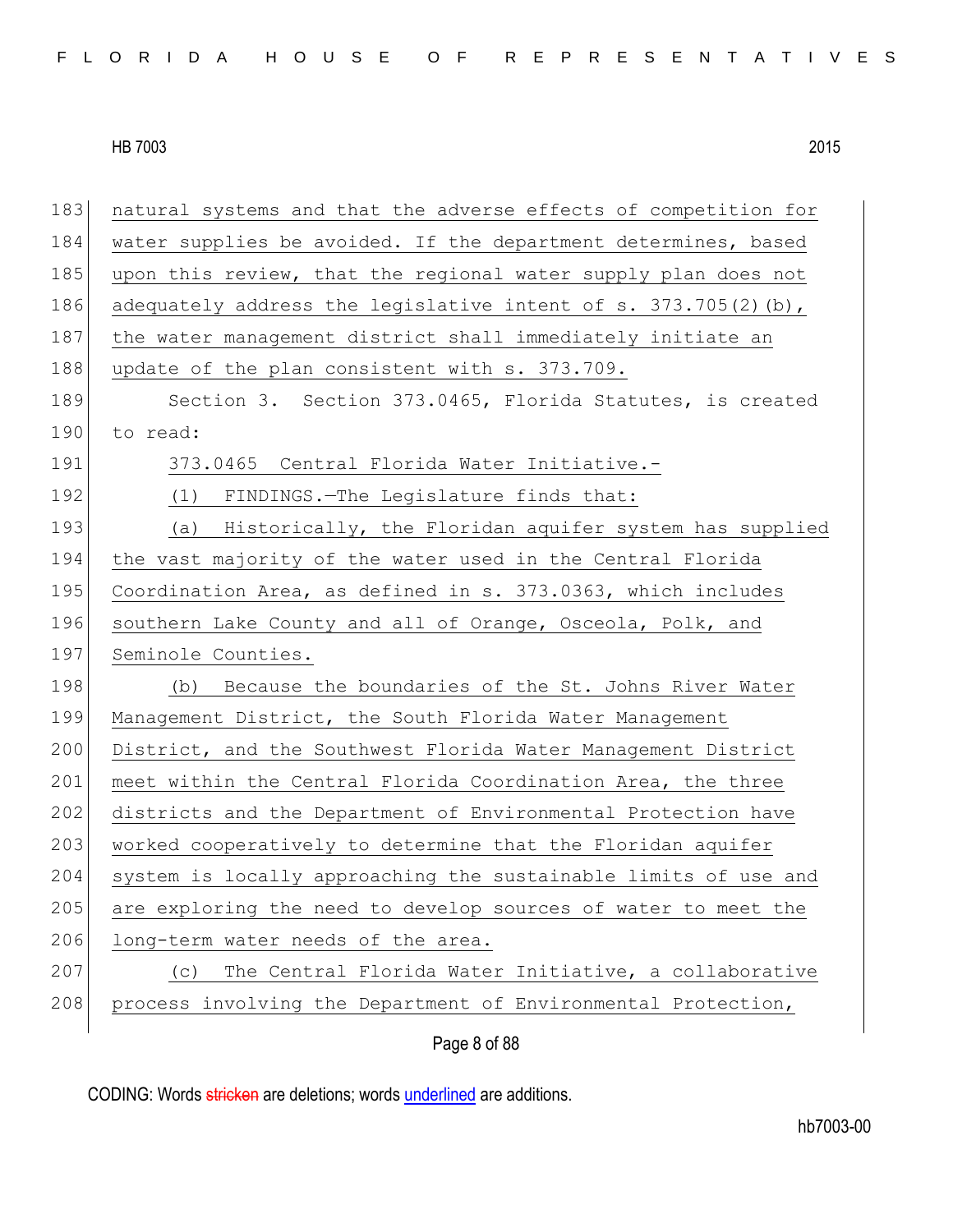| 234 | Water Initiative Area" means all of Orange, Osceola, Polk, and   |
|-----|------------------------------------------------------------------|
| 233 | As used in this subsection, the term "Central Florida<br>(a)     |
| 232 | AGREEMENT.-                                                      |
| 231 | CENTRAL FLORIDA WATER INITIATIVE INTERAGENCY<br>(2)              |
| 230 | Water Initiative.                                                |
| 229 | and natural systems beyond the boundaries of the Central Florida |
| 228 | continued reliance on the Floridan aquifer will benefit human    |
| 227 | (e) Developing water sources as an alternative to                |
| 226 | of Agriculture and Consumer Services is needed.                  |
| 225 | Southwest Florida Water Management District, and the Department  |
| 224 | District, the South Florida Water Management District, the       |
| 223 | Environmental Protection, the St. Johns River Water Management   |
| 222 | area an interagency agreement between the Department of          |
| 221 | development, and management strategy for the central Florida     |
| 220 | effective and consistent long-term water resource planning,      |
| 219 | Initiative participants continue to develop and implement an     |
| 218 | In order to ensure that the Central Florida Water<br>(d)         |
| 217 | the water resources and associated natural systems.              |
| 216 | water supply needs of central Florida without causing harm to    |
| 215 | 2014, for a unified process to address the current and long-term |
| 214 | Central Florida Water Initiative Guiding Document of June 27,    |
| 213 | stakeholders, has developed a framework, as set forth in the     |
| 212 | Services, regional public water supply utilities, and other      |
| 211 | Management District, the Department of Agriculture and Consumer  |
| 210 | Water Management District, the Southwest Florida Water           |
| 209 | the St. Johns River Water Management District, the South Florida |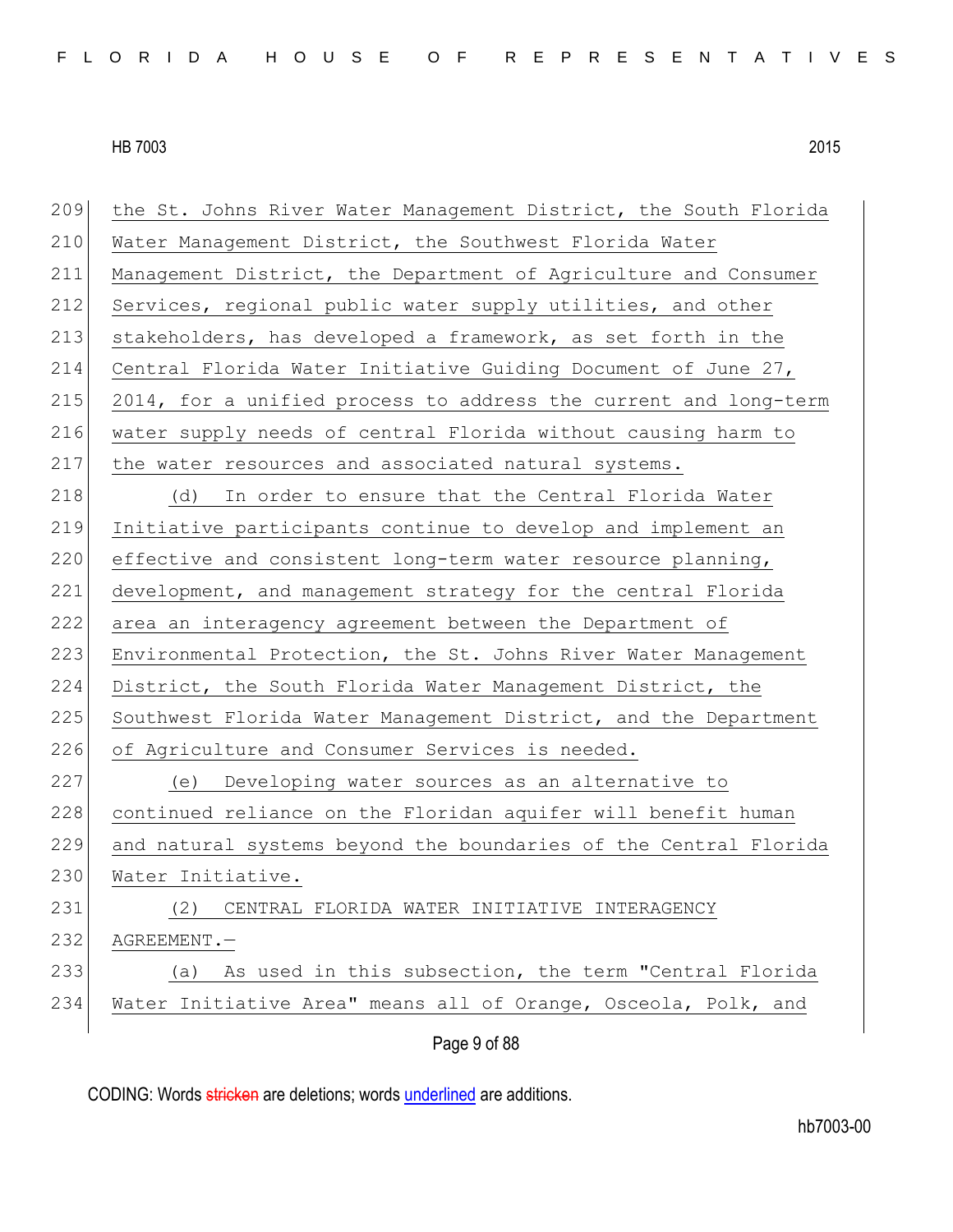| 235 | Seminole Counties, and southern Lake County, as designated by    |
|-----|------------------------------------------------------------------|
| 236 | the Southwest Florida Water Management District, the South       |
| 237 | Florida Water Management District, and the St. Johns River Water |
| 238 | Management District.                                             |
| 239 | (b) By December 31, 2015, the Department of Environmental        |
| 240 | Protection shall complete a Central Florida Water Initiative     |
| 241 | interagency agreement pursuant to s. 373.046 with the St. Johns  |
| 242 | River Water Management District, the South Florida Water         |
| 243 | Management District, the Southwest Florida Water Management      |
| 244 | District, and the Department of Agriculture and Consumer         |
| 245 | Services. The interagency agreement shall apply only to the      |
| 246 | Central Florida Water Initiative Area and shall be adopted       |
| 247 | pursuant to chapter 120 in the same manner as a rule.            |
| 248 | The interagency agreement shall:<br>(C)                          |
| 249 | 1. Provide for a continuation of the collaborative process       |
| 250 | among the state agencies, affected water management districts,   |
| 251 | regional public water supply utilities, and other stakeholders.  |
| 252 | Include the guiding principles and goals set forth in<br>2.      |
| 253 | the Central Florida Water Initiative Guiding Document of June    |
| 254 | 27, 2014, and build upon the work that has already been          |
| 255 | accomplished by the Central Florida Water Initiative             |
| 256 | participants in addressing these quiding principles and goals.   |
| 257 | Require, as set forth in the Central Florida Water<br>3.         |
| 258 | Initiative Guiding Document of June 27, 2014, the development    |
| 259 | and implementation of a single multi-district regional water     |
| 260 | supply plan, including any needed recovery or prevention         |
|     |                                                                  |

Page 10 of 88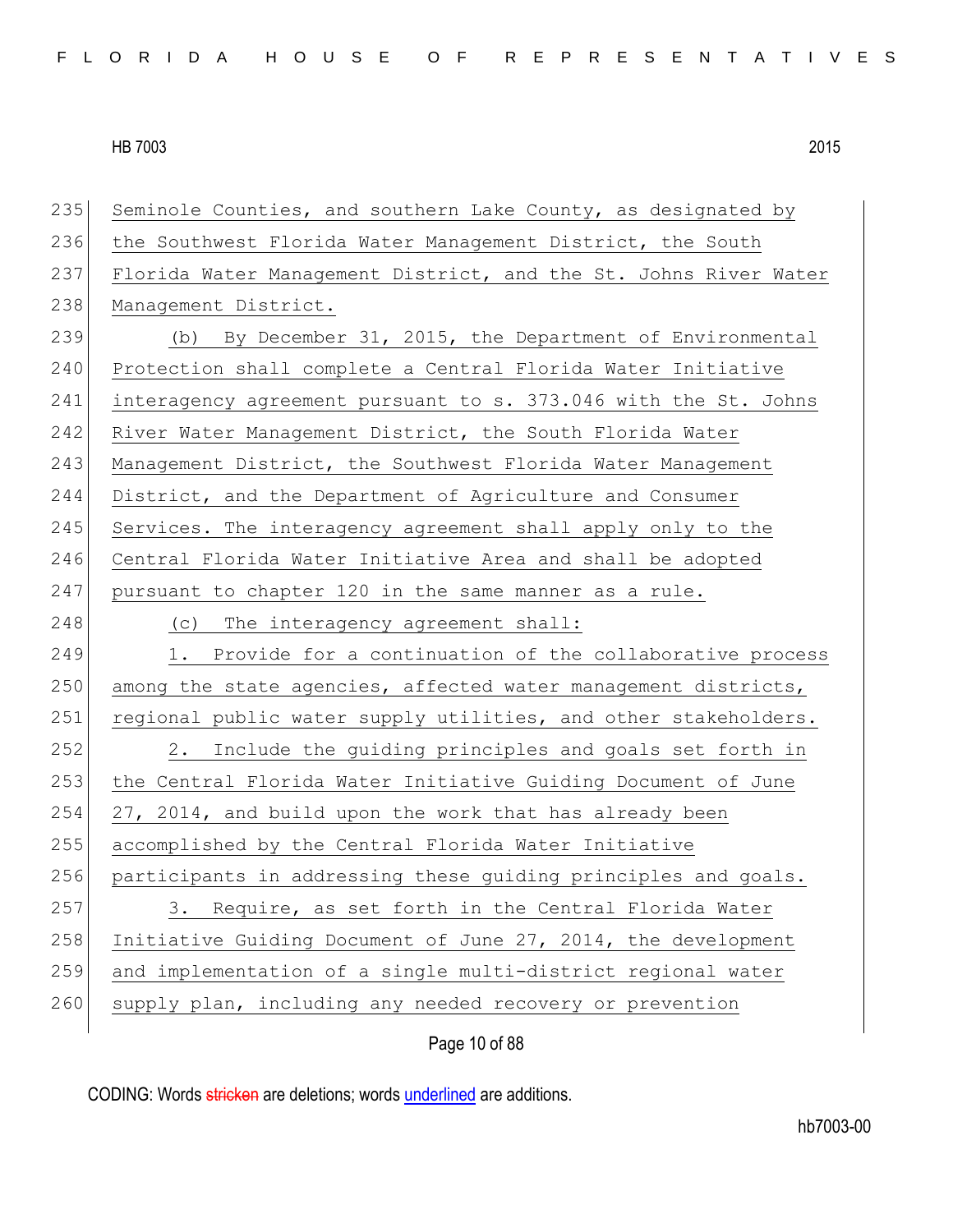| 261 | strategies and the approved list of water resource or water    |
|-----|----------------------------------------------------------------|
| 262 | supply development projects, by the affected water management  |
| 263 | districts.                                                     |
| 264 | Require uniform rules for regulatory programs that<br>4.       |
| 265 | include:                                                       |
| 266 | A single hydrologic model to assess the availability of<br>a.  |
| 267 | groundwater.                                                   |
| 268 | b. A single, uniform definition of "harmful to the water       |
| 269 | resources" consistent with the term's usage in s. 373.219.     |
| 270 | A single reference condition.<br>$\circ$ .                     |
| 271 | A single process for permit reviews.<br>d.                     |
| 272 | A single, consistent process, as appropriate, to set<br>e.     |
| 273 | minimum flows and levels and reservations.                     |
| 274 | f. A single method for calculating residential per capita      |
| 275 | water use.                                                     |
| 276 | In developing the water supply planning and regulatory<br>(d)  |
| 277 | program consistent with the goals set forth in paragraph (c),  |
| 278 | the parties to the interagency agreement shall:                |
| 279 | Consider limitations on groundwater use together with<br>1.    |
| 280 | opportunities for new, increased, or redistributed groundwater |
| 281 | uses that are based on environmental constraints.              |
| 282 | 2. Establish a coordinated process for the identification      |
| 283 | of new or revised environmental constraints.                   |
| 284 | Consider existing prevention and recovery strategies.<br>3.    |
| 285 | Include a list of water supply options sufficient to<br>4.     |
| 286 | meet the water needs of all existing and future reasonable-    |
|     |                                                                |

Page 11 of 88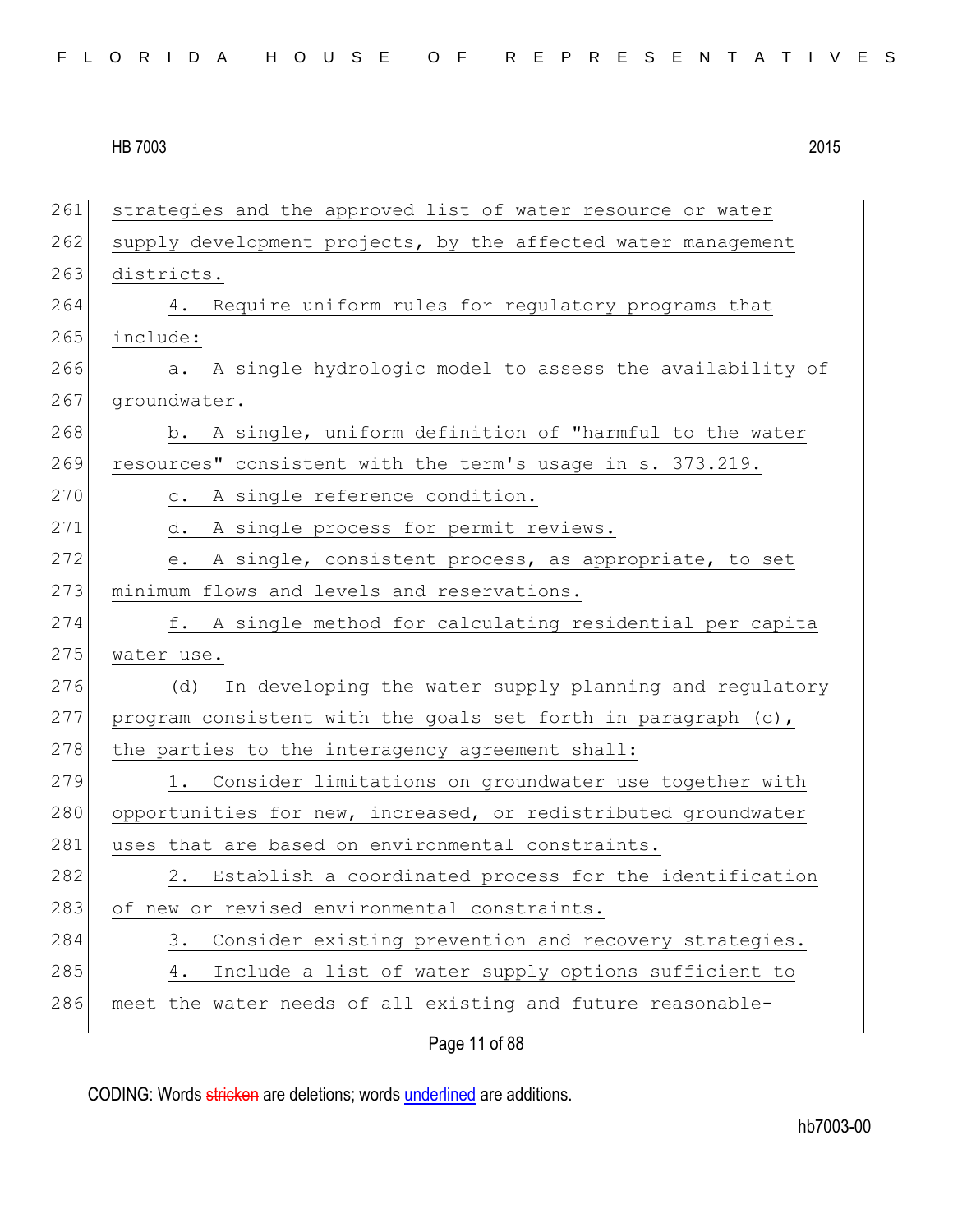Page 12 of 88 287 beneficial uses which avoid environmental harm and are 288 consistent with the public interest. 289 5. Identify which of the water supply sources are 290 preferred water supply sources pursuant to s. 373.2234. 291 6. Provide for partnership agreements among the Department 292 of Environmental Protection, the Department of Agriculture and 293 Consumer Services, water management districts, and water users. 294 (e) Water management district planning and regulatory 295 programs developed pursuant to the interagency agreement shall 296 be approved or adopted as required under this chapter. However, 297 such planning and regulatory programs may not serve to modify 298 planning and regulatory programs in areas of the affected 299 districts that are not within the Central Florida Water 300 Initiative Area, but may include interregional projects located 301 outside the Central Florida Water Initiative Area that are 302 consistent with planning and regulatory programs in the areas in 303 which they are located. 304 Section 4. Subsection (4) of section 373.1501, Florida 305 Statutes, is amended, subsections (7) and (8) are renumbered as 306 subsections (8) and (9), respectively, and a new subsection  $(7)$ 307 is added to that section, to read: 308 373.1501 South Florida Water Management District as local 309 sponsor.— 310 (4) The district is authorized to act as local sponsor of 311 the project for those project features within the district as 312 provided in this subsection and subject to the oversight of the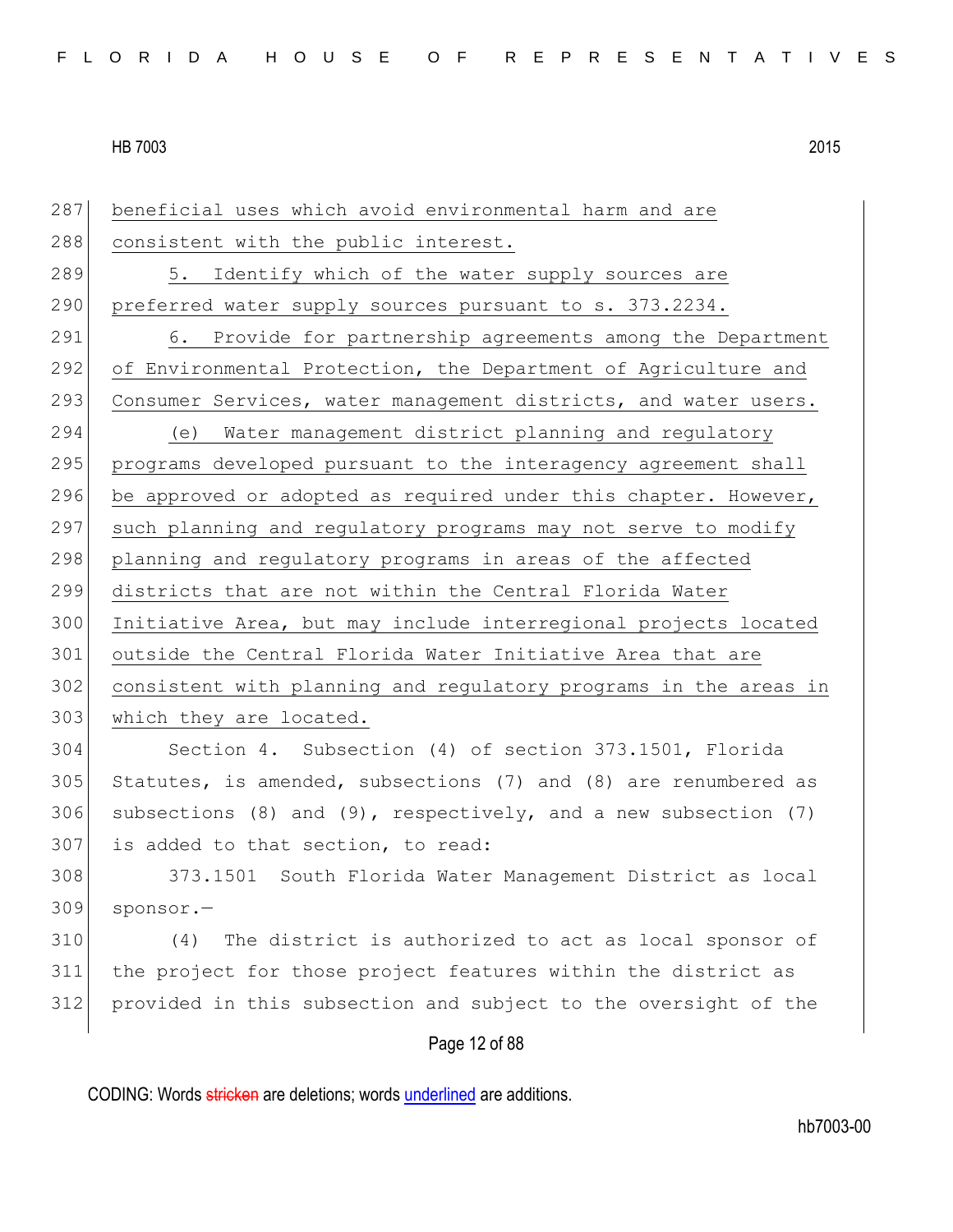Page 13 of 88 department as further provided in s. 373.026. The district shall continue to exercise the authority of the state to allocate quantities of water within its jurisdiction, including the water supply in relation to the project, and be responsible for allocating water and assigning priorities among the other water 318 uses served by the project pursuant to state law. The district may: (a) Act as local sponsor for all project features 321 previously authorized by Congress. $\div$  (b) Continue data gathering, analysis, research, and design of project components, participate in preconstruction engineering and design documents for project components, and further refine the Comprehensive Plan of the restudy as a guide 326 and framework for identifying other project components. $\div$  (c) Construct pilot projects that will assist in determining the feasibility of technology included in the 329 Comprehensive Plan of the restudy.<sup>2</sup> and (d) Act as local sponsor for project components. (7) When developing or implementing water control plans or 332 regulation schedules required for the operation of the project, the district shall provide recommendations to the United States Army Corps of Engineers that are consistent with all district programs and plans. 336 Section 5. Section 373.2234, Florida Statutes, is amended to read: 338 373.2234 Preferred water supply sources.-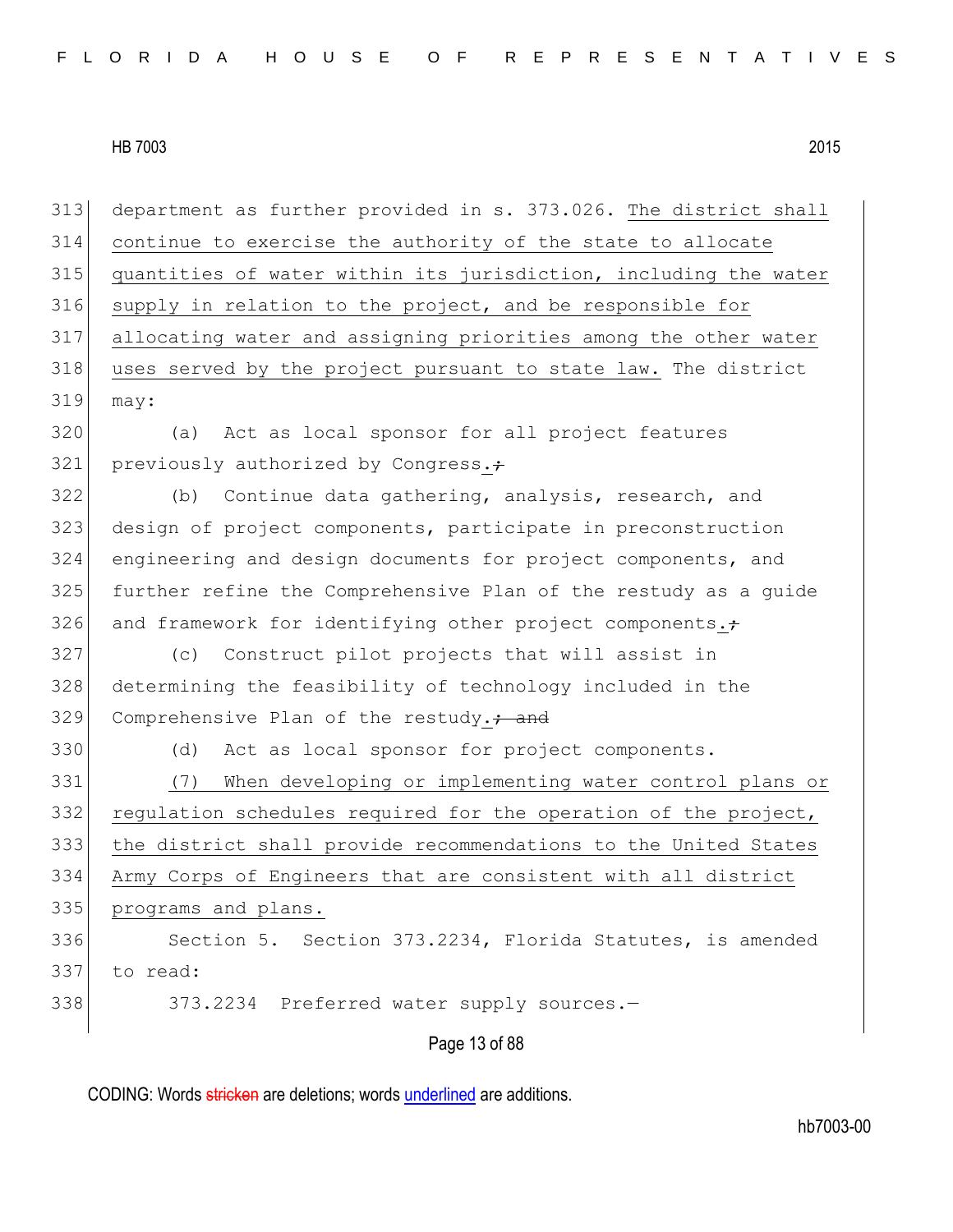(1) The governing board of a water management district is authorized to adopt rules that identify preferred water supply sources for consumptive uses for which there is sufficient data to establish that a preferred source will provide a substantial new water supply to meet the existing and projected reasonable- beneficial uses of a water supply planning region identified 345 pursuant to s.  $373.709(1)$ , while sustaining existing water 346 resources and natural systems. At a minimum, such rules must contain a description of the preferred water supply source and an assessment of the water the preferred source is projected to produce.

 (2)(a) If an applicant proposes to use a preferred water 351 supply source, that applicant's proposed water use is subject to 352 s. 373.223(1), except that the proposed use of a preferred water 353 supply source must be considered by a water management district when determining whether a permit applicant's proposed use of water is consistent with the public interest pursuant to s. 373.223(1)(c).

 (b) The governing board of a water management district 358 shall consider the identification of preferred water supply sources for water users for whom access to or development of new 360 water supplies is not technically or financially feasible.

 (c) A consumptive use permit issued for the use of a preferred water supply source must be granted, when requested by the applicant, for at least a 20-year period and may be subject to the compliance reporting provisions of s. 373.236(4).

# Page 14 of 88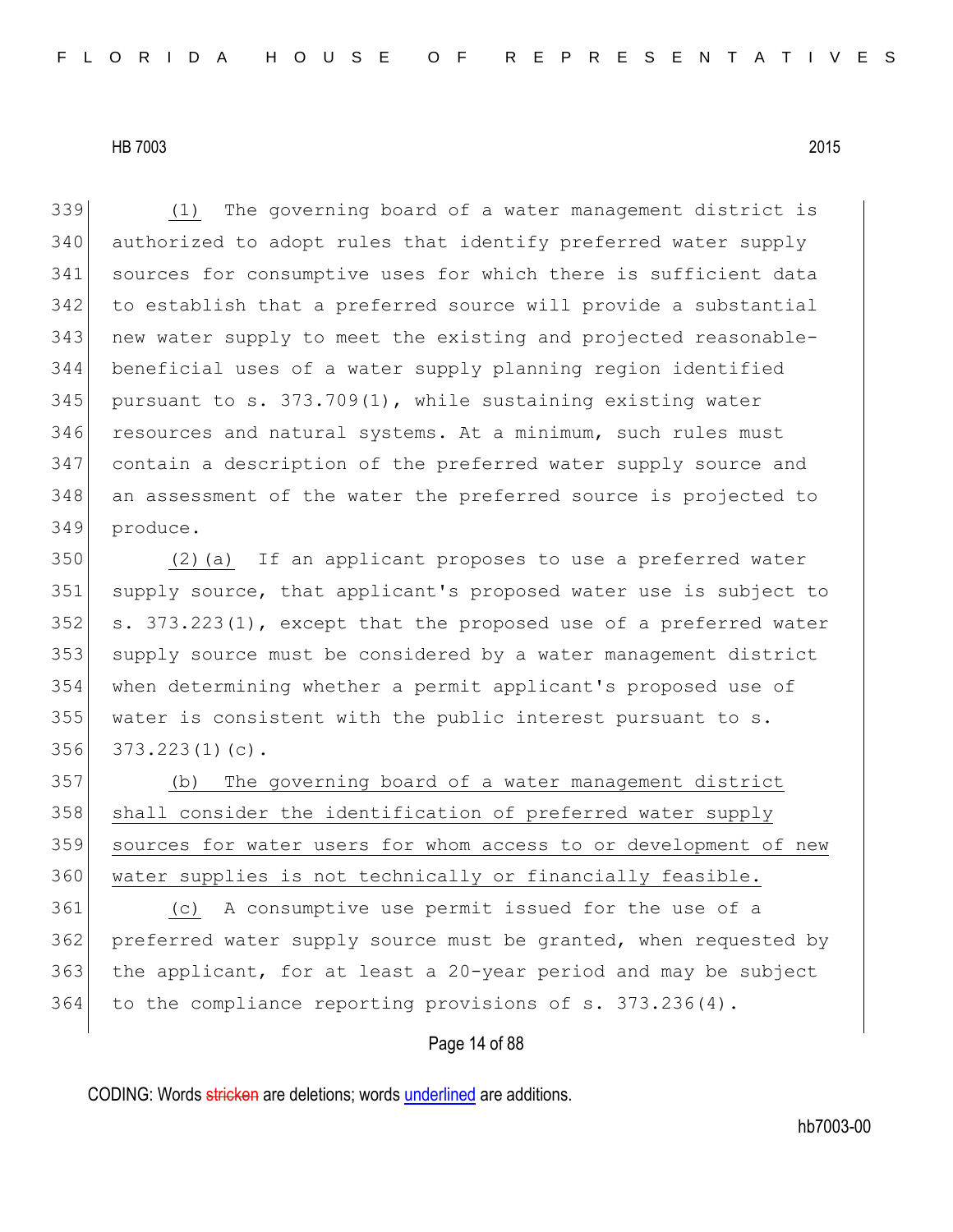Page 15 of 88  $365$  (3)(a) Nothing in This section does not shall be construed  $366$  to: 367 1. Exempt the use of preferred water supply sources from 368 the provisions of ss. 373.016(4) and 373.223(2) and  $(3)$ ., or be 369 construed to 370 2. Provide that permits issued for the use of a 371 nonpreferred water supply source must be issued for a duration 372 of less than 20 years or that the use of a nonpreferred water 373 supply source is not consistent with the public interest.  $374$  3. Additionally, nothing in this section shall be 375 interpreted to Require the use of a preferred water supply 376 source or to restrict or prohibit the use of a nonpreferred 377 water supply source. 378 (b) Rules adopted by the governing board of a water 379 management district to implement this section shall specify that 380 the use of a preferred water supply source is not required and 381 that the use of a nonpreferred water supply source is not 382 restricted or prohibited. 383 Section 6. Subsection (2) of section 373.233, Florida 384 Statutes, is amended to read: 385 373.233 Competing applications.-386  $(2)(a)$  If <del>In the event that</del> two or more competing 387 applications qualify equally under the provisions of subsection 388 (1), the governing board or the department shall give preference 389 to a renewal application over an initial application. 390 (b) If two or more competing applications qualify equally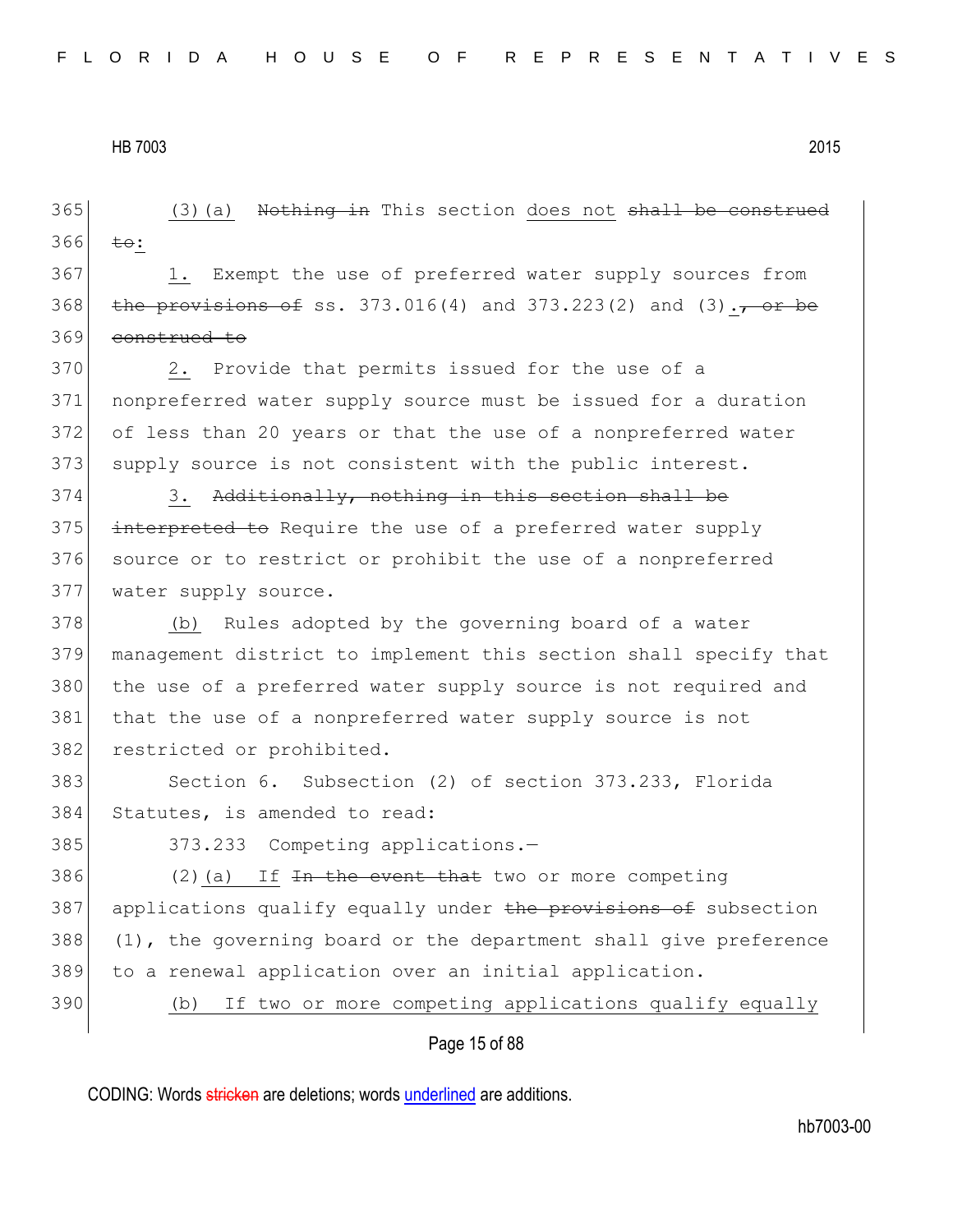Page 16 of 88 391 under subsection (1) and none of the competing applications is a 392 renewal application, the governing board or the department shall 393 give preference to the use for which an alternate water supply 394 is not technically and financially feasible. 395 Section 7. Section 373.4591, Florida Statutes, is amended 396 to read: 397 373.4591 Improvements on private agricultural lands. 398 (1) The Legislature encourages public-private partnerships 399 to accomplish water storage, groundwater recharge, and water 400 quality improvements on private agricultural lands. Priority 401 consideration shall be given to public-private partnerships 402 that: 403 (a) Store or treat water on private lands for purposes of 404 hydrologic improvement, water quality, or water supply; 405 (b) Provide critical ground water recharge; or 406 (c) Provide for changes in land use to activities that 407 minimize nutrient loads and maximize water conservation. 408 (2)(a) When an agreement is entered into between the 409 department, a water management district, or the Department of 410 Agriculture and Consumer Services and a private landowner to 411 establish such a public-private partnership that may create or 412 impact wetlands or other surface waters, a baseline condition 413 determining the extent of wetlands and other surface waters on 414 the property shall be established and documented in the 415 agreement before improvements are constructed. 416 (b) When an agreement is entered into between the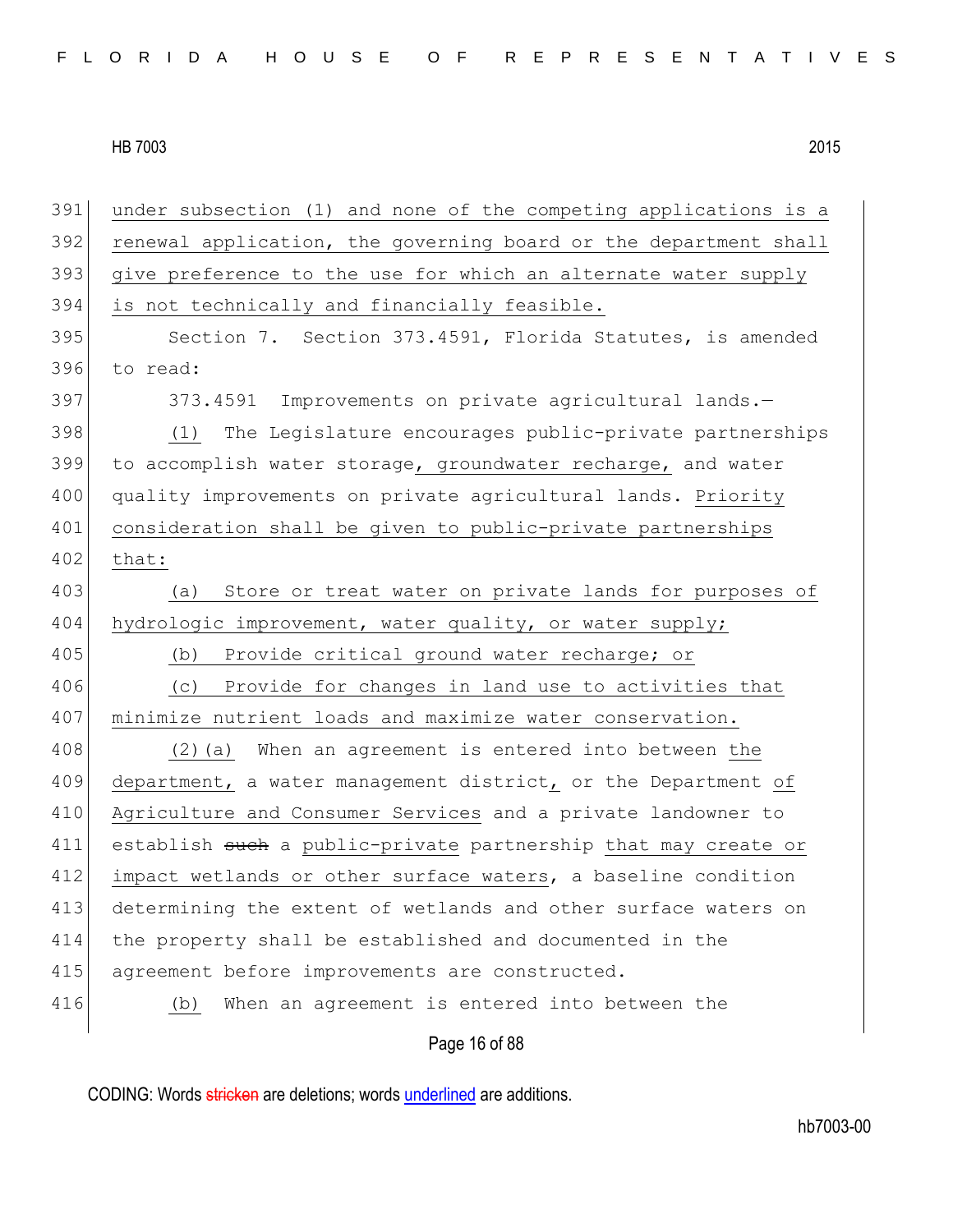417 Department of Agriculture and Consumer Services and a private 418 landowner to implement best management practices pursuant to s. 419  $403.067(7)(c)$ , a baseline condition determining the extent of 420 wetlands and other surface water on the property may be 421 established at the option and expense of the private landowner 422 and documented in the agreement before improvements are 423 constructed. The Department of Agriculture and Consumer Services 424 shall submit the landowner's proposed baseline condition 425 documentation to the lead agency for review and approval, and 426 the agency shall use its best efforts to complete the review 427 within 45 days.

428 (3) The Department of Agriculture and Consumer Services, the department, and the water management districts shall provide a process for reviewing these requests in the timeframe specified. The determination of a baseline condition shall be 432 conducted using the methods set forth in the rules adopted pursuant to s. 373.421. The baseline condition documented in an agreement shall be considered the extent of wetlands and other surface waters on the property for the purpose of regulation 436 under this chapter for the duration of the agreement and after its expiration.

438 Section 8. Paragraph (h) of subsection (1) and subsections 439 (2) through (7) of section 373.4595, Florida Statutes, are 440 amended to read:

441 373.4595 Northern Everglades and Estuaries Protection 442 Program.—

## Page 17 of 88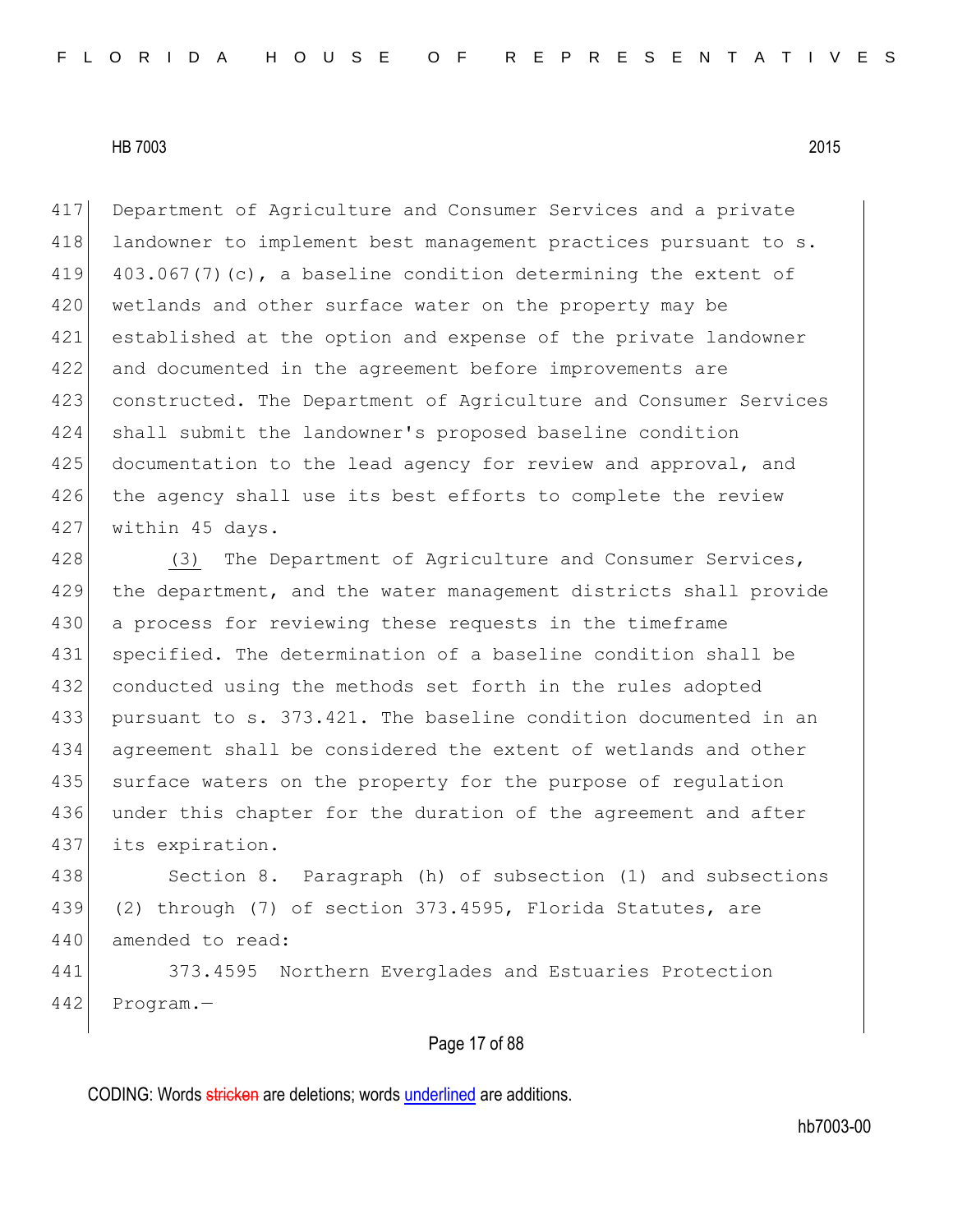443 (1) FINDINGS AND INTENT.

444 (h) The Legislature finds that the expeditious 445 implementation of the Lake Okeechobee Watershed Protection 446 Program, the Caloosahatchee River Watershed Protection Program, 447 Plan and the St. Lucie River Watershed Protection Program Plans 448 is needed to improve the quality, quantity, timing, and 449 distribution of water in the northern Everglades ecosystem and 450 that this section, in conjunction with s. 403.067, including the 451 implementation of the plans developed and approved pursuant to 452 subsections (3) and (4), and any related basin management action 453 plan developed and implemented pursuant to s.  $403.067(7)(a)$ , 454 provide a reasonable means of achieving the total maximum daily 455 load requirements and achieving and maintaining compliance with 456 state water quality standards.

457 (2) DEFINITIONS.—As used in this section, the term:

458 (a) "Best management practice" means a practice or 459 combination of practices determined by the coordinating 460 agencies, based on research, field-testing, and expert review, 461 to be the most effective and practicable on-location means, 462 including economic and technological considerations, for 463 improving water quality in agricultural and urban discharges. 464 Best management practices for agricultural discharges shall 465 reflect a balance between water quality improvements and 466 agricultural productivity.

Page 18 of 88

<sup>467</sup> (b) "Biosolids" means the solid, semisolid, or liquid 468 residue generated during the treatment of domestic wastewater in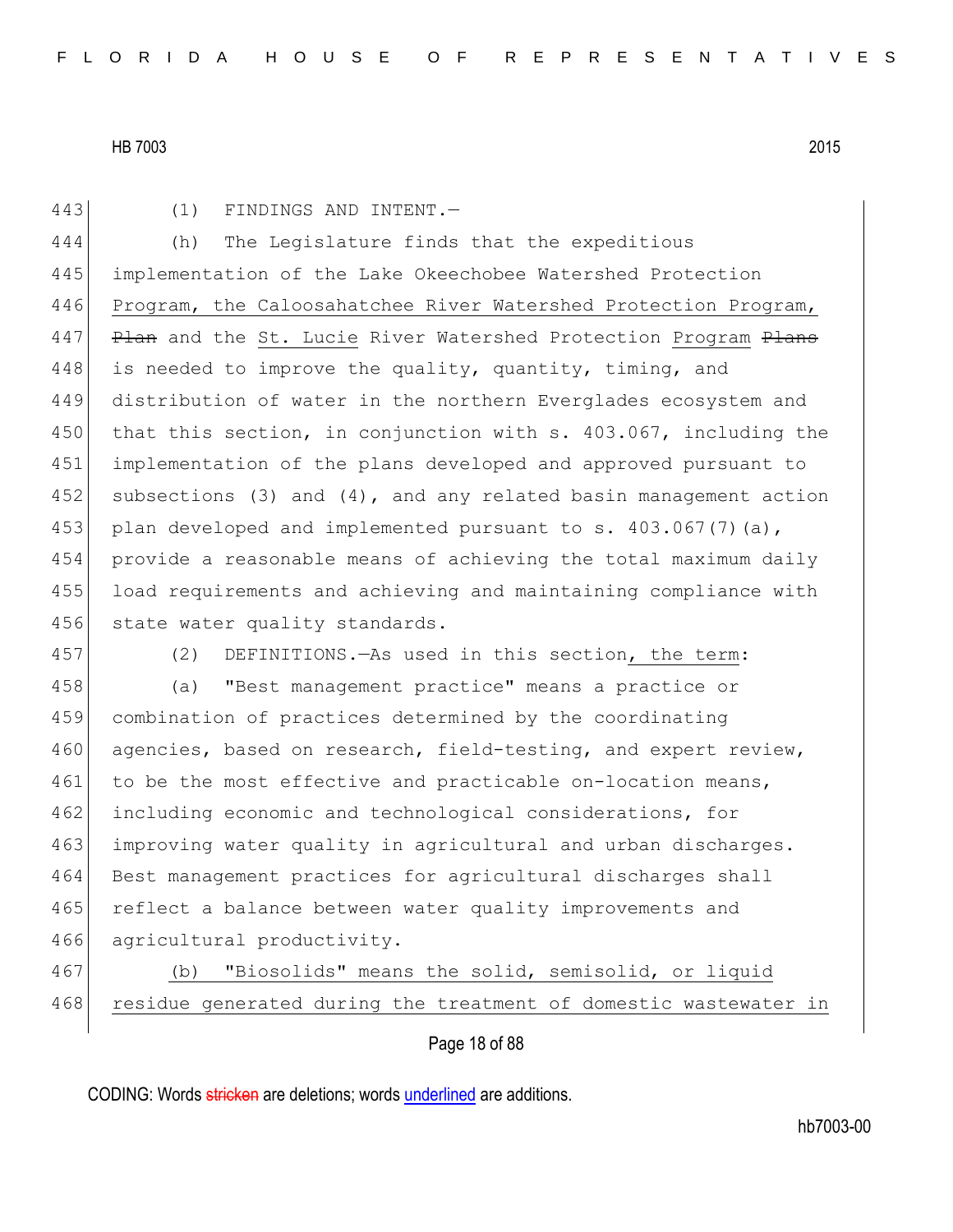469 a domestic wastewater treatment facility, formerly known as 470 "domestic wastewater residuals" or "residuals," and includes 471 products and treated material from biosolids treatment 472 facilities and septage management facilities regulated by the 473 department. The term does not include the treated effluent or 474 reclaimed water from a domestic wastewater treatment facility, 475 solids removed from pump stations and lift stations, screenings 476 and grit removed from the preliminary treatment components of 477 domestic wastewater treatment facilities, or ash generated 478 during the incineration of biosolids.

479  $(c)$   $(b)$  "Caloosahatchee River watershed" means the 480 Caloosahatchee River, its tributaries, its estuary, and the area 481 within Charlotte, Glades, Hendry, and Lee Counties from which 482 surface water flow is directed or drains, naturally or by 483 constructed works, to the river, its tributaries, or its 484 estuary.

485 (d)  $\left\{ \left( e \right\}$  "Coordinating agencies" means the Department of 486 Agriculture and Consumer Services, the Department of 487 Environmental Protection, and the South Florida Water Management 488 District.

489 (e) (d) "Corps of Engineers" means the United States Army 490 Corps of Engineers.

491  $(f)$  (f)  $(e)$  "Department" means the Department of Environmental 492 Protection.

493  $(g)$  (g)  $(f)$  "District" means the South Florida Water Management 494 District.

## Page 19 of 88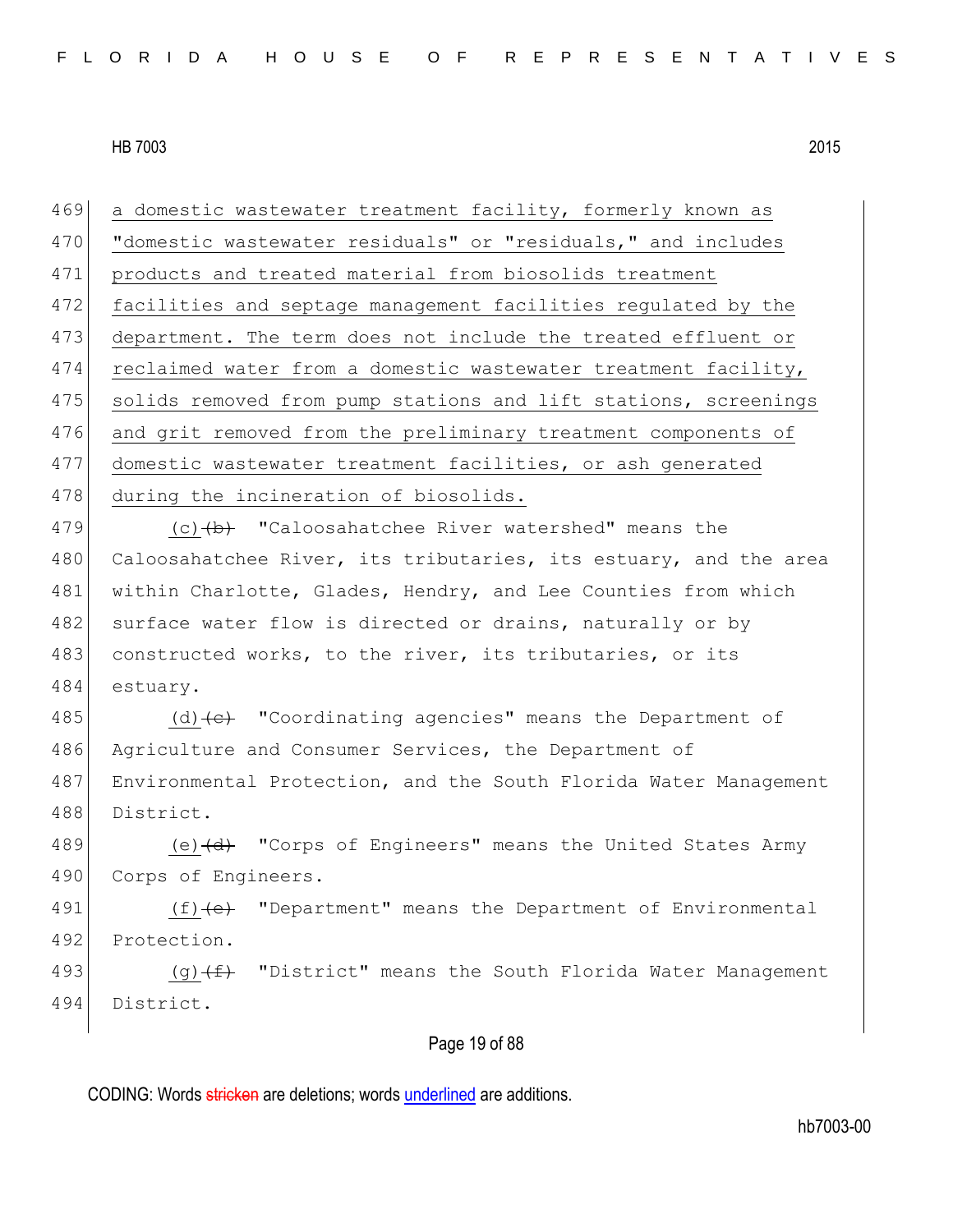Page 20 of 88 (q) "District's WOD program" means the program implemented pursuant to rules adopted as authorized by this section and ss. 497 373.016, 373.044, 373.085, 373.086, 373.109, 373.113, 373.118, 498 373.451, and 373.453, entitled "Works of the District Basin." (h) "Lake Okeechobee Watershed Construction Project" means 500 the construction project developed pursuant to this section  $\beta$  paragraph  $(3)$  (b). (i) "Lake Okeechobee Watershed Protection Plan" means the Lake Okeechobee Watershed Construction Project and the Lake Okeechobee Watershed Research and Water Quality Monitoring 505 Program <del>plan developed pursuant to this section and ss. 373.451-</del> 506 373.459. 507 (j) "Lake Okeechobee watershed" means Lake Okeechobee, its tributaries, and the area within which surface water flow is directed or drains, naturally or by constructed works, to the 510 lake or its tributaries. 511 (k) "Lake Okeechobee Watershed Phosphorus Control Program" means the program developed pursuant to paragraph  $(3)(c)$ .  $(k)$   $(1)$  "Northern Everglades" means the Lake Okeechobee watershed, the Caloosahatchee River watershed, and the St. Lucie 515 River watershed.  $(l)$   $(m)$  "Project component" means any structural or operational change, resulting from the Restudy, to the Central and Southern Florida Project as it existed and was operated as of January 1, 1999.  $(m)$   $\leftarrow$  "Restudy" means the Comprehensive Review Study of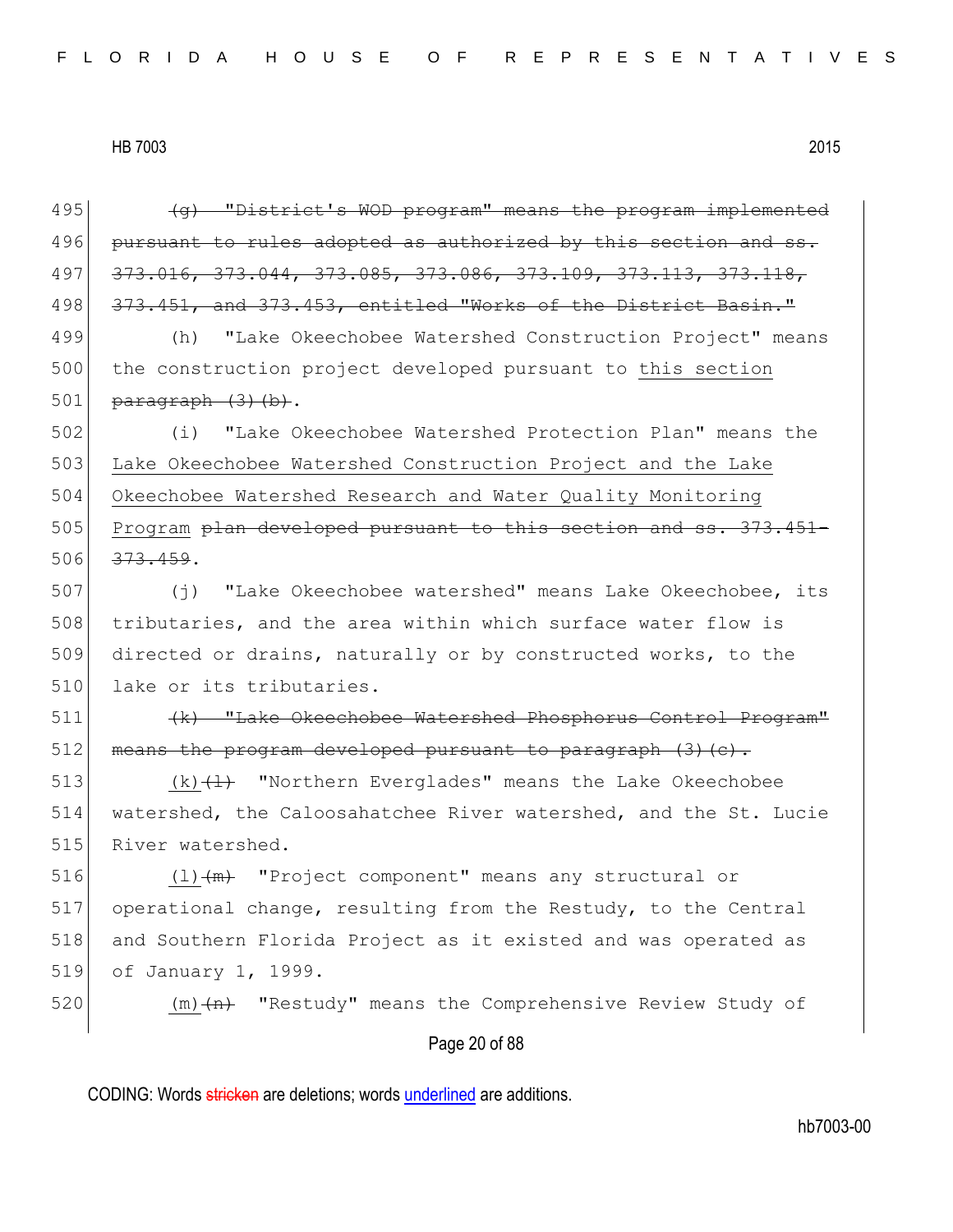521 the Central and Southern Florida Project, for which federal 522 participation was authorized by the Federal Water Resources 523 Development Acts of 1992 and 1996 together with related 524 Congressional resolutions and for which participation by the 525 South Florida Water Management District is authorized by s. 526 373.1501. The term includes all actions undertaken pursuant to 527 the aforementioned authorizations which will result in 528 recommendations for modifications or additions to the Central 529 and Southern Florida Project.

530 (n) (o) "River Watershed Protection Plans" means the 531 Caloosahatchee River Watershed Protection Plan and the St. Lucie 532 River Watershed Protection Plan developed pursuant to this 533 section.

534 (o) "Soil amendment" means any substance or mixture of 535 substances sold or offered for sale for soil enriching or 536 corrective purposes, intended or claimed to be effective in 537 promoting or stimulating plant growth, increasing soil or plant 538 productivity, improving the quality of crops, or producing any 539 chemical or physical change in the soil, except amendments, 540 conditioners, additives, and related products that are derived 541 solely from inorganic sources and that contain no recognized 542 plant nutrients.

543 (p) "St. Lucie River watershed" means the St. Lucie River, 544 its tributaries, its estuary, and the area within Martin, 545 Okeechobee, and St. Lucie Counties from which surface water flow 546 is directed or drains, naturally or by constructed works, to the

# Page 21 of 88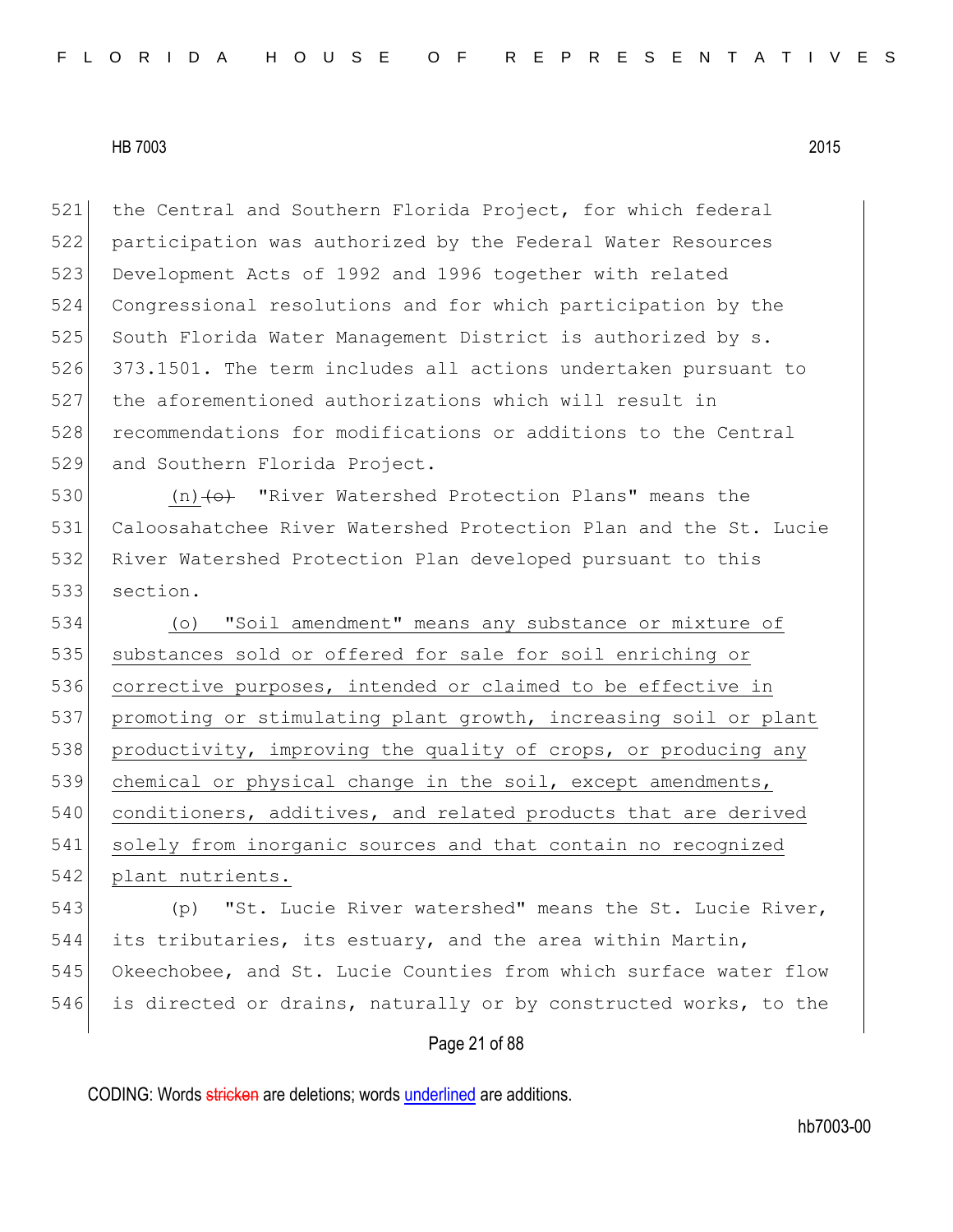547 river, its tributaries, or its estuary.

 (q) "Total maximum daily load" means the sum of the individual wasteload allocations for point sources and the load allocations for nonpoint sources and natural background adopted 551 pursuant to s.  $403.067$ . Before  $P$ rior to determining individual wasteload allocations and load allocations, the maximum amount of a pollutant that a water body or water segment can assimilate from all sources without exceeding water quality standards must 555 first be calculated.

556 (3) LAKE OKEECHOBEE WATERSHED PROTECTION PROGRAM.—The Lake 557 Okeechobee Watershed Protection Program shall consist of the 558 Lake Okeechobee Watershed Protection Plan, the Lake Okeechobee 559 Basin Management Action Plan adopted pursuant to s. 403.067, the 560 Lake Okeechobee Exotic Species Control Program, and the Lake 561 Okeechobee Internal Phosphorus Management Program. The Lake 562 Okeechobee Basin Management Action Plan adopted pursuant to s. 563 403.067 shall be the component of the Lake Okeechobee Watershed 564 Protection A protection Program for Lake Okeechobee that 565 achieves phosphorus load reductions for Lake Okeechobee shall be 566 immediately implemented as specified in this subsection. The 567 Lake Okeechobee Watershed Protection Program shall address the 568 reduction of phosphorus loading to the lake from both internal 569 and external sources. Phosphorus load reductions shall be 570 achieved through a phased program of implementation. Initial 571 implementation actions shall be technology-based, based upon a 572 consideration of both the availability of appropriate technology

# Page 22 of 88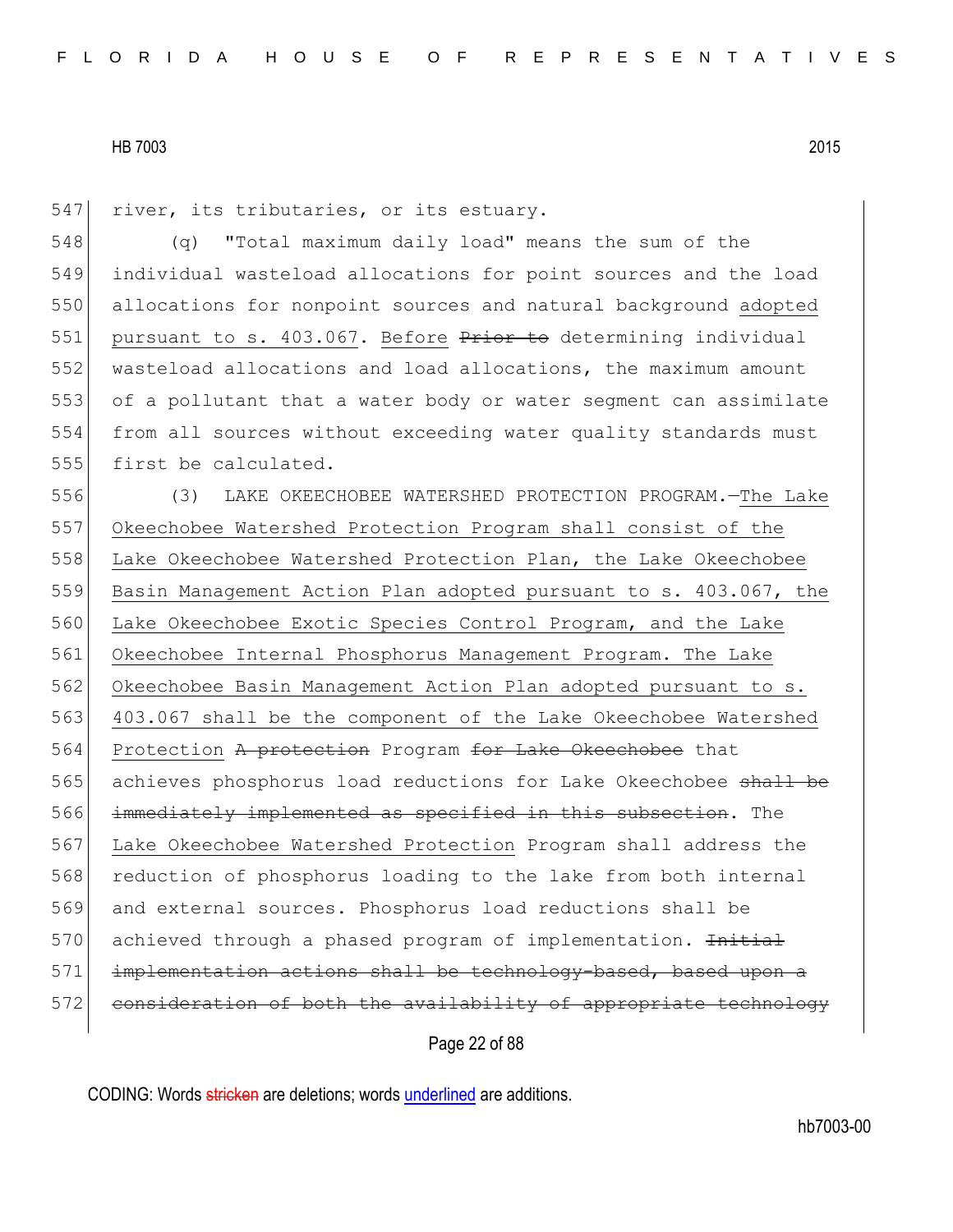573 and the cost of such technology, and shall include phosphorus 574 reduction measures at both the source and the regional level. 575 The initial phase of phosphorus load reductions shall be based 576 upon the district's Technical Publication 81-2 and the 577 district's WOD program, with subsequent phases of phosphorus 578 load reductions based upon the total maximum daily loads 579 established in accordance with s. 403.067. In the development 580 and administration of the Lake Okeechobee Watershed Protection 581 Program, the coordinating agencies shall maximize opportunities 582 provided by federal cost-sharing programs and opportunities for 583 partnerships with the private sector.

584 (a) Lake Okeechobee Watershed Protection Plan.—In order to 585 protect and restore surface water resources, the district, in 586 cooperation with the other coordinating agencies, shall complete 587 a Lake Okeechobee Watershed Protection Plan in accordance with 588 this section and ss. 373.451-373.459. Beginning March 1, 2020, 589 and every 5 years thereafter, the district shall update the Lake 590 Okeechobee Watershed Protection Plan to ensure that it is 591 consistent with the Lake Okeechobee Basin Management Action Plan 592 adopted pursuant to s. 403.067. The Lake Okeechobee Watershed 593 Protection Plan shall identify the geographic extent of the 594 watershed, be coordinated with the plans developed pursuant to 595 paragraphs (4)(a) and (c)  $\overline{b}$ , and include the Lake Okeechobee 596 Watershed Construction Project and the Lake Okeechobee Watershed 597 Research and Water Quality Monitoring Program contain an 598 implementation schedule for subsequent phases of phosphorus load

Page 23 of 88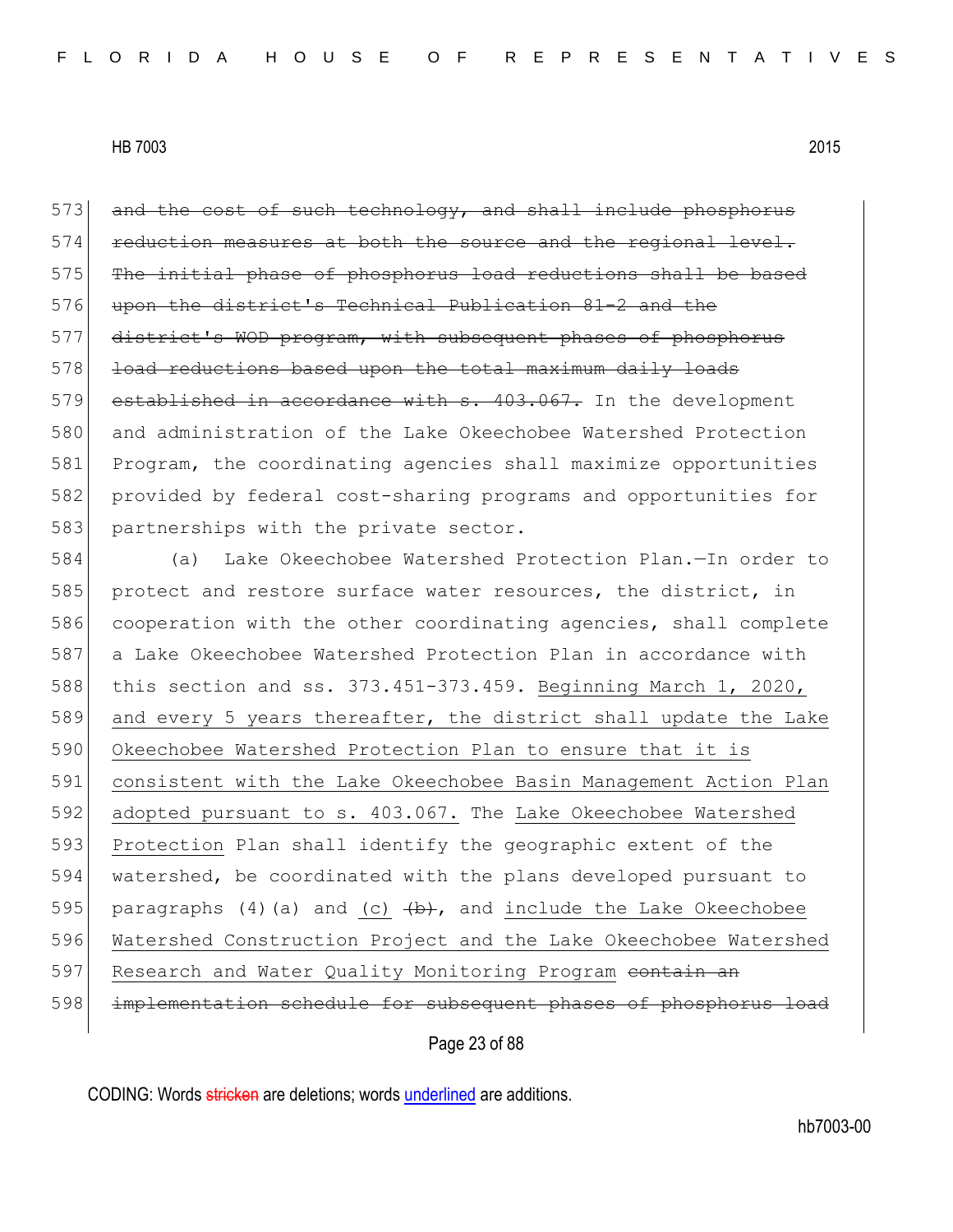Page 24 of 88 599 reduction consistent with the total maximum daily loads 600 established in accordance with  $s$ . 403.067. The plan shall 601 consider and build upon a review and analysis of  $the$  following:  $602$  1. the performance of projects constructed during Phase I 603 and Phase II of the Lake Okeechobee Watershed Construction 604 Project, pursuant to subparagraph 1.; paragraph  $(b)$ . 605  $\left\{\n\begin{array}{ccc}\n2 & \text{relevant information resulting from the Lake Okeechobee}\n\end{array}\n\right\}$ 606 Basin Management Action Plan Watershed Phosphorus Control 607 Program, pursuant to paragraph (b);  $\leftarrow$ . 608  $\left\{\right.$  3. relevant information resulting from the Lake Okeechobee 609 Watershed Research and Water Quality Monitoring Program, 610 pursuant to subparagraph 2.; paragraph  $(d)$ .  $611$  4. relevant information resulting from the Lake Okeechobee 612 Exotic Species Control Program, pursuant to paragraph (c); and 613  $(e).$  $614$   $\rightarrow$  relevant information resulting from the Lake Okeechobee 615 Internal Phosphorus Management Program, pursuant to paragraph 616 (d)  $(f^+)_*$ . 617 1. $\leftrightarrow$  Lake Okeechobee Watershed Construction Project. - To 618 improve the hydrology and water quality of Lake Okeechobee and 619 downstream receiving waters, including the Caloosahatchee and 620 St. Lucie Rivers and their estuaries, the district, in 621 cooperation with the other coordinating agencies, shall design 622 and construct the Lake Okeechobee Watershed Construction 623 Project. The project shall include: 624  $\vert$  a.<del>1.</del> Phase I.-Phase I of the Lake Okeechobee Watershed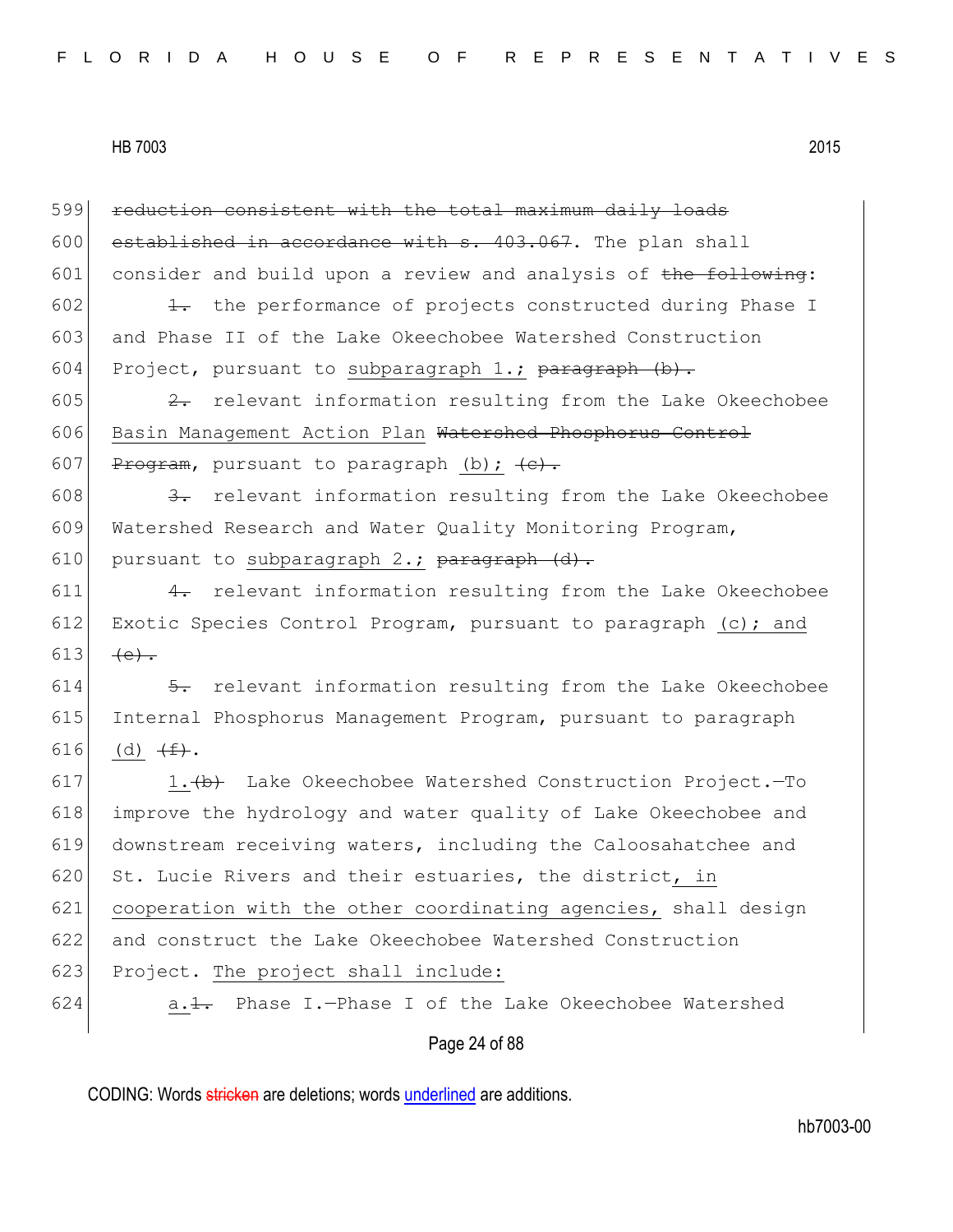625 Construction Project shall consist of a series of project features consistent with the recommendations of the South Florida Ecosystem Restoration Working Group's Lake Okeechobee 628 Action Plan. Priority basins for such projects include S-191, S- 154, and Pools D and E in the Lower Kissimmee River. In order to obtain phosphorus load reductions to Lake Okeechobee as soon as possible, the following actions shall be implemented:

 $(I)$   $\overline{a}$ . The district shall serve as a full partner with the Corps of Engineers in the design and construction of the Grassy Island Ranch and New Palm Dairy stormwater treatment facilities as components of the Lake Okeechobee Water Retention/Phosphorus Removal Critical Project. The Corps of Engineers shall have the lead in design and construction of these facilities. Should 638 delays be encountered in the implementation of either of these 639 facilities, the district shall notify the department and 640 recommend corrective actions.

 $(II)$   $\rightarrow$  The district shall obtain permits and complete construction of two of the isolated wetland restoration projects that are part of the Lake Okeechobee Water Retention/Phosphorus Removal Critical Project. The additional isolated wetland projects included in this critical project shall further reduce 646 phosphorus loading to Lake Okeechobee.

647 (III) $e$ . The district shall work with the Corps of 648 Engineers to expedite initiation of the design process for the 649 Taylor Creek/Nubbins Slough Reservoir Assisted Stormwater 650 Treatment Area, a project component of the Comprehensive

# Page 25 of 88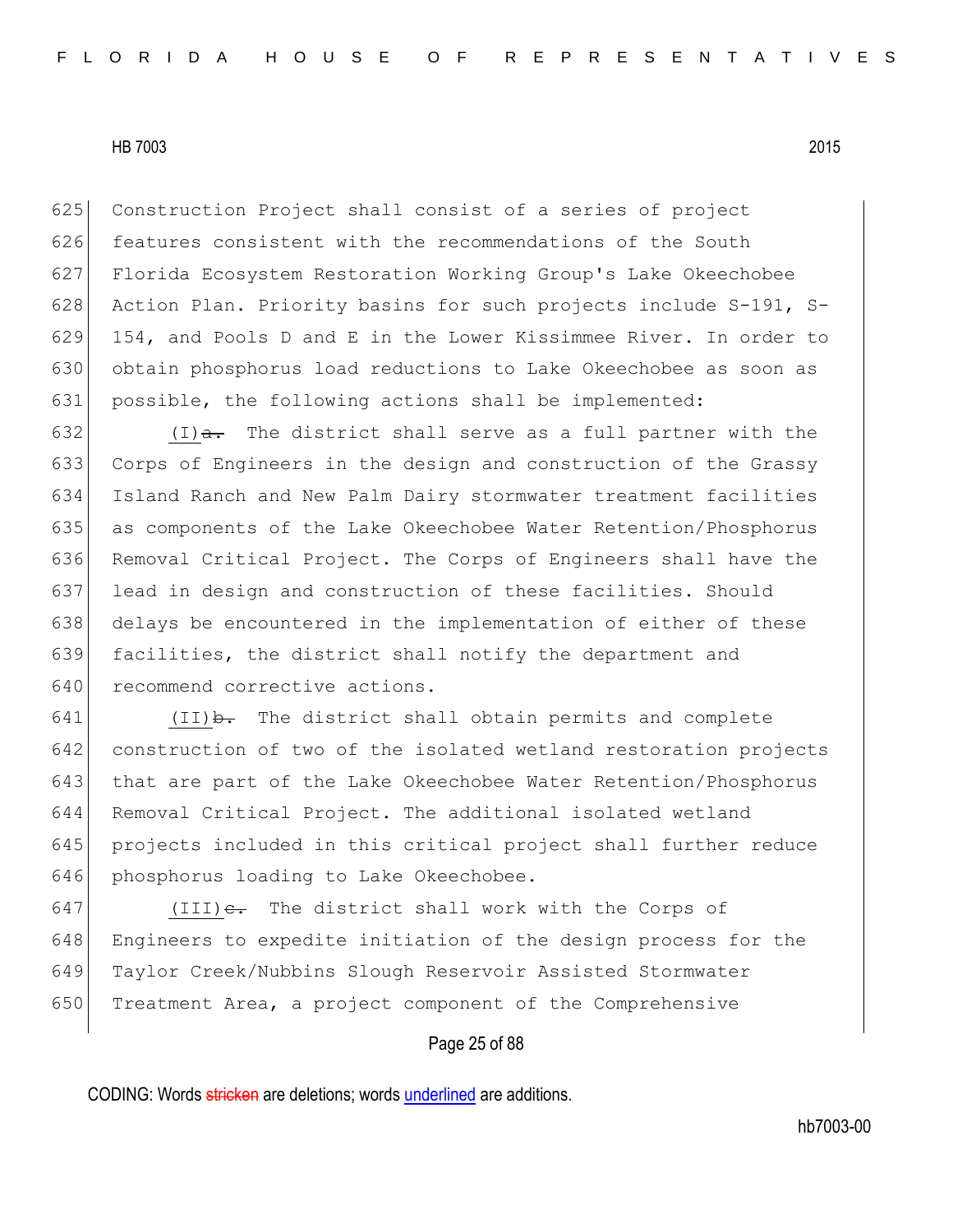Everglades Restoration Plan. The district shall propose to the Corps of Engineers that the district take the lead in the design and construction of the Reservoir Assisted Stormwater Treatment Area and receive credit towards the local share of the total cost of the Comprehensive Everglades Restoration Plan.

656 b.2. Phase II technical plan and construction.  $\frac{1}{2}$  February  $\left| \frac{1}{2} \right|$ ,  $2008$ , The district, in cooperation with the other 658 coordinating agencies, shall develop a detailed technical plan for Phase II of the Lake Okeechobee Watershed Construction 660 Project which provides the basis for the Lake Okeechobee Basin 661 Management Action Plan adopted by the department pursuant to s. 403.067. The detailed technical plan shall include measures for 663 the improvement of the quality, quantity, timing, and distribution of water in the northern Everglades ecosystem, including the Lake Okeechobee watershed and the estuaries, and for facilitating the achievement of water quality standards. Use 667 of cost-effective biologically based, hybrid wetland/chemical 668 and other innovative nutrient control technologies shall be incorporated in the plan where appropriate. The detailed technical plan shall also include a Process Development and Engineering component to finalize the detail and design of Phase II projects and identify additional measures needed to increase 673 the certainty that the overall objectives for improving water quality and quantity can be met. Based on information and recommendations from the Process Development and Engineering component, the Phase II detailed technical plan shall be

# Page 26 of 88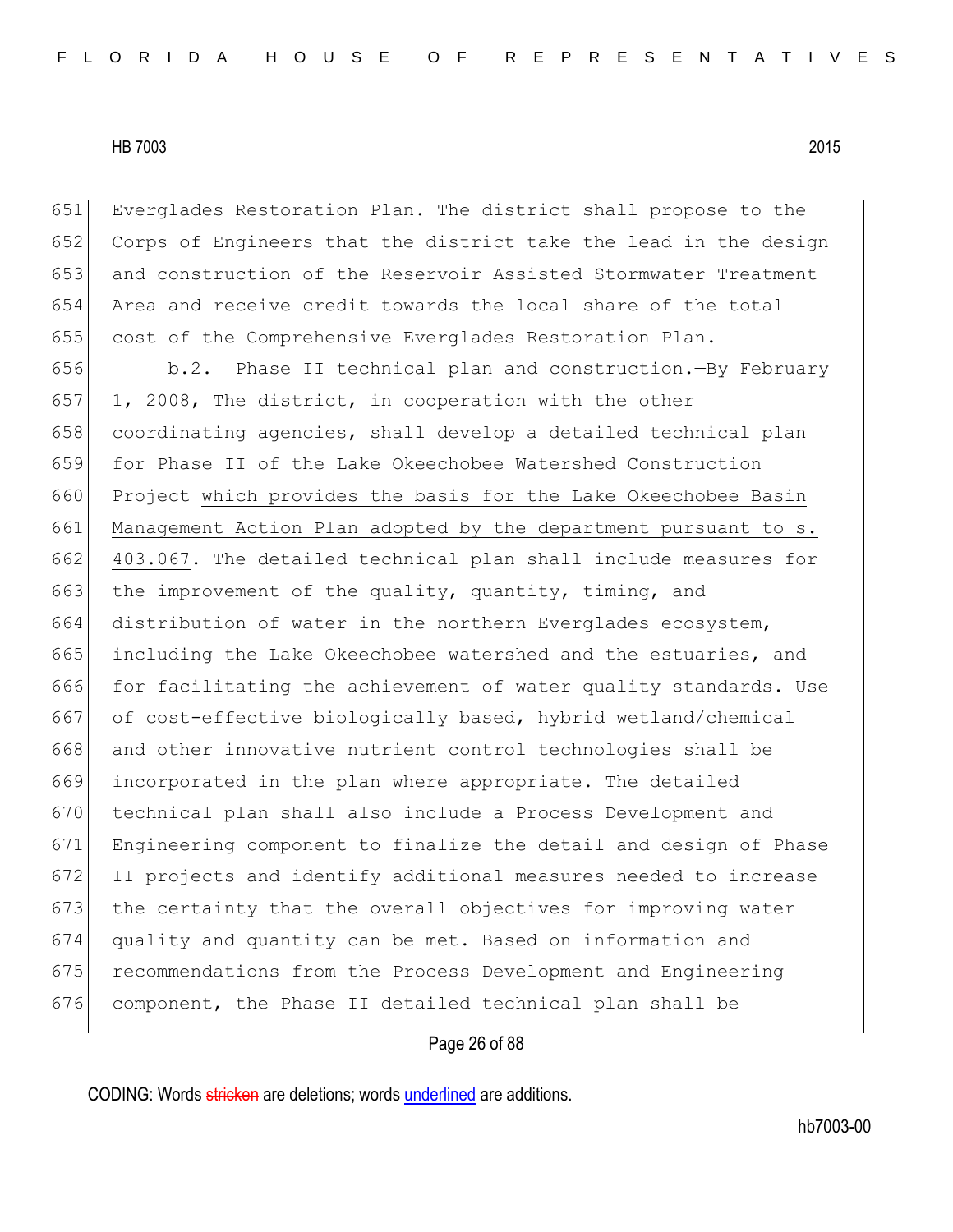677 periodically updated. Phase II shall include construction of 678 additional facilities in the priority basins identified in sub-679 subparagraph 1.a. subparagraph  $1.$ , as well as facilities for 680 other basins in the Lake Okeechobee watershed. This detailed 681 technical plan will require legislative ratification pursuant to 682 paragraph  $(i)$ . The technical plan shall:

 $(I)$ a. Identify Lake Okeechobee Watershed Construction Project facilities designed to contribute to achieving all 685 applicable total maximum daily loads established pursuant to s. 403.067 within the Lake Okeechobee watershed.

687 (II) $\rightarrow$  Identify the size and location of all such Lake 688 Okeechobee Watershed Construction Project facilities.

689 (III) $e$ . Provide a construction schedule for all such Lake 690 Okeechobee Watershed Construction Project facilities, including 691 the sequencing and specific timeframe for construction of each 692 Lake Okeechobee Watershed Construction Project facility.

693  $(IV)$ d. Provide a schedule for the acquisition of lands or 694 sufficient interests necessary to achieve the construction 695 schedule.

696  $(V)$ e. Provide a detailed schedule of costs associated with 697 the construction schedule.

698 (VI) $f$ . Identify, to the maximum extent practicable, 699 impacts on wetlands and state-listed species expected to be 700 associated with construction of such facilities, including 701 potential alternatives to minimize and mitigate such impacts, as 702 appropriate.

# Page 27 of 88

CODING: Words stricken are deletions; words underlined are additions.

hb7003-00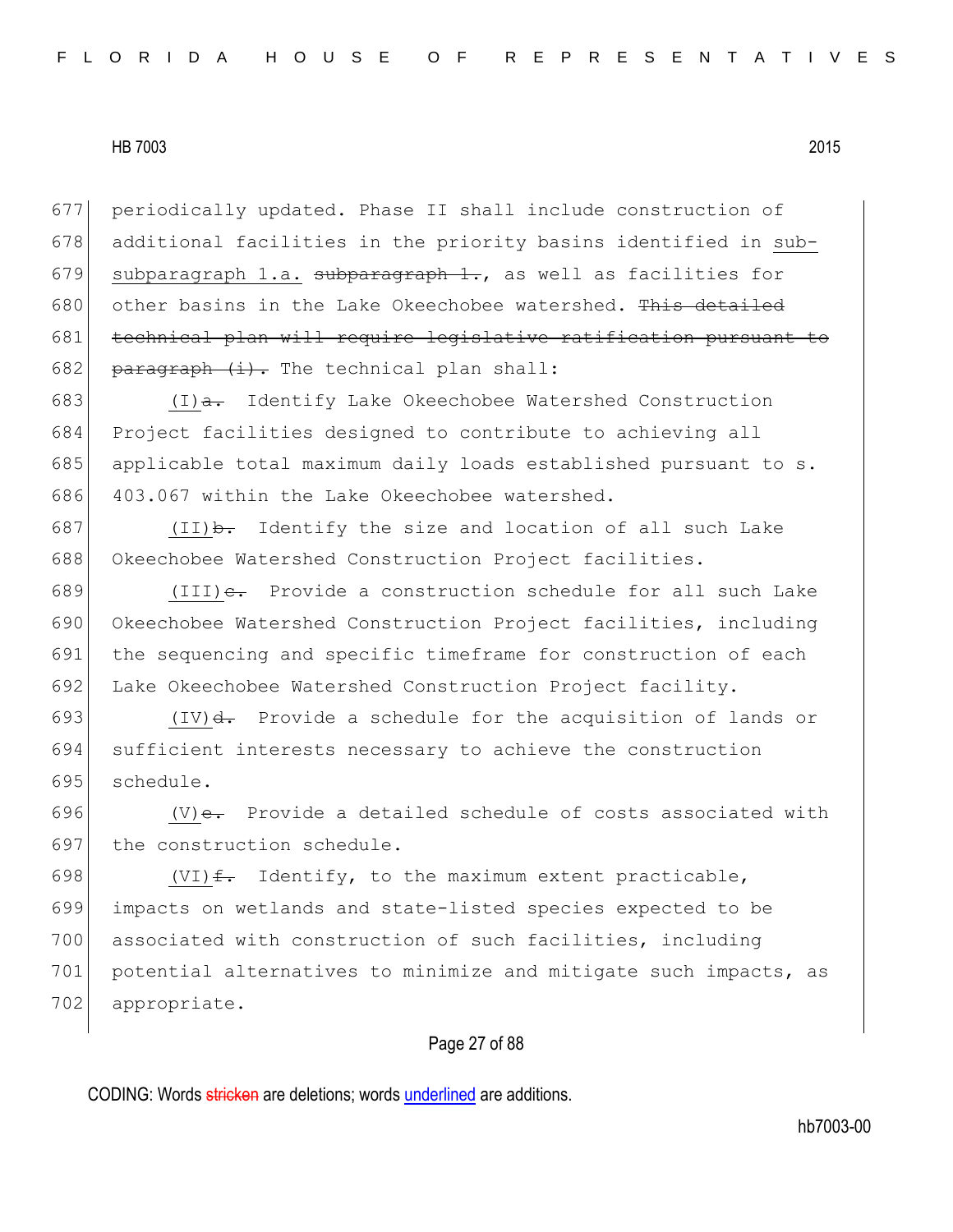703 (VII) $\theta$ . Provide for additional measures, including 704 voluntary water storage and quality improvements on private 705 land, to increase water storage and reduce excess water levels 706 in Lake Okeechobee and to reduce excess discharges to the 707 estuaries.

708 (VIII) The technical plan shall also Develop the 709 appropriate water quantity storage goal to achieve the desired 710 Lake Okeechobee range of lake levels and inflow volumes to the 711 Caloosahatchee and St. Lucie estuaries while meeting the other 712 water-related needs of the region, including water supply and 713 flood protection.

 $(IX)$   $\frac{H}{10}$  Provide for additional source controls needed to enhance performance of the Lake Okeechobee Watershed Construction Project facilities. Such additional source controls shall be incorporated into the Lake Okeechobee Basin Management 718 Action Plan Watershed Phosphorous Control Program pursuant to 719 paragraph (b)  $\leftarrow$ .

720 c.<del>3.</del> Evaluation.—Within 5 years after the adoption of the 721 Lake Okeechobee Basin Management Action Plan pursuant to s. 722 403.067 and every 5 By January 1, 2004, and every 3 years 723 thereafter, the department district, in cooperation with the 724 other coordinating agencies, shall conduct an evaluation of the 725 Lake Okeechobee Watershed Construction Project and identify any 726 further load reductions necessary to achieve compliance with the 727 all Lake Okeechobee watershed total maximum daily loads 728 established pursuant to s. 403.067. Additionally, The district

## Page 28 of 88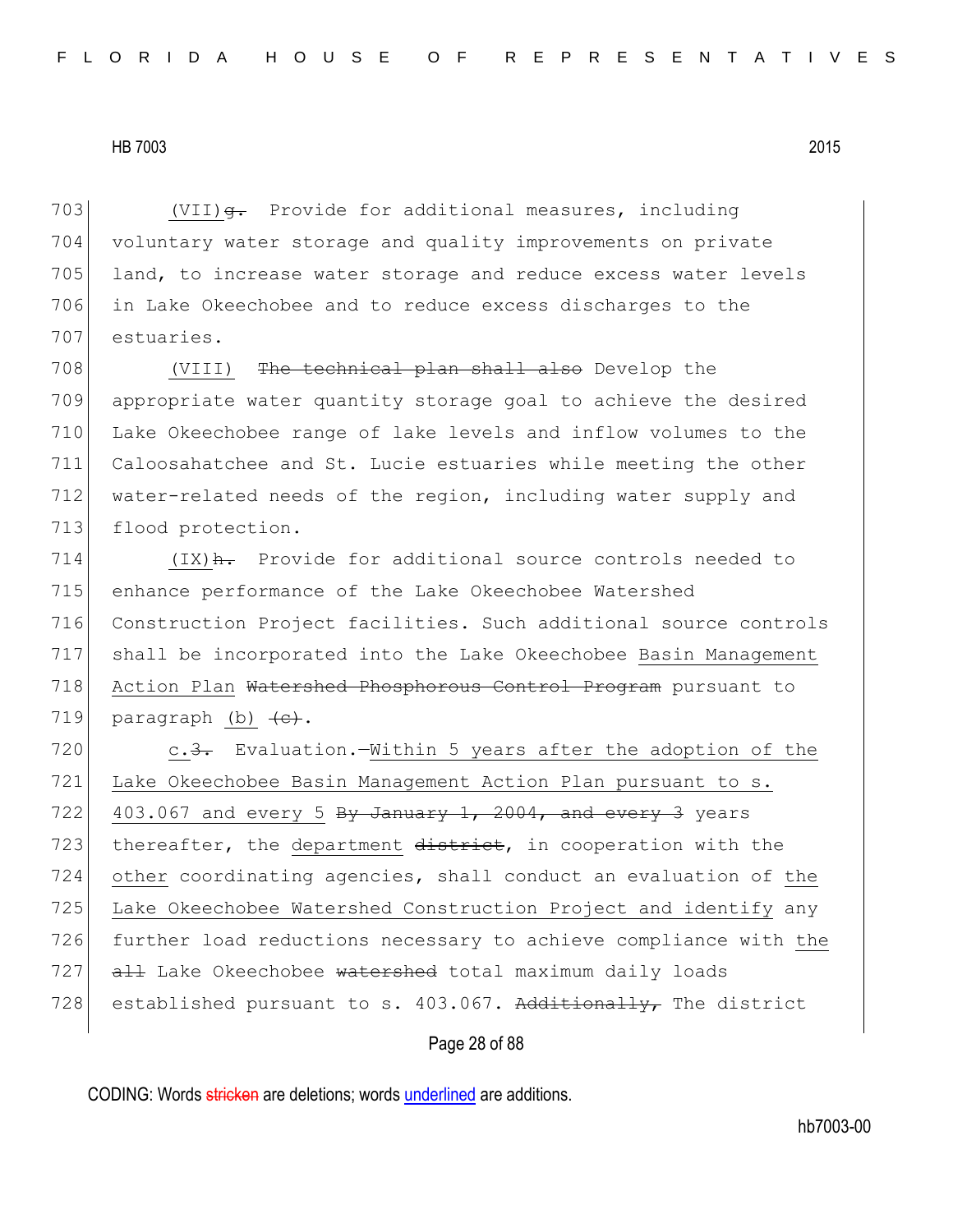shall identify modifications to facilities of the Lake Okeechobee Watershed Construction Project as appropriate to meet 731 the total maximum daily loads. Modifications to the Lake Okeechobee Watershed Construction Project resulting from this evaluation shall be incorporated into the Lake Okeechobee Basin 734 Management Action Plan and <del>The evaluation shall be</del> included in the applicable annual progress report submitted pursuant to subsection (6).

737 d.4. Coordination and review.—To ensure the timely 738 implementation of the Lake Okeechobee Watershed Construction 739 Project, the design of project facilities shall be coordinated 740 with the department and other interested parties, including 741 affected local governments, to the maximum extent practicable. 742 Lake Okeechobee Watershed Construction Project facilities shall 743 be reviewed and commented upon by the department before prior to 744 the execution of a construction contract by the district for 745 that facility.

746 2. Lake Okeechobee Watershed Research and Water Quality 747 Monitoring Program.—The coordinating agencies shall implement a 748 Lake Okeechobee Watershed Research and Water Quality Monitoring 749 Program. Results from the program shall be used by the  $750$  department, in cooperation with the other coordinating agencies, 751 to make modifications to the Lake Okeechobee Basin Management 752 Action Plan adopted pursuant to s. 403.067, as appropriate. The 753 program shall: 754 a. Evaluate all available existing water quality data

# Page 29 of 88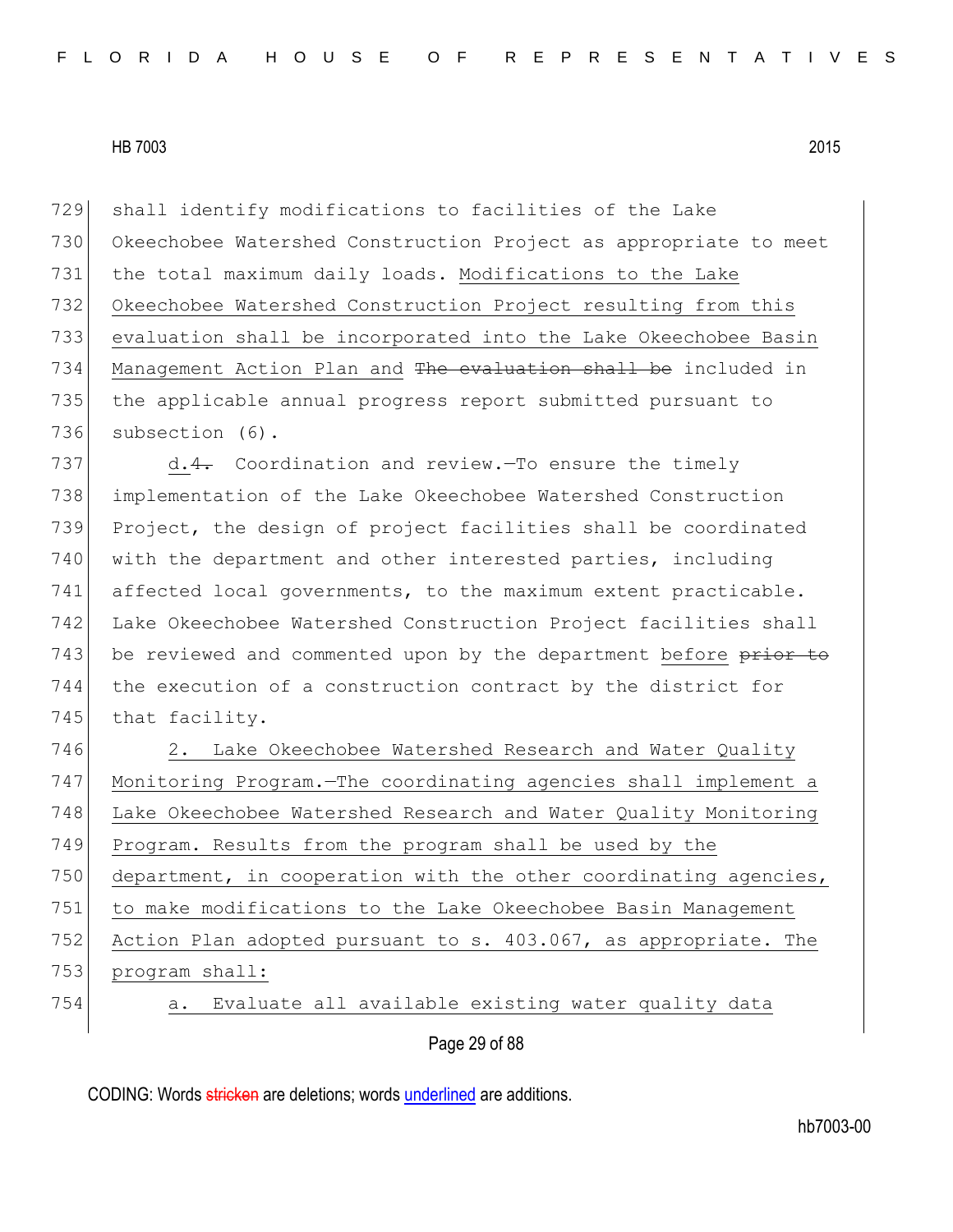|     | Page 30 of 88                                                    |
|-----|------------------------------------------------------------------|
| 780 | The results of this assessment shall be used by the coordinating |
| 779 | relative contribution to the water quality of Lake Okeechobee.   |
| 778 | the Upper Kissimmee Chain-of-Lakes and Lake Istokpoga, and their |
| 777 | Conduct an assessment of the sources of phosphorus from<br>d.    |
| 776 | uses.                                                            |
| 775 | all identifiable sources and all primary and secondary land      |
| 774 | c. Determine the relative contribution of phosphorus from        |
| 773 | predictions.                                                     |
| 772 | and incorporates an uncertainty analysis associated with model   |
| 771 | reasonably represents the phosphorus dynamics of Lake Okeechobee |
| 770 | b. Develop a Lake Okeechobee water quality model that            |
| 769 | Okeechobee watershed.                                            |
| 768 | structures owned or operated by the district and within the Lake |
| 767 | implement a total phosphorus monitoring program at appropriate   |
| 766 | Plan adopted pursuant to s. 403.067. The district shall          |
| 765 | incorporated into the Lake Okeechobee Basin Management Action    |
| 764 | to ensure that the appropriate projects are being designated and |
| 763 | the department shall reevaluate water quality and quantity data  |
| 762 | 403.067. Beginning March 1, 2020, and every 5 years thereafter,  |
| 761 | for the Lake Okeechobee watershed as established pursuant to s.  |
| 760 | phosphorus, including any applicable total maximum daily load    |
| 759 | measure compliance with water quality standards for total        |
| 758 | changes, including water quality for total phosphorus, and       |
| 757 | conditions for total phosphorus, monitor long-term ecological    |
| 756 | develop a water quality baseline to represent existing           |
| 755 | concerning total phosphorus in the Lake Okeechobee watershed,    |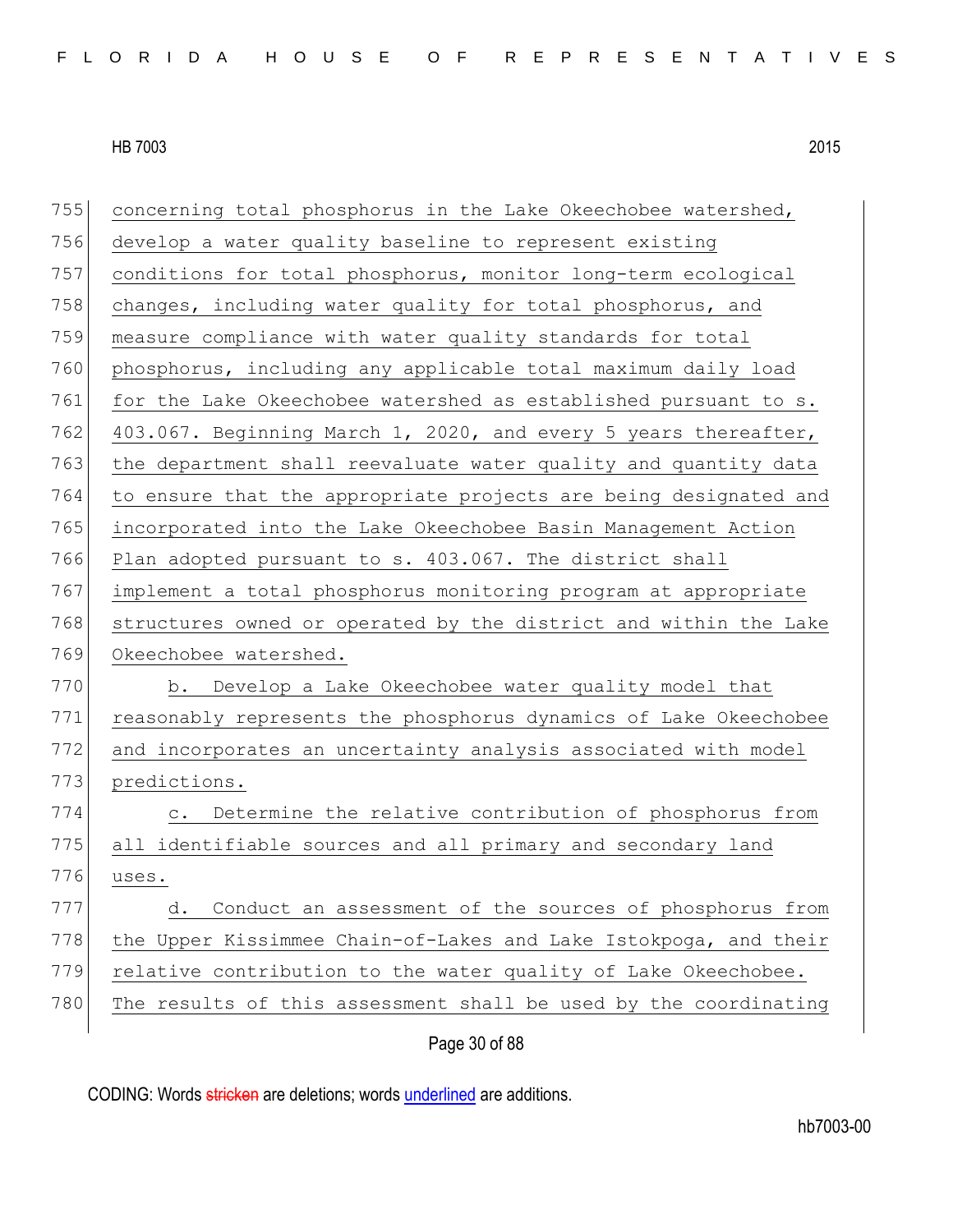| 781 | agencies as part of the Lake Okeechobee Basin Management Action        |
|-----|------------------------------------------------------------------------|
| 782 | Plan adopted pursuant to s. 403.067 to develop interim measures,       |
| 783 | best management practices, or regulations, as applicable.              |
| 784 | e. Assess current water management practices within the                |
| 785 | Lake Okeechobee watershed and develop recommendations for              |
| 786 | structural and operational improvements. Such recommendations          |
| 787 | shall balance water supply, flood control, estuarine salinity,         |
| 788 | maintenance of a healthy lake littoral zone, and water quality         |
| 789 | considerations.                                                        |
| 790 | f. Evaluate the feasibility of alternative nutrient                    |
| 791 | reduction technologies, including sediment traps, canal and            |
| 792 | ditch maintenance, fish production or other aquaculture,               |
| 793 | bioenergy conversion processes, and algal or other biological          |
| 794 | treatment technologies and include any alternative nutrient            |
| 795 | reduction technologies determined to be feasible in the Lake           |
| 796 | Okeechobee Basin Management Action Plan adopted pursuant to s.         |
| 797 | 403.067.                                                               |
| 798 | Conduct an assessment of the water volumes and timing<br>q.            |
| 799 | from the Lake Okeechobee watershed and their relative                  |
| 800 | contribution to the water level changes in Lake Okeechobee and         |
| 801 | to the timing and volume of water delivered to the estuaries.          |
| 802 | $(b)$ + $\leftrightarrow$ Lake Okeechobee Basin Management Action Plan |
| 803 | Watershed Phosphorus Control Program. The Lake Okeechobee Basin        |
| 804 | Management Action Plan adopted pursuant to s. 403.067 shall be         |
| 805 | the watershed phosphorus control component for Lake Okeechobee         |
| 806 | and shall be Program is designed to be a multifaceted approach         |
|     | Page 31 of 88                                                          |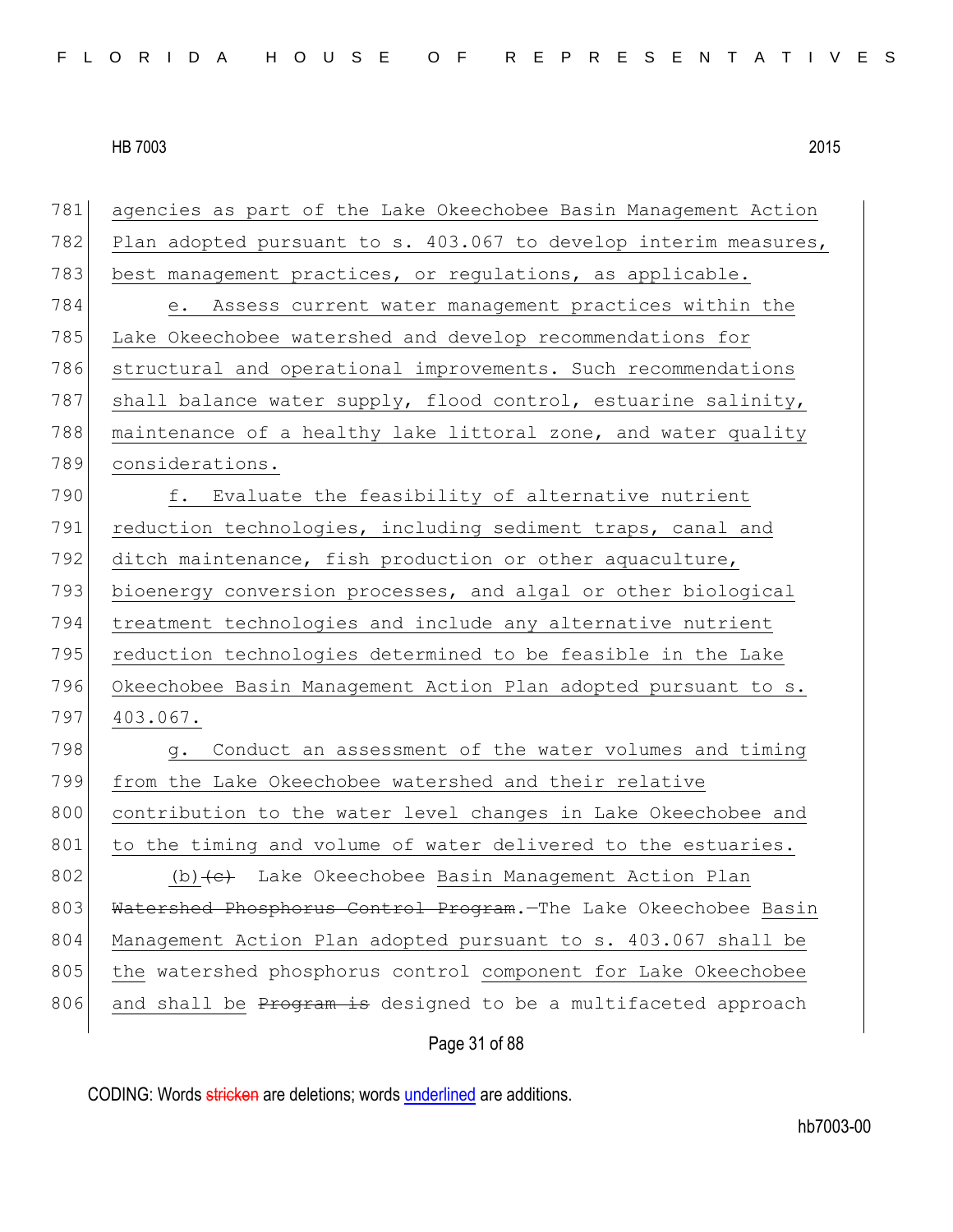807 to reducing phosphorus loads by improving the management of 808 phosphorus sources within the Lake Okeechobee watershed through 809 implementation of regulations and best management practices, 810 continued development and continued implementation of improved 811 best management practices, improvement and restoration of the 812 hydrologic function of natural and managed systems, and use 813 utilization of alternative technologies for nutrient reduction. 814 The plan shall contain an implementation schedule for pollutant 815 load reductions consistent with the adopted total maximum daily 816 load. The coordinating agencies shall develop an interagency 817 agreement pursuant to ss. 373.046 and 373.406 that is consistent 818 with the department taking the lead on water quality protection 819 measures through the Lake Okeechobee Basin Management Action 820 Plan adopted pursuant to s. 403.067; the district taking the 821 lead on hydrologic improvements pursuant to paragraph  $(3)(a);$ 822 and the Department of Agriculture and Consumer Services taking 823 the lead on agricultural interim measures, best management 824 practices, and other measures adopted pursuant to s. 403.067. 825 The interagency agreement shall specify how best management 826 practices for nonagricultural nonpoint sources are developed and 827 how all best management practices are implemented and verified 828 consistent with s. 403.067 and this section. The interagency 829 agreement shall address measures to be taken by the coordinating 830 agencies during any best management practice reevaluation 831 performed pursuant to subparagraphs 5. and 10. The department 832 shall use best professional judgment in making the initial

Page 32 of 88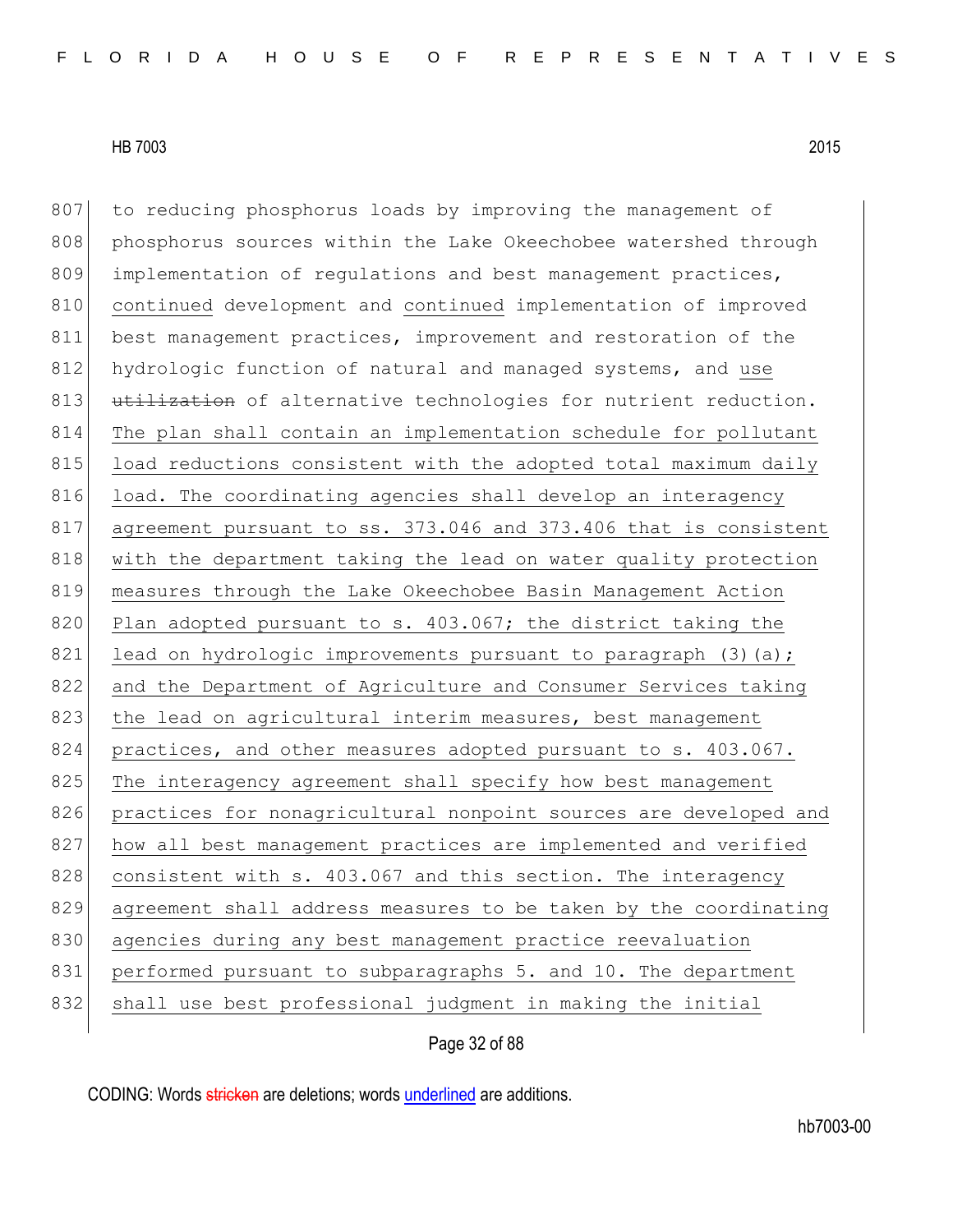833 determination of best management practice effectiveness. The 834 coordinating agencies may develop an intergovernmental agreement 835 with local governments to implement nonagricultural nonpoint 836 source best management practices within their respective 837 geographic boundaries. The coordinating agencies shall 838 facilitate the application of federal programs that offer 839 opportunities for water quality treatment, including 840 preservation, restoration, or creation of wetlands on 841 agricultural lands.

842 1. Agricultural nonpoint source best management practices, 843 developed in accordance with s. 403.067 and designed to achieve 844 the objectives of the Lake Okeechobee Watershed Protection 845 Program as part of a phased approach of management strategies 846 within the Lake Okeechobee Basin Management Action Plan, shall 847 be implemented on an expedited basis. The coordinating agencies 848 shall develop an interagency agreement pursuant to ss. 373.046 849 and 373.406(5) that assures the development of best management 850 practices that complement existing regulatory programs and 851 specifies how those best management practices are implemented 852 and verified. The interagency agreement shall address measures 853 to be taken by the coordinating agencies during any best 854 management practice reevaluation performed pursuant to sub-855 subparagraph d. The department shall use best professional 856 iudgment in making the initial determination of best management 857 practice effectiveness.

858 2.<del>a.</del> As provided in s. 403.067 403.067 (7) (c), the

Page 33 of 88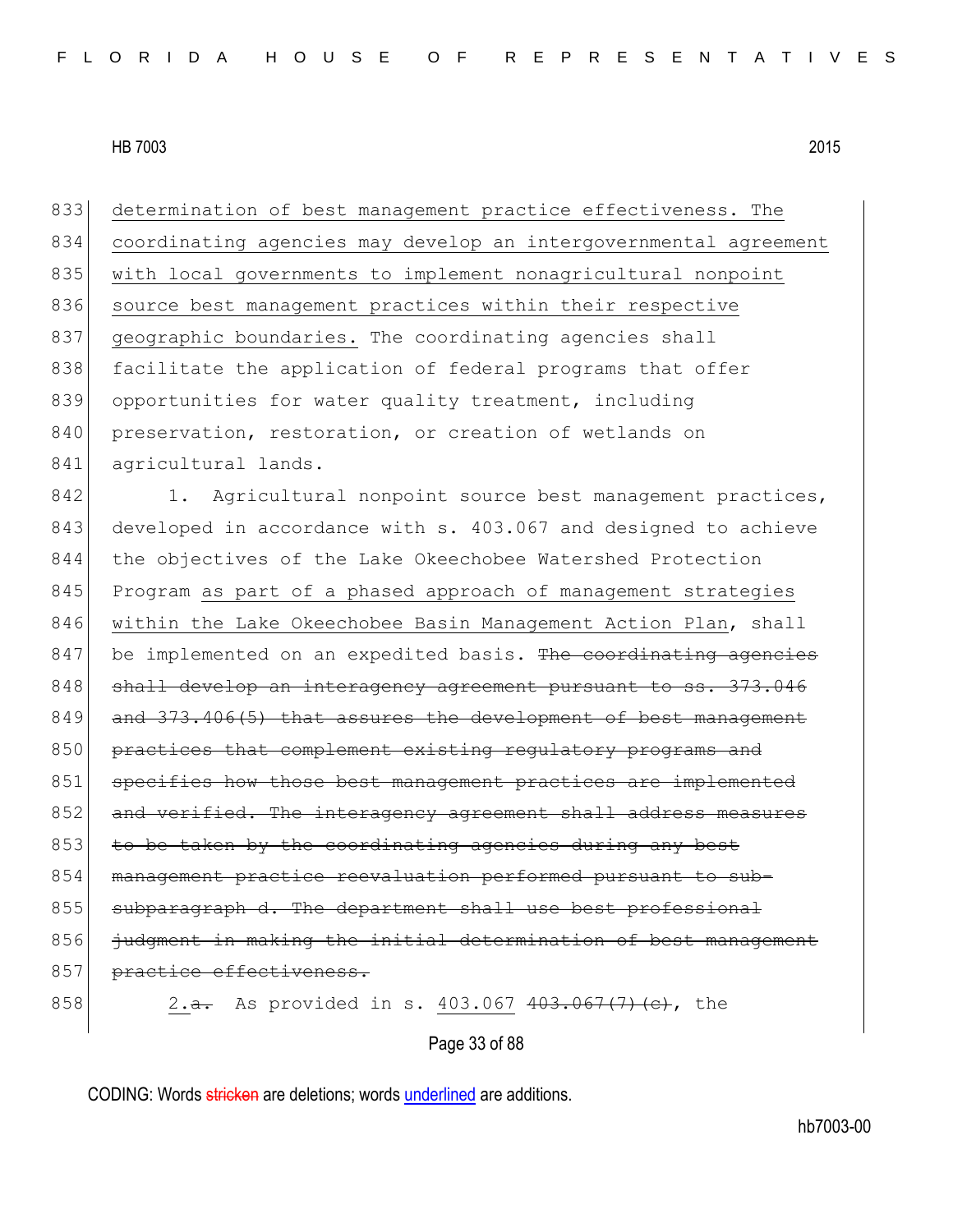859 Department of Agriculture and Consumer Services, in consultation 860 with the department, the district, and affected parties, shall 861 initiate rule development for interim measures, best management 862 practices, conservation plans, nutrient management plans, or 863 other measures necessary for Lake Okeechobee watershed total 864 maximum daily load reduction. The rule shall include thresholds 865 for requiring conservation and nutrient management plans and 866 criteria for the contents of such plans. Development of 867 agricultural nonpoint source best management practices shall 868 initially focus on those priority basins listed in paragraph (a) 869 subparagraph  $(b)$ 1. The Department of Agriculture and Consumer 870 Services, in consultation with the department, the district, and 871 affected parties, shall conduct an ongoing program for 872 improvement of existing and development of new agricultural 873 nonpoint source interim measures and  $\Theta$ r best management 874 practices. The Department of Agriculture and Consumer Services 875 shall adopt for the purpose of adoption of such practices by 876 rule. The Department of Agriculture and Consumer Services shall 877 work with the University of Florida Florida's Institute of Food 878 and Agriculture Sciences to review and, where appropriate, 879 develop revised nutrient application rates for all agricultural 880 soil amendments in the watershed.

881 3.b. As provided in s. 403.067, where agricultural 882 nonpoint source best management practices or interim measures 883 have been adopted by rule of the Department of Agriculture and 884 Consumer Services, the owner or operator of an agricultural

# Page 34 of 88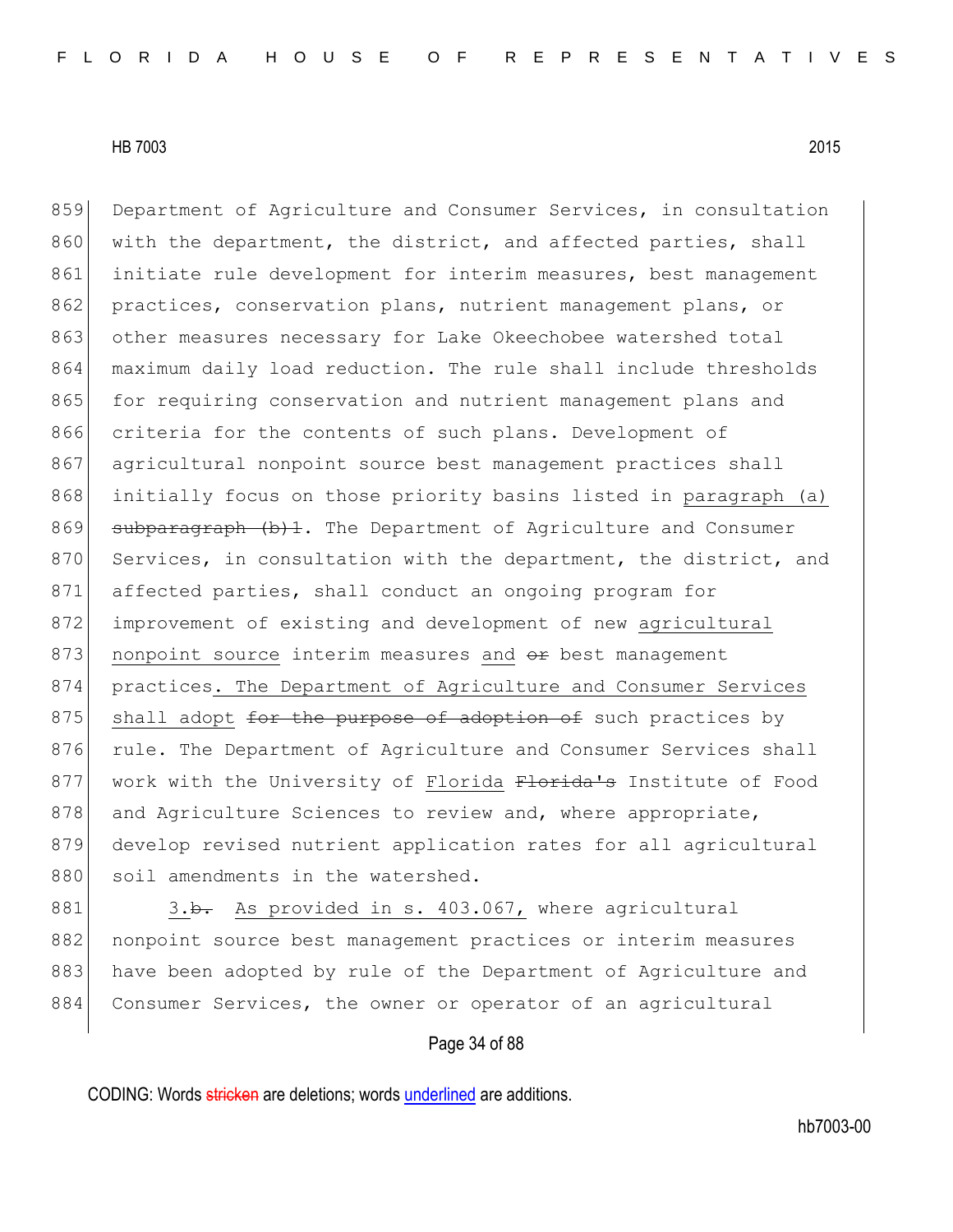885 | nonpoint source addressed by such rule shall either implement 886 interim measures or best management practices or demonstrate 887 compliance with state water quality standards addressed by the 888 Lake Okeechobee Basin Management Action Plan adopted pursuant to 889 s. 403.067 the district's WOD program by conducting monitoring 890 prescribed by the department or the district. Owners or 891 operators of agricultural nonpoint sources who implement interim 892 measures or best management practices adopted by rule of the 893 Department of Agriculture and Consumer Services shall be subject 894 to the provisions of s. 403.067  $403.067$  (7). The Department of 895 Agriculture and Consumer Services, in cooperation with the 896 department and the district, shall provide technical and 897 financial assistance for implementation of agricultural best 898 management practices, subject to the availability of funds.

899 4.<del>c.</del> The district or department shall conduct monitoring 900 at representative sites to verify the effectiveness of 901 agricultural nonpoint source best management practices.

902 5.<del>d.</del> Where water quality problems are detected for 903 agricultural nonpoint sources despite the appropriate 904 implementation of adopted best management practices, the 905 Department of Agriculture and Consumer Services, in consultation  $906$  with the other coordinating agencies and affected parties, shall 907 institute a reevaluation of the best management practices shall 908 be conducted pursuant to s.  $403.067(7)(c)4$ . and make appropriate 909 changes to the rule adopting best management practices. 910 6.2. As provided in s. 403.067, nonagricultural nonpoint

# Page 35 of 88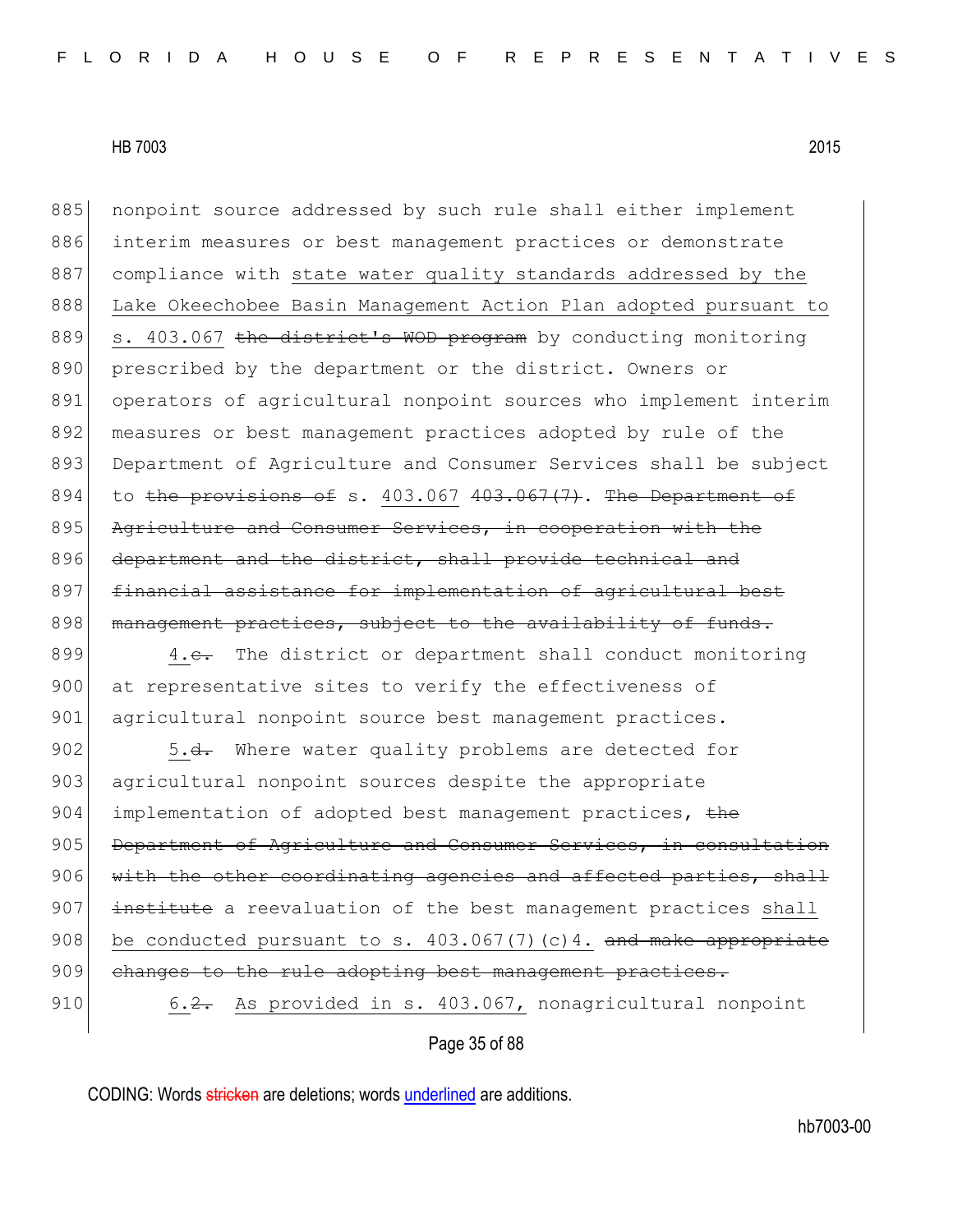911 source best management practices, developed in accordance with 912 s. 403.067 and designed to achieve the objectives of the Lake 913 Okeechobee Watershed Protection Program as part of a phased 914 approach of management strategies within the Lake Okeechobee 915 Basin Management Action Plan, shall be implemented on an 916 expedited basis. The department and the district shall develop  $917$  an interagency agreement pursuant to ss.  $373.046$  and  $373.406(5)$ 918 that assures the development of best management practices that 919 complement existing regulatory programs and specifies how those 920 best management practices are implemented and verified. The 921 interagency agreement shall address measures to be taken by the 922 department and the district during any best management practice 923 reevaluation performed pursuant to sub-subparagraph d.

924  $\sim$  7.<del>a.</del> The department and the district are directed to work 925 with the University of Florida Florida's Institute of Food and 926 Agricultural Sciences to develop appropriate nutrient 927 application rates for all nonagricultural soil amendments in the 928 watershed. As provided in s.  $403.067$   $403.067$   $(7)$   $(e)$ , the 929 department, in consultation with the district and affected 930 parties, shall develop nonagricultural nonpoint source interim 931 measures, best management practices, or other measures necessary 932 for Lake Okeechobee watershed total maximum daily load 933 reduction. Development of nonagricultural nonpoint source best 934 | management practices shall initially focus on those priority 935 basins listed in paragraph (a) subparagraph (b) 1. The 936 department, the district, and affected parties shall conduct an

# Page 36 of 88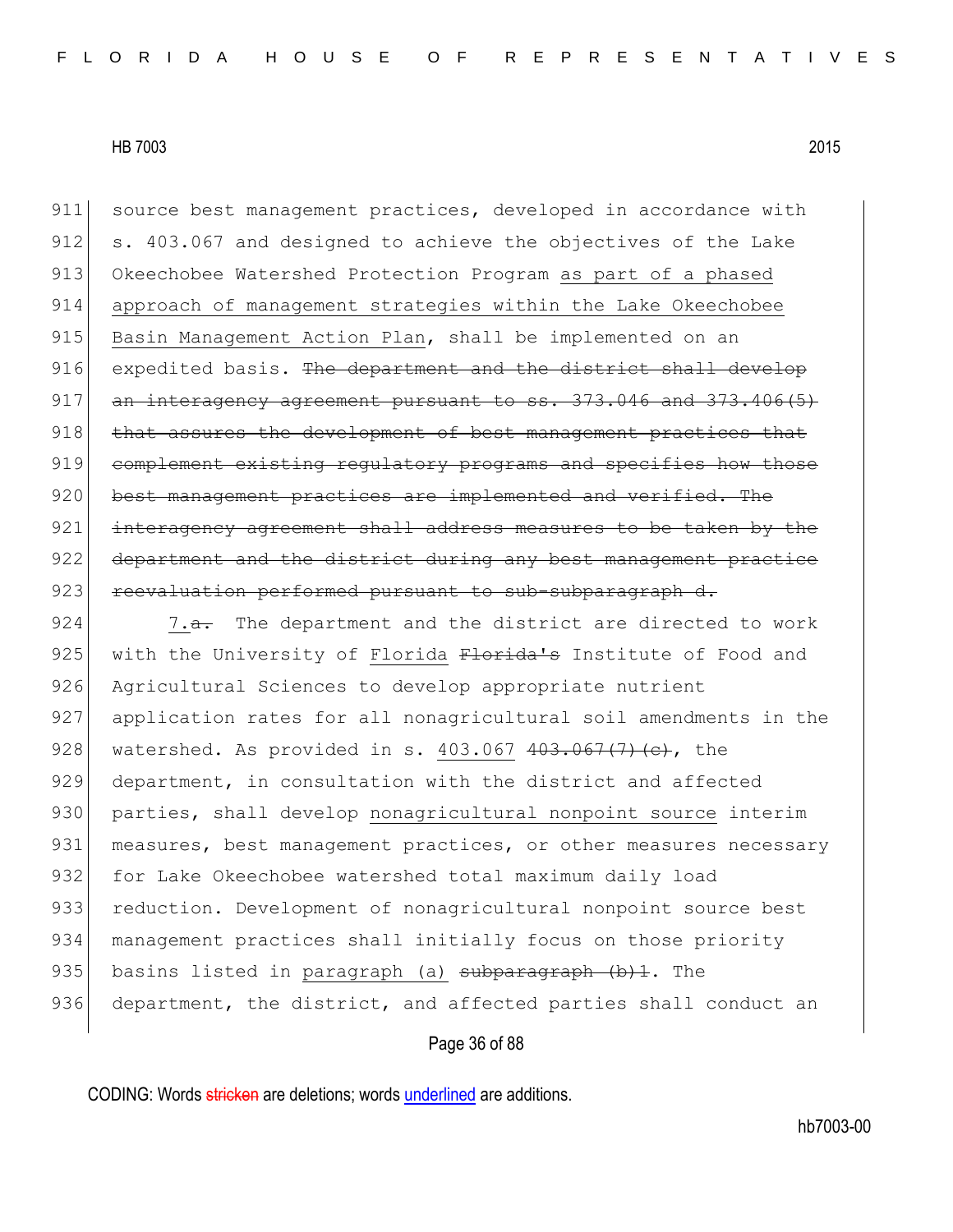937 ongoing program for improvement of existing and development of 938 new interim measures and  $\Theta$ r best management practices. The 939 department or the district shall adopt such practices by rule 940 The district shall adopt technology-based standards under the 941 district's WOD program for nonagricultural nonpoint sources of 942 phosphorus. Nothing in this sub-subparagraph shall affect the 943 authority of the department or the district to adopt basin-944 specific criteria under this part to prevent harm to the water 945 resources of the district.

946 8.b. Where nonagricultural nonpoint source best management 947 practices or interim measures have been developed by the 948 department and adopted by the district, the owner or operator of 949 a nonagricultural nonpoint source shall implement interim 950 measures or best management practices and be subject to the 951 provisions of s.  $403.067$   $403.067$   $(7)$ . The department and district 952 shall provide technical and financial assistance for 953 implementation of nonagricultural nonpoint source best 954 management practices, subject to the availability of funds.

955 9.e. As provided in s. 403.067, the district or the 956 department shall conduct monitoring at representative sites to 957 verify the effectiveness of nonagricultural nonpoint source best 958 management practices.

959 10.<del>d.</del> Where water quality problems are detected for 960 nonagricultural nonpoint sources despite the appropriate 961 implementation of adopted best management practices, the 962 department and the district shall institute a reevaluation of

# Page 37 of 88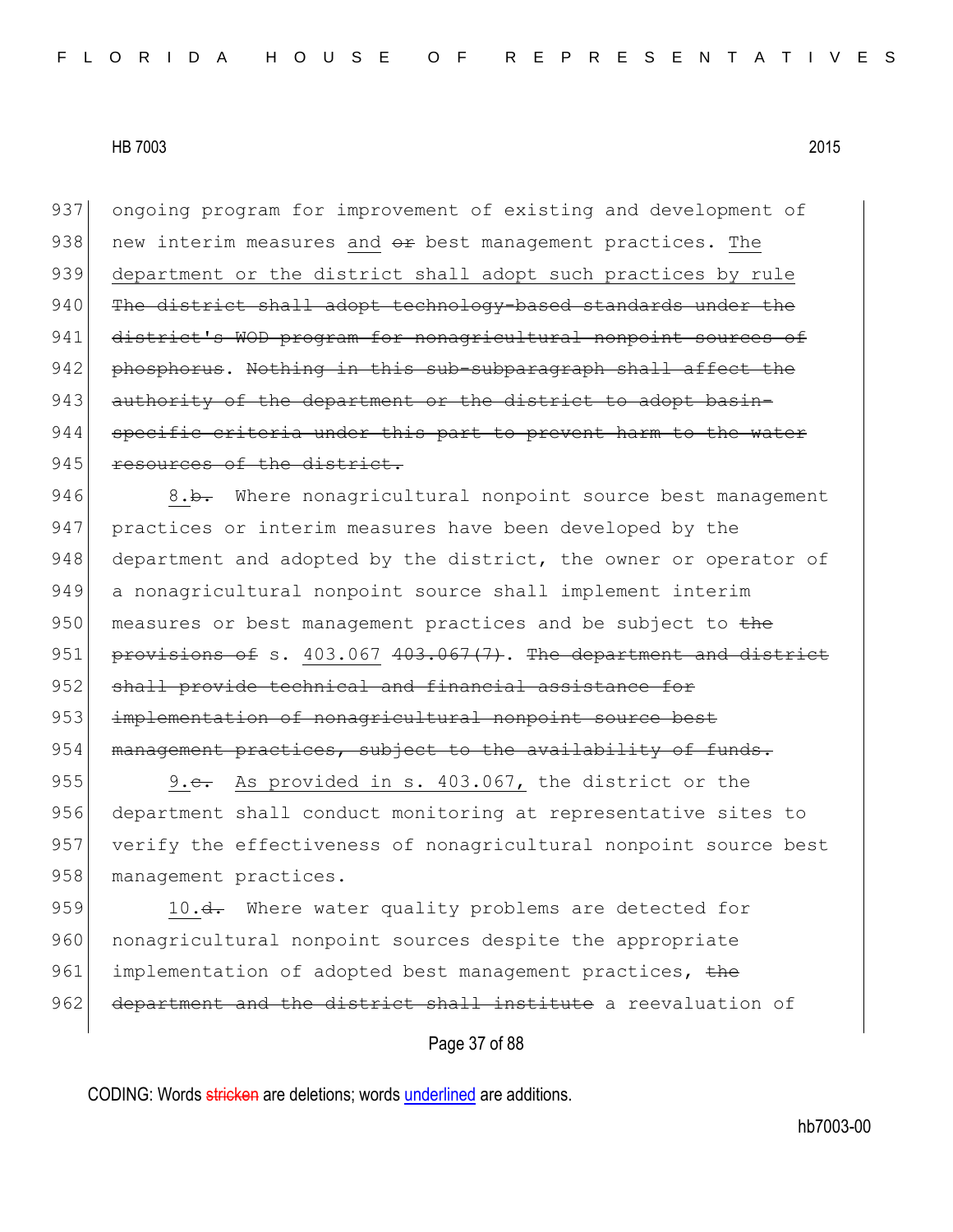963 the best management practices shall be conducted pursuant to s. 964 403.067(7)(c) 4. 965 11.3. This subparagraph does The provisions of 966 subparagraphs 1. and 2. may not preclude the department or the 967 district from requiring compliance with water quality standards 968 or with current best management practices requirements set forth 969 in any applicable regulatory program authorized by law for the 970 purpose of protecting water quality. This subparagraph is 971 Additionally, subparagraphs 1. and 2. are applicable only to the 972 extent that it does  $\frac{1}{2}$  they do not conflict with any rules adopted 973 by the department that are necessary to maintain a federally 974 delegated or approved program. 975 12. The program of agricultural best management practices 976 set forth in chapter 40E-63, Florida Administrative Code, meets 977 the requirements of this paragraph and s. 403.067(7) for the 978 Lake Okeechobee watershed. An entity in compliance with best 979 management practices set forth in chapter 40E-63, Florida 980 Administrative Code, may elect to use that permit in lieu of the 981 requirements of this paragraph. The provisions of s. 982  $373.4595(3)(b)5.$  apply to this subparagraph. 983 13. The Department of Agriculture and Consumer Services, 984 in cooperation with the department and the district, shall 985 provide technical and financial assistance for implementation of 986 agricultural best management practices, subject to the 987 availability of funds. The department and district shall provide 988 technical and financial assistance for implementation of

Page 38 of 88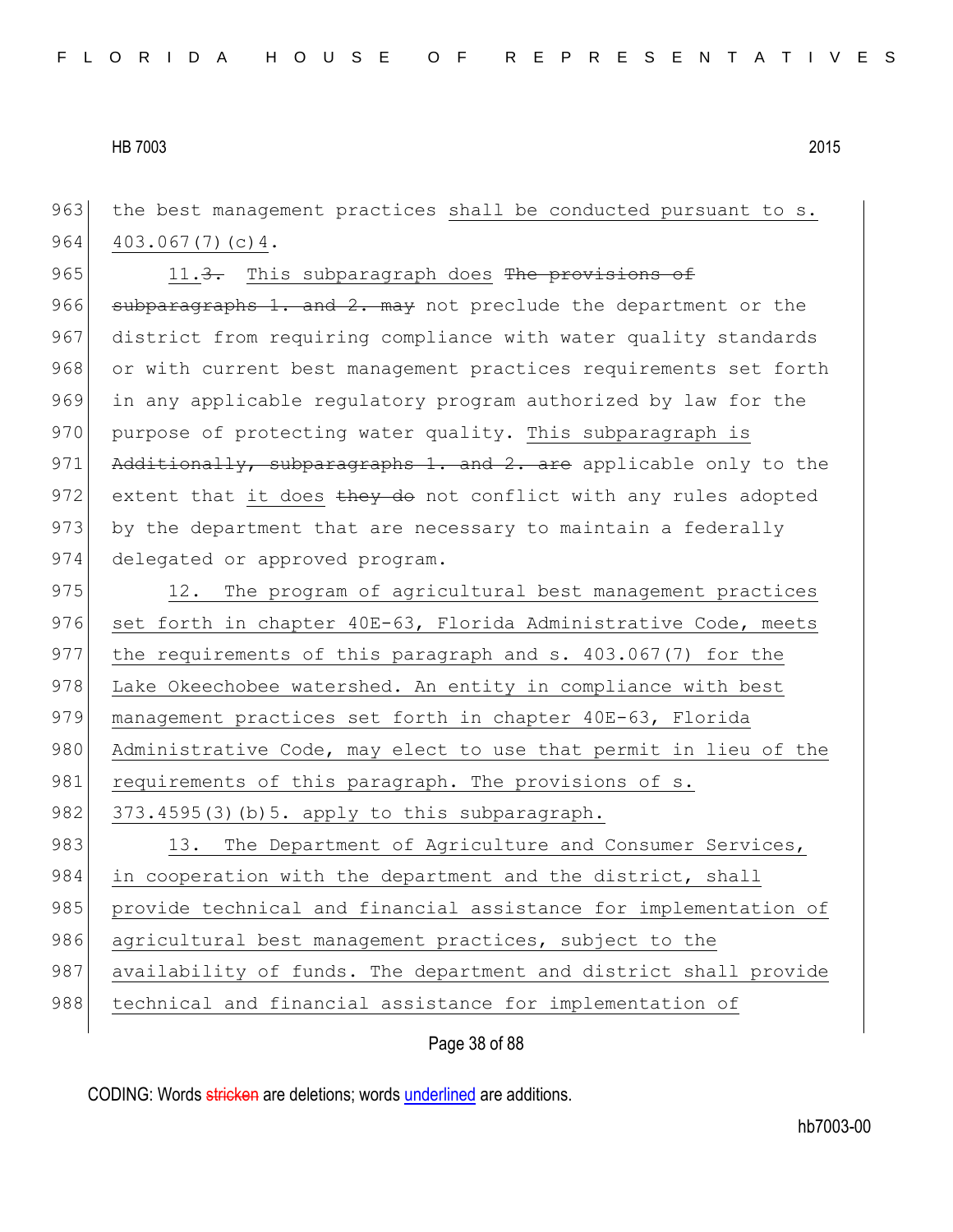# 989 nonagricultural nonpoint source best management practices, 990 subject to the availability of funds.

991 14.4. Projects that reduce the phosphorus load originating 992 from domestic wastewater systems within the Lake Okeechobee 993 watershed shall be given funding priority in the department's 994 revolving loan program under s. 403.1835. The department shall 995 coordinate and provide assistance to those local governments 996 seeking financial assistance for such priority projects.

997 15.5. Projects that make use of private lands, or lands 998 held in trust for Indian tribes, to reduce nutrient loadings or 999 concentrations within a basin by one or more of the following 1000 methods: restoring the natural hydrology of the basin, restoring 1001 wildlife habitat or impacted wetlands, reducing peak flows after 1002 storm events, increasing aquifer recharge, or protecting range 1003 and timberland from conversion to development, are eligible for 1004 grants available under this section from the coordinating 1005 agencies. For projects of otherwise equal priority, special 1006 funding priority will be given to those projects that make best 1007 use of the methods outlined above that involve public-private 1008 partnerships or that obtain federal match money. Preference 1009 ranking above the special funding priority will be given to 1010 projects located in a rural area of opportunity designated by 1011 the Governor. Grant applications may be submitted by any person 1012 or tribal entity, and eligible projects may include, but are not 1013 limited to, the purchase of conservation and flowage easements, 1014 hydrologic restoration of wetlands, creating treatment wetlands,

# Page 39 of 88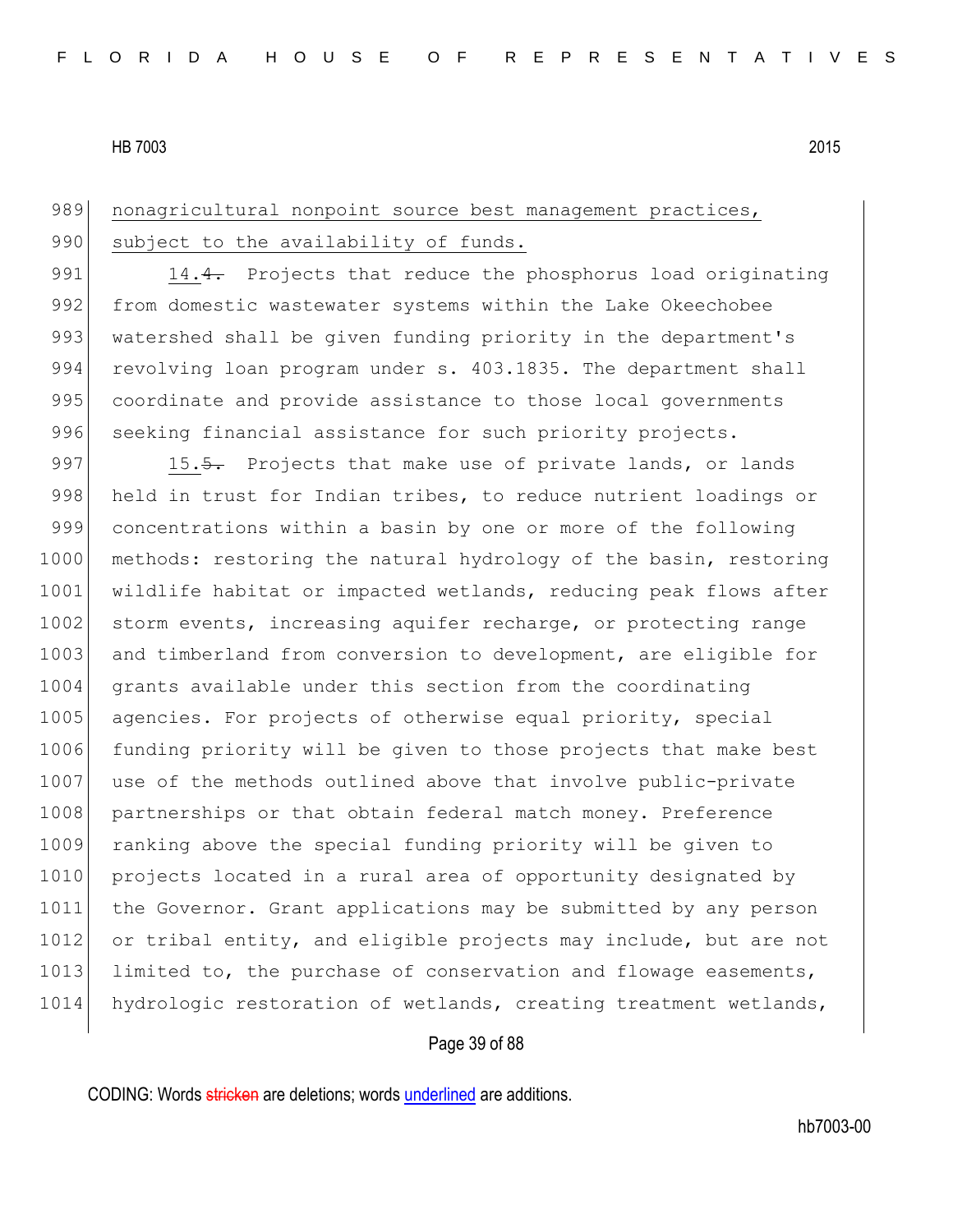1015 development of a management plan for natural resources, and 1016 financial support to implement a management plan.

1017 16.6.a. The department shall require all entities 1018 disposing of domestic wastewater biosolids residuals within the 1019 Lake Okeechobee watershed and the remaining areas of Okeechobee, 1020 Glades, and Hendry Counties to develop and submit to the 1021 department an agricultural use plan that limits applications 1022 based upon phosphorus loading consistent with the Lake 1023 Okeechobee Basin Management Action Plan adopted pursuant to s. 1024 403.067. By July 1, 2005, phosphorus concentrations originating 1025 from these application sites may not exceed the limits 1026 established in the district's WOD program. After December 31, 1027  $\left| \right|$  2007, The department may not authorize the disposal of domestic 1028 wastewater biosolids residuals within the Lake Okeechobee 1029 watershed unless the applicant can affirmatively demonstrate 1030 that the phosphorus in the biosolids residuals will not add to 1031 phosphorus loadings in Lake Okeechobee or its tributaries. This 1032 demonstration shall be based on achieving a net balance between 1033 phosphorus imports relative to exports on the permitted 1034 application site. Exports shall include only phosphorus removed 1035 from the Lake Okeechobee watershed through products generated on 1036 the permitted application site. This prohibition does not apply 1037 to Class AA biosolids residuals that are marketed and 1038 distributed as fertilizer products in accordance with department 1039 rule.

1040 17.b. Private and government-owned utilities within

#### Page 40 of 88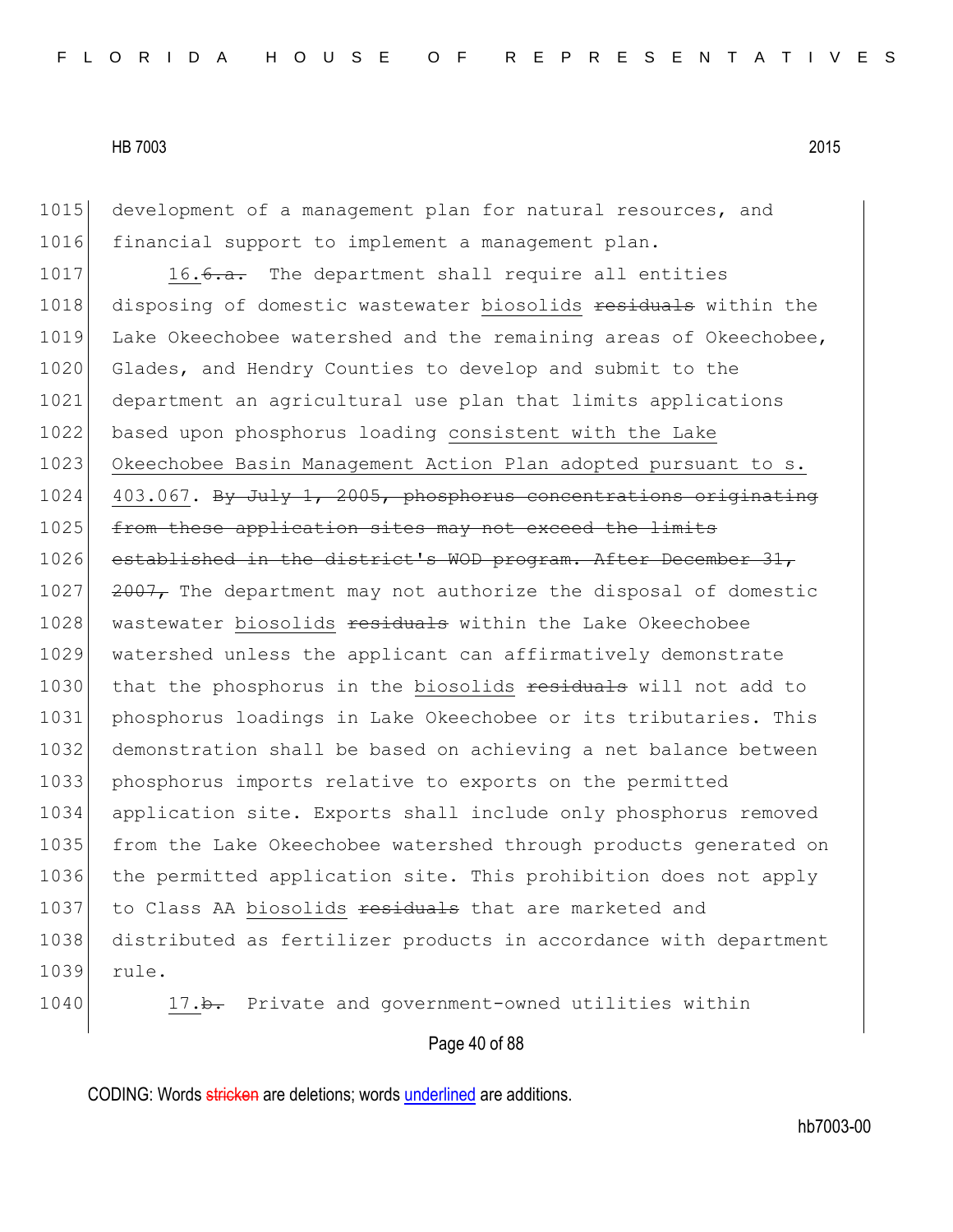1041 Monroe, Miami-Dade, Broward, Palm Beach, Martin, St. Lucie, 1042 Indian River, Okeechobee, Highlands, Hendry, and Glades Counties 1043 that dispose of wastewater biosolids residual sludge from 1044 utility operations and septic removal by land spreading in the 1045 Lake Okeechobee watershed may use a line item on local sewer 1046 rates to cover wastewater biosolids residual treatment and 1047 disposal if such disposal and treatment is done by approved 1048 alternative treatment methodology at a facility located within 1049 the areas designated by the Governor as rural areas of 1050 opportunity pursuant to s. 288.0656. This additional line item 1051 is an environmental protection disposal fee above the present 1052 sewer rate and may not be considered a part of the present sewer 1053 rate to customers, notwithstanding provisions to the contrary in 1054 chapter 367. The fee shall be established by the county 1055 commission or its designated assignee in the county in which the 1056 alternative method treatment facility is located. The fee shall 1057 be calculated to be no higher than that necessary to recover the 1058 facility's prudent cost of providing the service. Upon request 1059 by an affected county commission, the Florida Public Service 1060 Commission will provide assistance in establishing the fee. 1061 Further, for utilities and utility authorities that use the 1062 additional line item environmental protection disposal fee, such 1063 fee may not be considered a rate increase under the rules of the 1064 Public Service Commission and shall be exempt from such rules. 1065 Utilities using the provisions of this section may immediately 1066 include in their sewer invoicing the new environmental

#### Page 41 of 88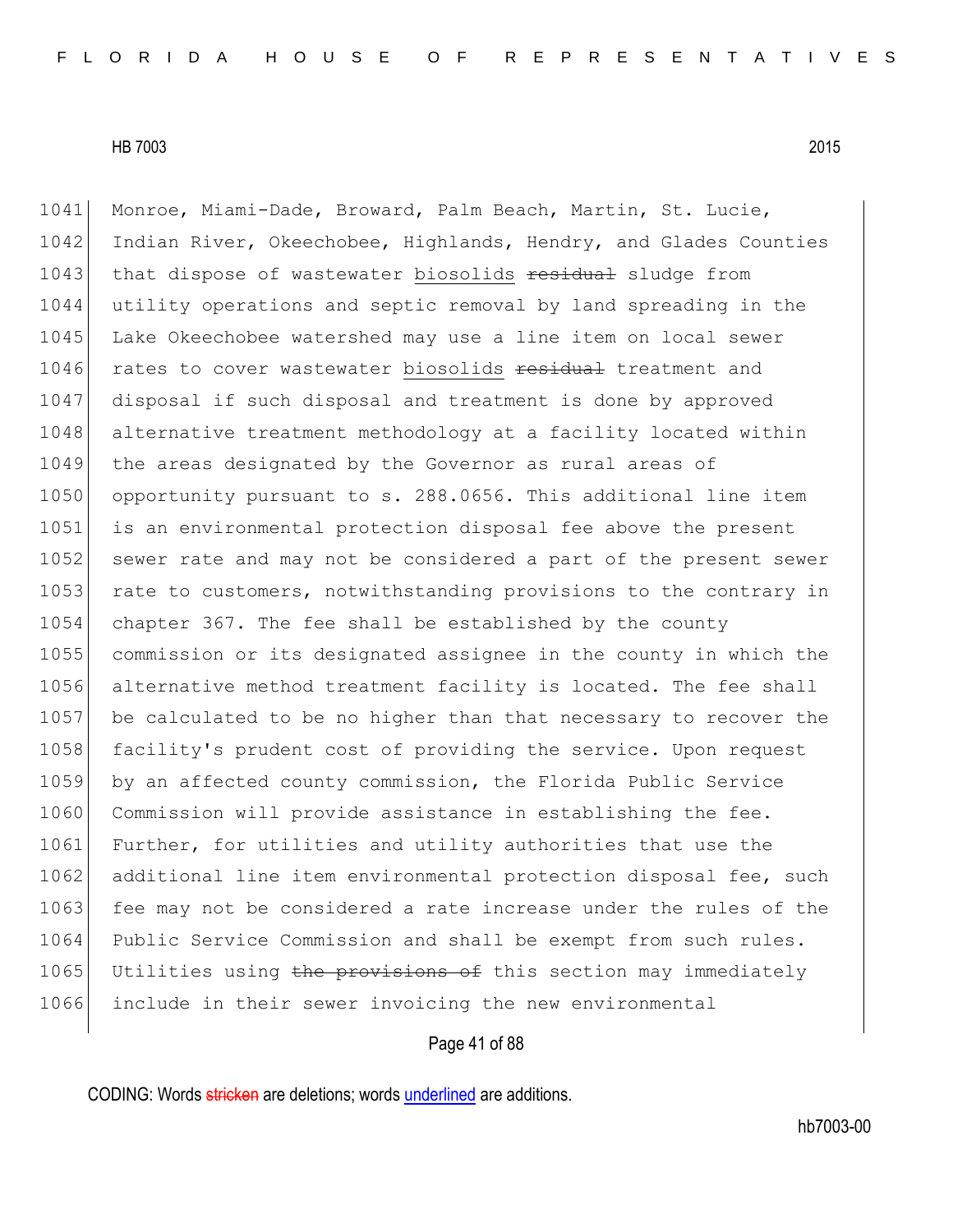1067 protection disposal fee. Proceeds from this environmental 1068 protection disposal fee shall be used for treatment and disposal 1069 of wastewater biosolids residuals, including any treatment 1070 technology that helps reduce the volume of biosolids residuals 1071 that require final disposal, but such proceeds may not be used 1072 for transportation or shipment costs for disposal or any costs 1073 relating to the land application of biosolids residuals in the 1074 Lake Okeechobee watershed.

1075 18.<del>c.</del> No less frequently than once every 3 years, the 1076 Florida Public Service Commission or the county commission 1077 through the services of an independent auditor shall perform a 1078 financial audit of all facilities receiving compensation from an 1079 environmental protection disposal fee. The Florida Public 1080 Service Commission or the county commission through the services 1081 of an independent auditor shall also perform an audit of the 1082 methodology used in establishing the environmental protection 1083 disposal fee. The Florida Public Service Commission or the 1084 county commission shall, within 120 days after completion of an 1085 audit, file the audit report with the President of the Senate 1086 and the Speaker of the House of Representatives and shall 1087 provide copies to the county commissions of the counties set 1088 forth in subparagraph 17 sub-subparagraph b. The books and 1089 records of any facilities receiving compensation from an 1090 environmental protection disposal fee shall be open to the 1091 Florida Public Service Commission and the Auditor General for 1092 review upon request.

# Page 42 of 88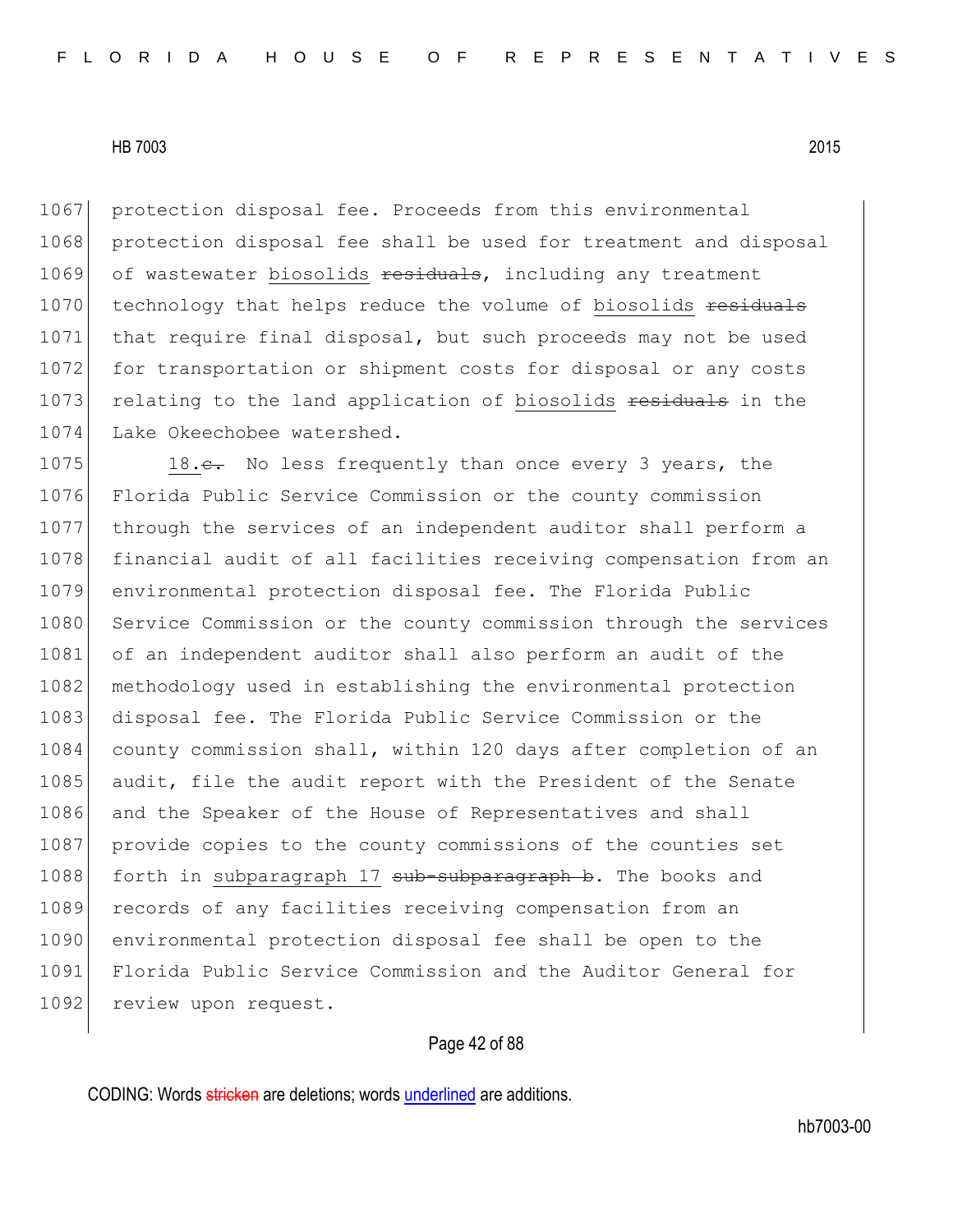1093 19.7. The Department of Health shall require all entities 1094 disposing of septage within the Lake Okeechobee watershed to 1095 develop and submit to that agency an agricultural use plan that 1096 limits applications based upon phosphorus loading consistent 1097 with the Lake Okeechobee Basin Management Action Plan adopted 1098 pursuant to s. 403.067. By July 1, 2005, phosphorus 1099 concentrations originating from these application sites may not 1100 exceed the limits established in the district's WOD program. 1101 20.8. The Department of Agriculture and Consumer Services 1102 shall initiate rulemaking requiring entities within the Lake 1103 Okeechobee watershed which land-apply animal manure to develop 1104 resource management system level conservation plans, according 1105 to United States Department of Agriculture criteria, which limit 1106 such application. Such rules may include criteria and thresholds 1107 for the requirement to develop a conservation or nutrient 1108 management plan, requirements for plan approval, and 1109 recordkeeping requirements. 1110 21. The district shall revise chapter 40E-61, Florida

 Administrative Code, to be consistent with this section and s. 403.067; provide for a monitoring program for nonpoint source dischargers required to monitor water quality by s. 403.067; and provide for the results of such monitoring to be reported to the 1115 coordinating agencies.

- 1116 9. The district, the department, or the Department of 1117 Agriculture and Consumer Services, as appropriate,
- 1118 implement those alternative nutrient reduction technologies

Page 43 of 88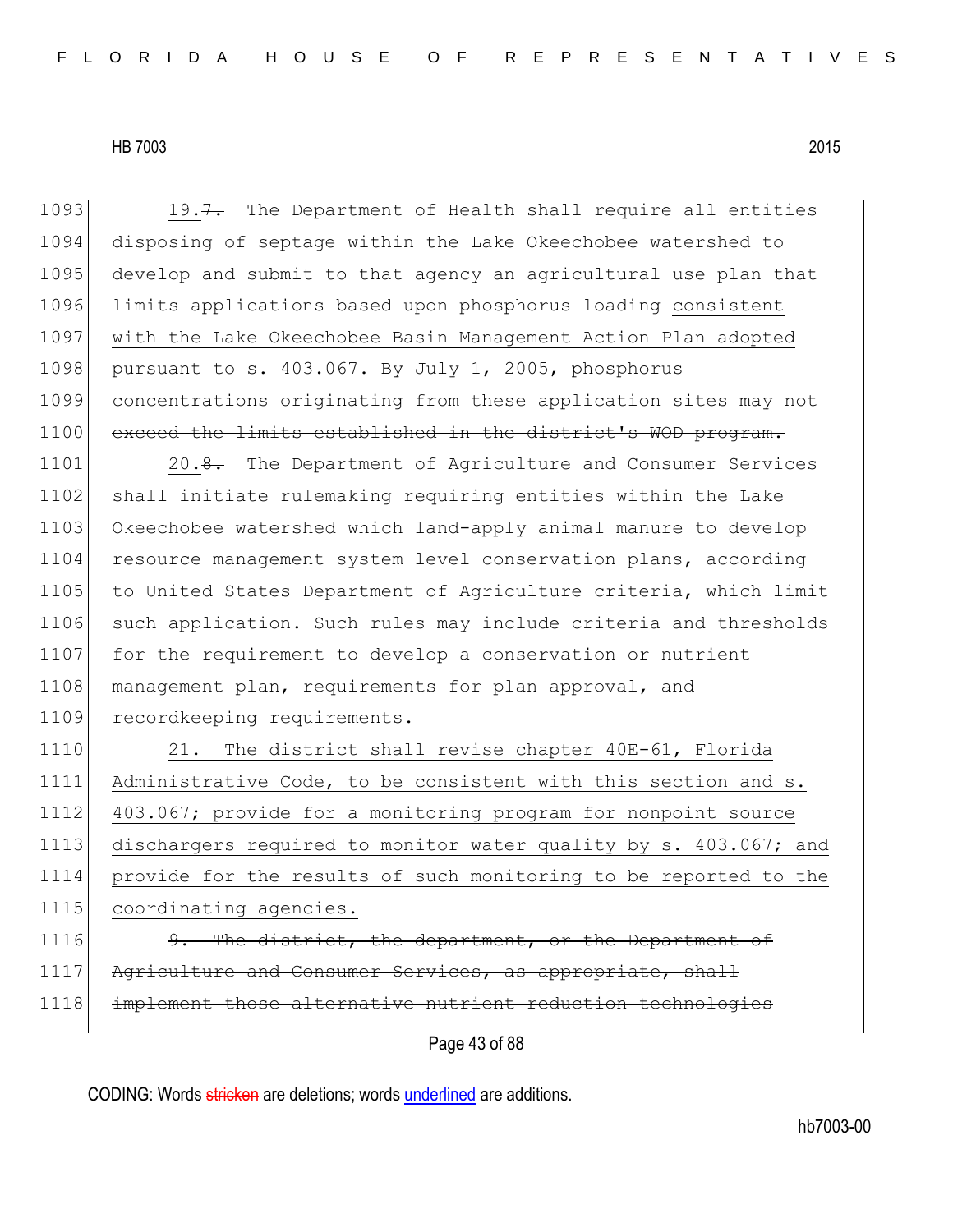1119 determined to be feasible pursuant to subparagraph (d) 6. 1120 **(d)** Lake Okeechobee Watershed Research and Water Ouality 1121 Monitoring Program. The district, in cooperation with the other 1122 coordinating agencies, shall establish a Lake Okeechobee 1123 Watershed Research and Water Quality Monitoring Program that 1124 builds upon the district's existing Lake Okeechobee research 1125 program. The program shall: 1126 1. Evaluate all available existing water quality data 1127 concerning total phosphorus in the Lake Okeechobee watershed, 1128 develop a water quality baseline to represent existing 1129 conditions for total phosphorus, monitor long-term ecological 1130 changes, including water quality for total phosphorus, and 1131 measure compliance with water quality standards for total 1132 phosphorus, including any applicable total maximum daily load 1133 for the Lake Okeechobee watershed as established pursuant to 1134 403.067. Every 3 years, the district shall reevaluate water 1135 quality and quantity data to ensure that the appropriate 1136 projects are being designated and implemented to meet the water 1137 quality and storage goals of the plan. The district shall also 1138 implement a total phosphorus monitoring program at appropriate 1139 structures owned or operated by the South Florida Water 1140 Management District and within the Lake Okeechobee watershed. 1141 2. Develop a Lake Okeechobee water quality model that 1142 reasonably represents phosphorus dynamics of the lake and 1143 incorporates an uncertainty analysis associated with model 1144 predictions.

Page 44 of 88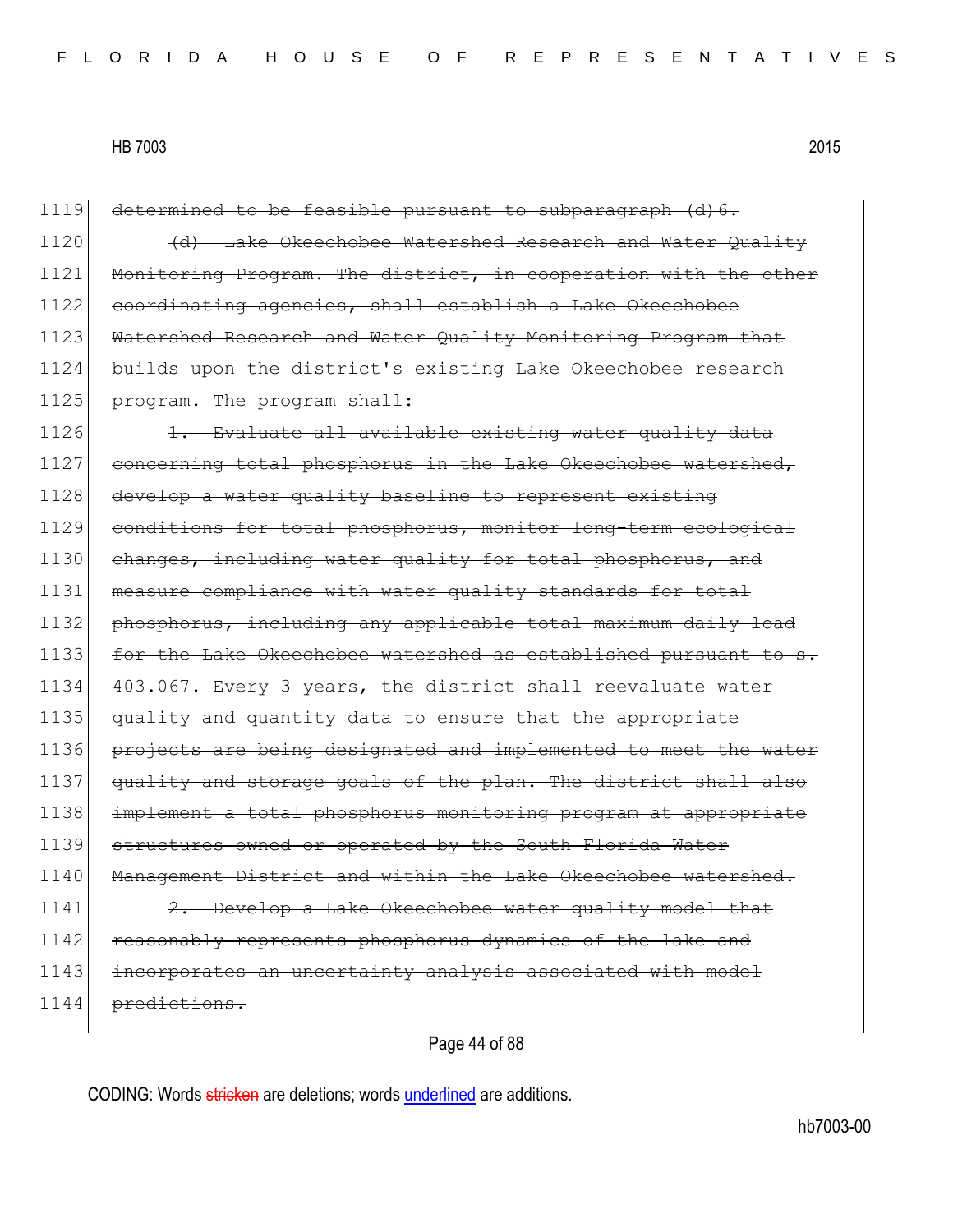Page 45 of 88 1145 3. Determine the relative contribution of phosphorus from 1146 all identifiable sources and all primary and secondary land  $1147$  uses. 1148 4. Conduct an assessment of the sources of phosphorus from 1149 the Upper Kissimmee Chain-of-Lakes and Lake Istokpoga, and their 1150 relative contribution to the water quality of Lake Okeechobee. 1151 The results of this assessment shall be used by the coordinating 1152 agencies to develop interim measures, best management practices, 1153 or regulation, as applicable. 1154 **5.** Assess current water management practices within the 1155 Lake Okeechobee watershed and develop recommendations for 1156 structural and operational improvements. Such recommendations 1157 shall balance water supply, flood control, estuarine salinity, 1158 maintenance of a healthy lake littoral zone, and water quality 1159 considerations. 1160 6. Evaluate the feasibility of alternative nutrient 1161 reduction technologies, including sediment traps, canal and 1162 ditch maintenance, fish production or other aquaculture, 1163 bioenergy conversion processes, and algal or other biological 1164 treatment technologies. 1165  $\vert$  7. Conduct an assessment of the water volumes and timing 1166 from the Lake Okeechobee watershed and their relative 1167 contribution to the water level changes in Lake Okeechobee and 1168 to the timing and volume of water delivered to the estuaries. 1169 (c)<del>(e)</del> Lake Okeechobee Exotic Species Control Program.—The 1170 coordinating agencies shall identify the exotic species that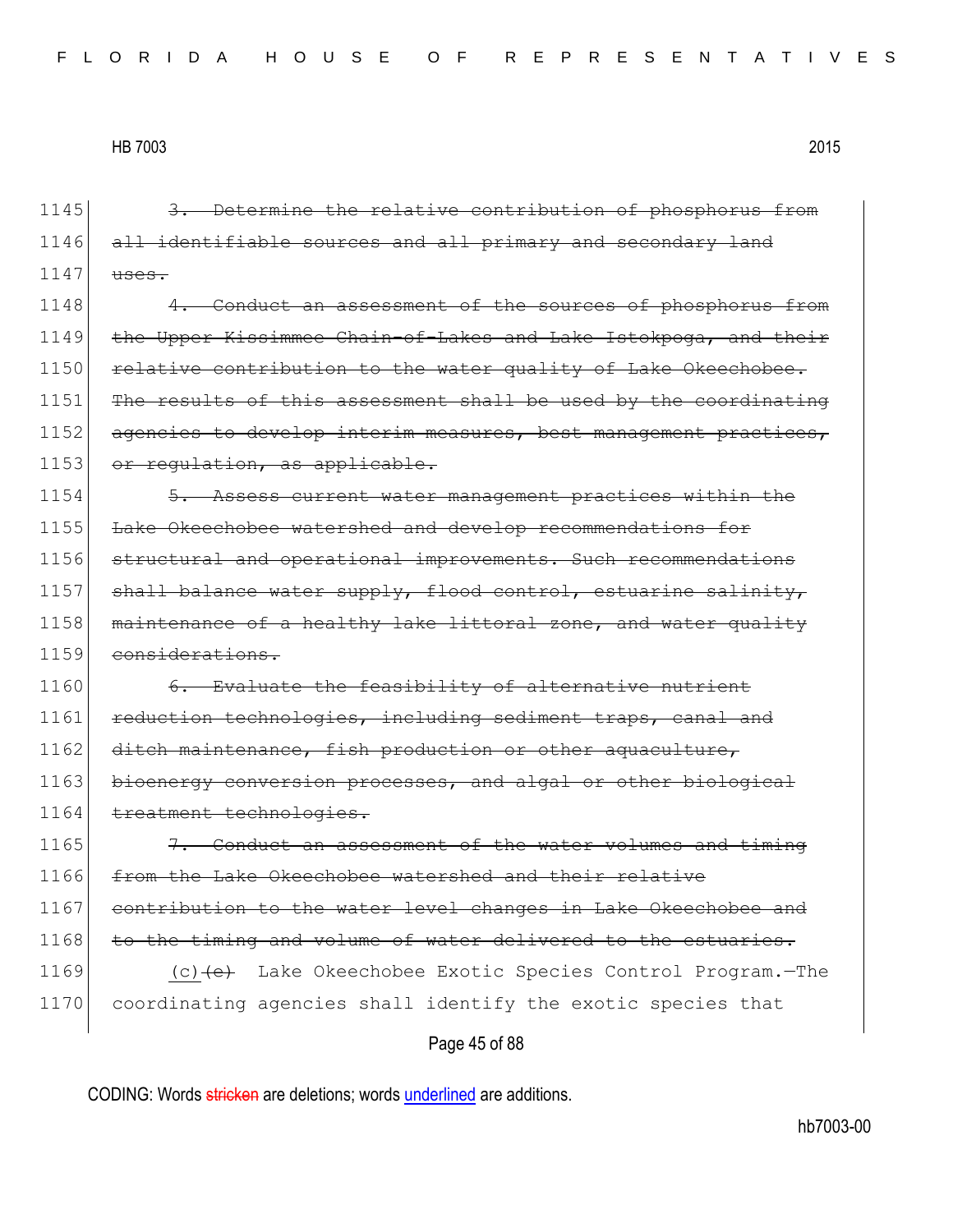1171 threaten the native flora and fauna within the Lake Okeechobee 1172 watershed and develop and implement measures to protect the 1173 native flora and fauna.

1174 (d) (f) Lake Okeechobee Internal Phosphorus Management 1175 Program.—The district, in cooperation with the other 1176 coordinating agencies and interested parties, shall evaluate the 1177 feasibility of complete a Lake Okeechobee internal phosphorus 1178 load removal projects feasibility study. The evaluation 1179 feasibility study shall be based on technical feasibility, as 1180 well as economic considerations, and shall consider address all 1181 reasonable methods of phosphorus removal. If projects methods 1182 are found to be feasible, the district shall immediately pursue 1183 the design, funding, and permitting for implementing such 1184 projects methods.

1185 (e) (e) Lake Okeechobee Watershed Protection Program Plan 1186 implementation.—The coordinating agencies shall be jointly 1187 responsible for implementing the Lake Okeechobee Watershed 1188 Protection Program Plan, consistent with the statutory authority 1189 and responsibility of each agency. Annual funding priorities 1190 shall be jointly established, and the highest priority shall be 1191 assigned to programs and projects that address sources that have 1192 the highest relative contribution to loading and the greatest 1193 potential for reductions needed to meet the total maximum daily 1194 loads. In determining funding priorities, the coordinating 1195 agencies shall also consider the need for regulatory compliance, 1196 the extent to which the program or project is ready to proceed,

# Page 46 of 88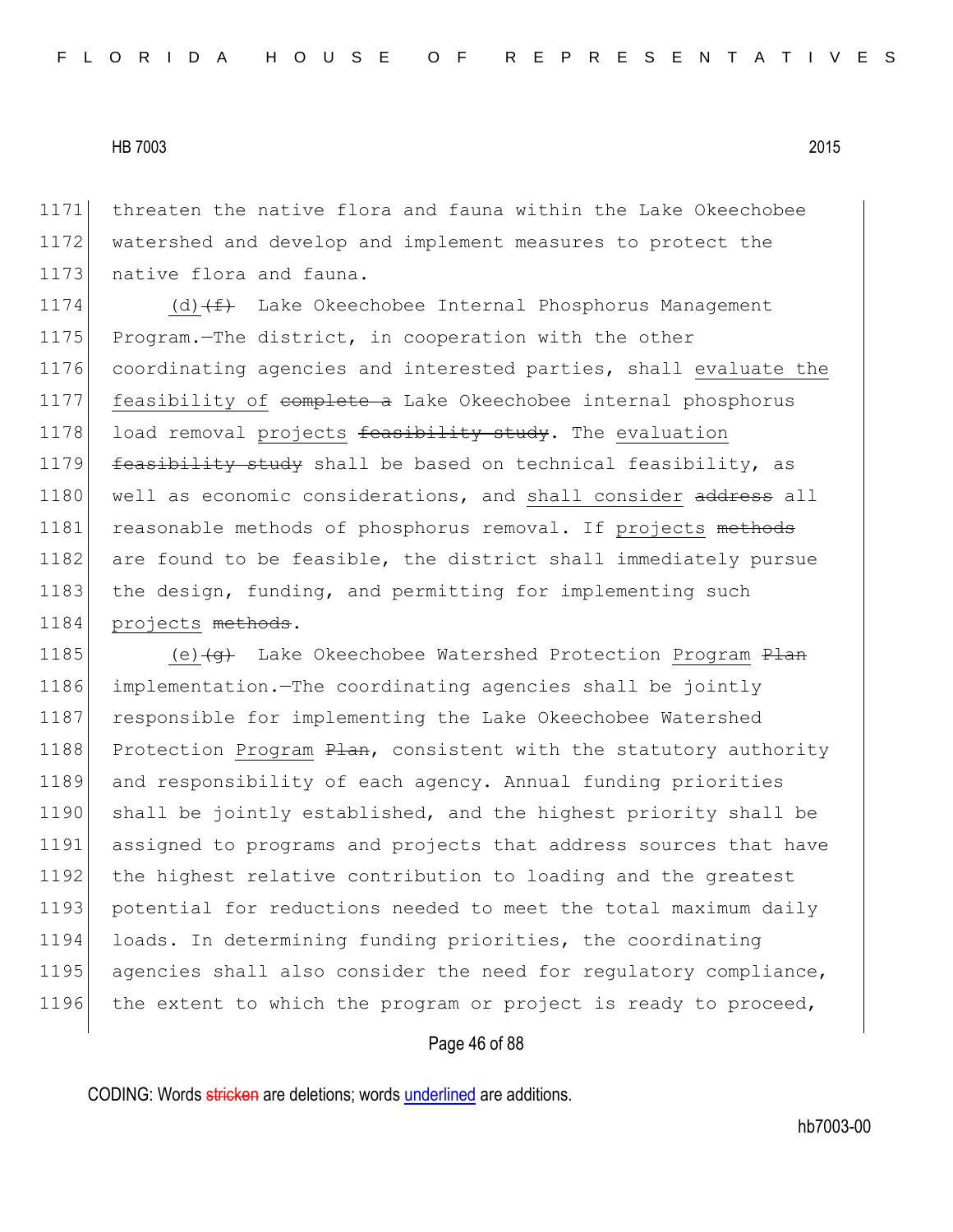1197 and the availability of federal matching funds or other nonstate 1198 funding, including public-private partnerships. Federal and 1199 other nonstate funding shall be maximized to the greatest extent 1200 practicable.

1201 (f)(h) Priorities and implementation schedules.—The 1202 coordinating agencies are authorized and directed to establish 1203 priorities and implementation schedules for the achievement of 1204 total maximum daily loads, compliance with the requirements of 1205 s. 403.067, and compliance with applicable water quality 1206 standards within the waters and watersheds subject to this 1207 section.

 $1208$  (i) Legislative ratification. The coordinating agencies 1209 shall submit the Phase II technical plan developed pursuant to 1210 paragraph (b) to the President of the Senate and the Speaker of 1211 the House of Representatives prior to the 2008 legislative 1212 session for review. If the Legislature takes no action on the 1213 plan during the 2008 legislative session, the plan is deemed 1214 approved and may be implemented.

1215 (4) CALOOSAHATCHEE RIVER WATERSHED PROTECTION PROGRAM AND 1216 ST. LUCIE RIVER WATERSHED PROTECTION PROGRAM. - A protection 1217 program shall be developed and implemented as specified in this 1218 subsection. In order to protect and restore surface water 1219 resources, the program shall address the reduction of pollutant 1220 loadings, restoration of natural hydrology, and compliance with 1221 applicable state water quality standards. The program shall be 1222 achieved through a phased program of implementation. In

#### Page 47 of 88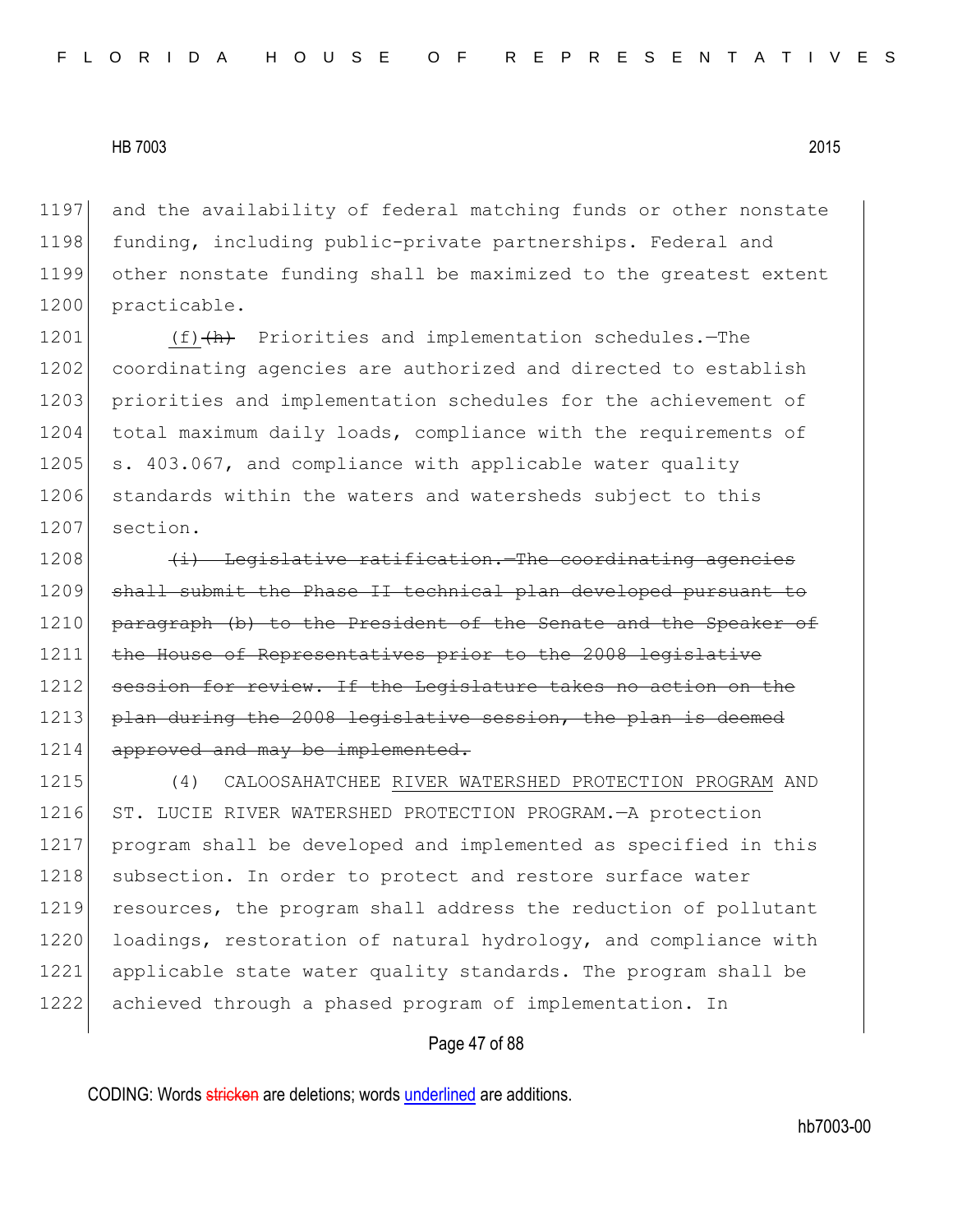1223 addition, pollutant load reductions based upon adopted total 1224 maximum daily loads established in accordance with s. 403.067 1225 shall serve as a program objective. In the development and 1226 administration of the program, the coordinating agencies shall 1227 maximize opportunities provided by federal and local government 1228 cost-sharing programs and opportunities for partnerships with 1229 the private sector and local government. The program plan shall 1230 include a goal for salinity envelopes and freshwater inflow 1231 targets for the estuaries based upon existing research and 1232 documentation. The goal may be revised as new information is 1233 available. This goal shall seek to reduce the frequency and 1234 duration of undesirable salinity ranges while meeting the other 1235 water-related needs of the region, including water supply and 1236 flood protection, while recognizing the extent to which water 1237 inflows are within the control and jurisdiction of the district.

1238 (a) Caloosahatchee River Watershed Protection Plan.—No 1239 <del>later than January 1, 2009,</del> The district, in cooperation with 1240 the other coordinating agencies, Lee County, and affected 1241 counties and municipalities, shall complete a River Watershed 1242 Protection Plan in accordance with this subsection. The 1243 Caloosahatchee River Watershed Protection Plan shall identify 1244 the geographic extent of the watershed, be coordinated as needed 1245 with the plans developed pursuant to paragraph (3)(a) and 1246 paragraph (c)  $\left(\frac{b}{b}\right)$  of this subsection, and contain an 1247 implementation schedule for pollutant load reductions consistent 1248 with any adopted total maximum daily loads and compliance with

Page 48 of 88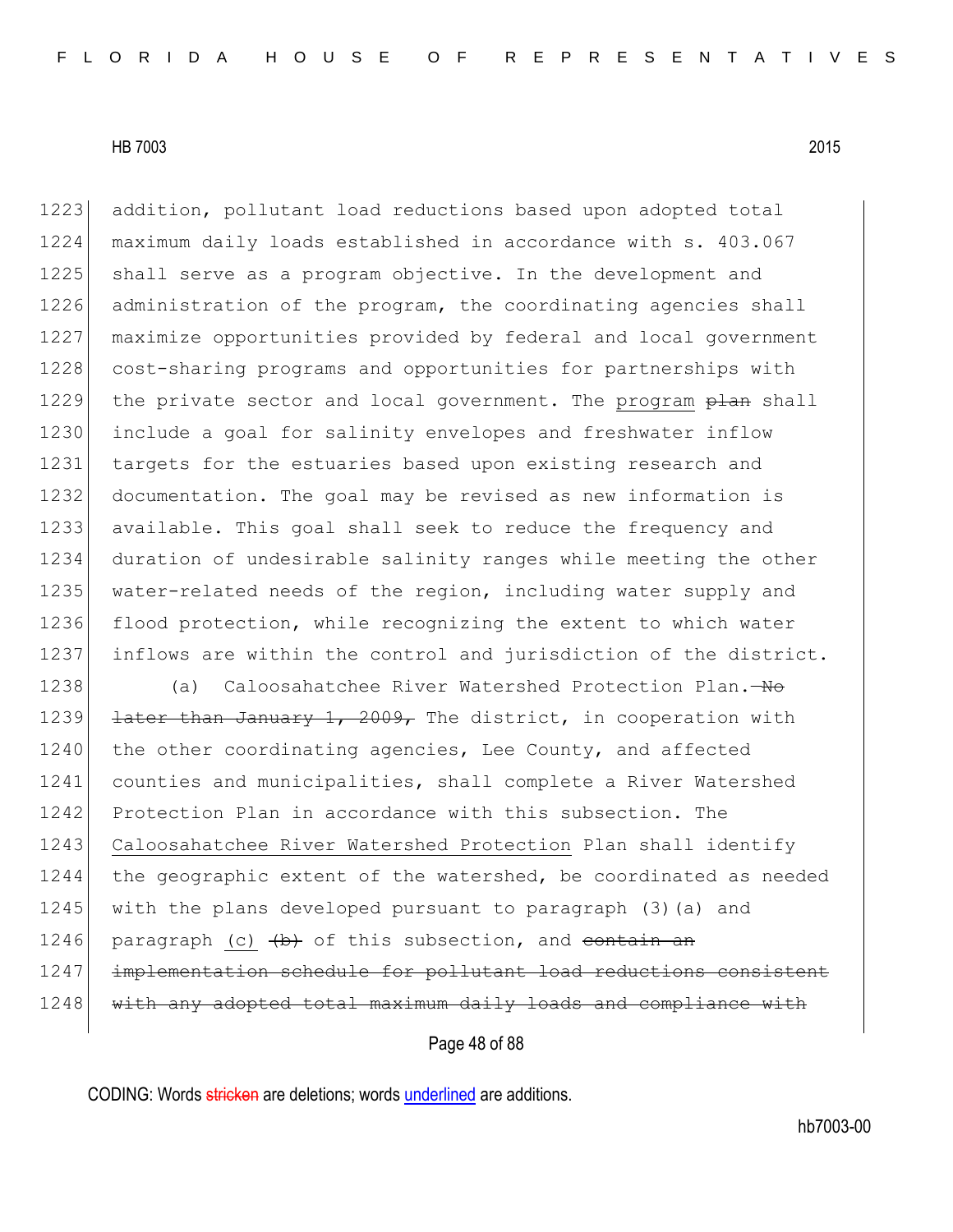1249 applicable state water quality standards. The plan shall include 1250 the Caloosahatchee River Watershed Construction Project and the 1251 Caloosahatchee River Watershed Research and Water Quality 1252 Monitoring Program.: 1253 1. Caloosahatchee River Watershed Construction Project.—To 1254 improve the hydrology, water quality, and aquatic habitats 1255 within the watershed, the district shall, no later than January 1256 1, 2012, plan, design, and construct the initial phase of the 1257 Watershed Construction Project. In doing so, the district shall: 1258 a. Develop and designate the facilities to be constructed 1259 to achieve stated goals and objectives of the Caloosahatchee 1260 River Watershed Protection Plan. 1261 b. Conduct scientific studies that are necessary to 1262 support the design of the Caloosahatchee River Watershed 1263 Construction Project facilities. 1264 c. Identify the size and location of all such facilities. 1265 d. Provide a construction schedule for all such 1266 facilities, including the sequencing and specific timeframe for 1267 construction of each facility. 1268 e. Provide a schedule for the acquisition of lands or 1269 sufficient interests necessary to achieve the construction 1270 schedule. 1271 f. Provide a schedule of costs and benefits associated 1272 with each construction project and identify funding sources. 1273 g. To ensure timely implementation, coordinate the design, 1274 scheduling, and sequencing of project facilities with the

# Page 49 of 88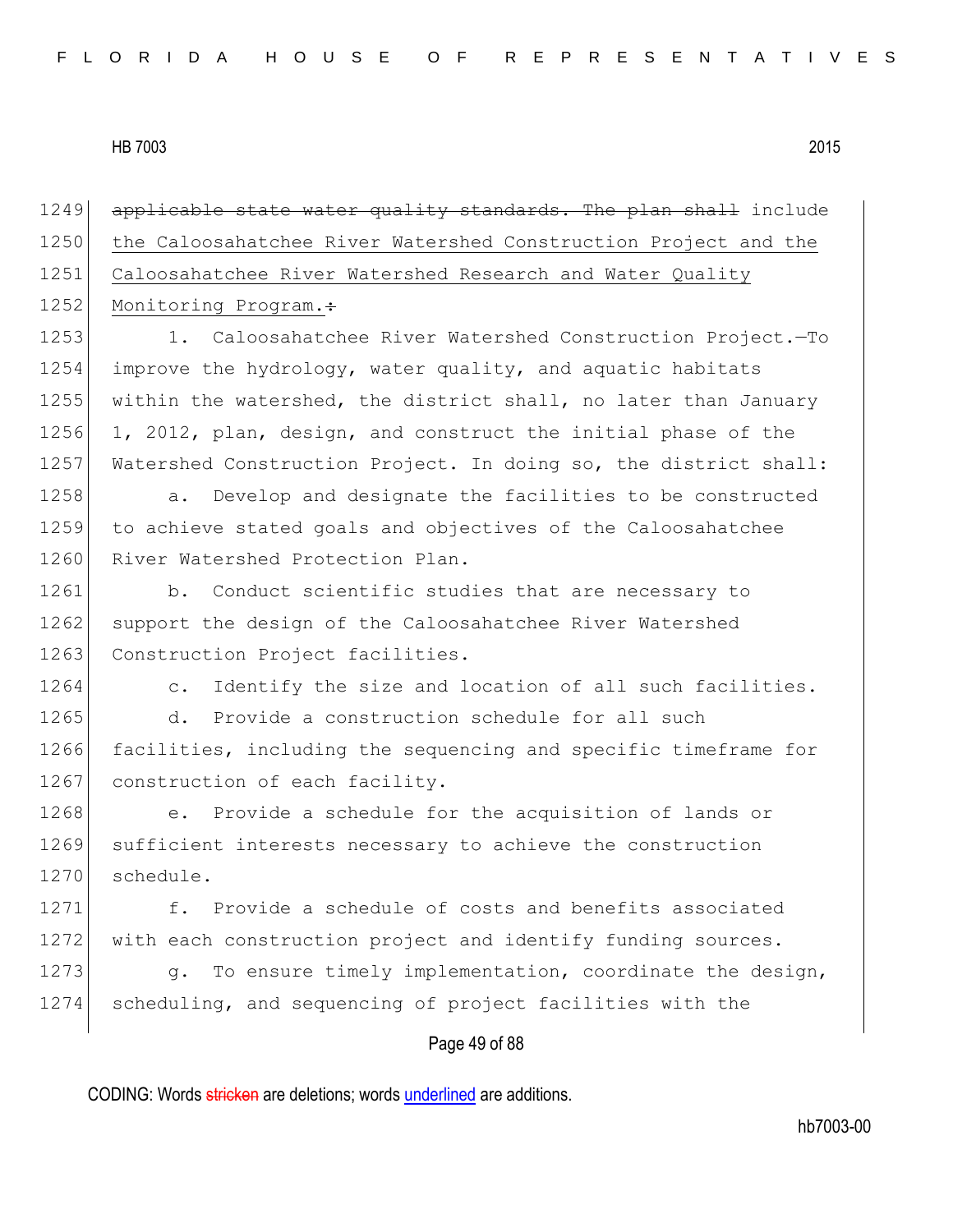1275 coordinating agencies, Lee County, other affected counties and 1276 municipalities, and other affected parties.

1277 2. Caloosahatchee River Watershed Research and Water 1278 Quality Monitoring Program.—The district, in cooperation with 1279 the other coordinating agencies and local governments, shall 1280 implement a Caloosahatchee River Watershed Research and Water 1281 Quality Monitoring Program that builds upon the district's 1282 existing research program and that is sufficient to carry out, 1283 comply with, or assess the plans, programs, and other 1284 responsibilities created by this subsection. The program shall 1285 also conduct an assessment of the water volumes and timing from 1286 Lake Okeechobee and the Caloosahatchee River watershed and their 1287 relative contributions to the timing and volume of water 1288 delivered to the estuary.

1289 (b) 2. Caloosahatchee River Watershed Basin Management 1290 Action Plans Pollutant Control Program. The basin management 1291 action plans adopted pursuant to s. 403.067 for the 1292 Caloosahatchee River watershed shall be the Caloosahatchee River 1293 Watershed Pollutant Control Program. The plans shall be  $\pm$ 1294 designed to be a multifaceted approach to reducing pollutant 1295 loads by improving the management of pollutant sources within 1296 the Caloosahatchee River watershed through implementation of 1297 requiations and best management practices, development and 1298 implementation of improved best management practices, 1299 improvement and restoration of the hydrologic function of 1300 natural and managed systems, and utilization of alternative

#### Page 50 of 88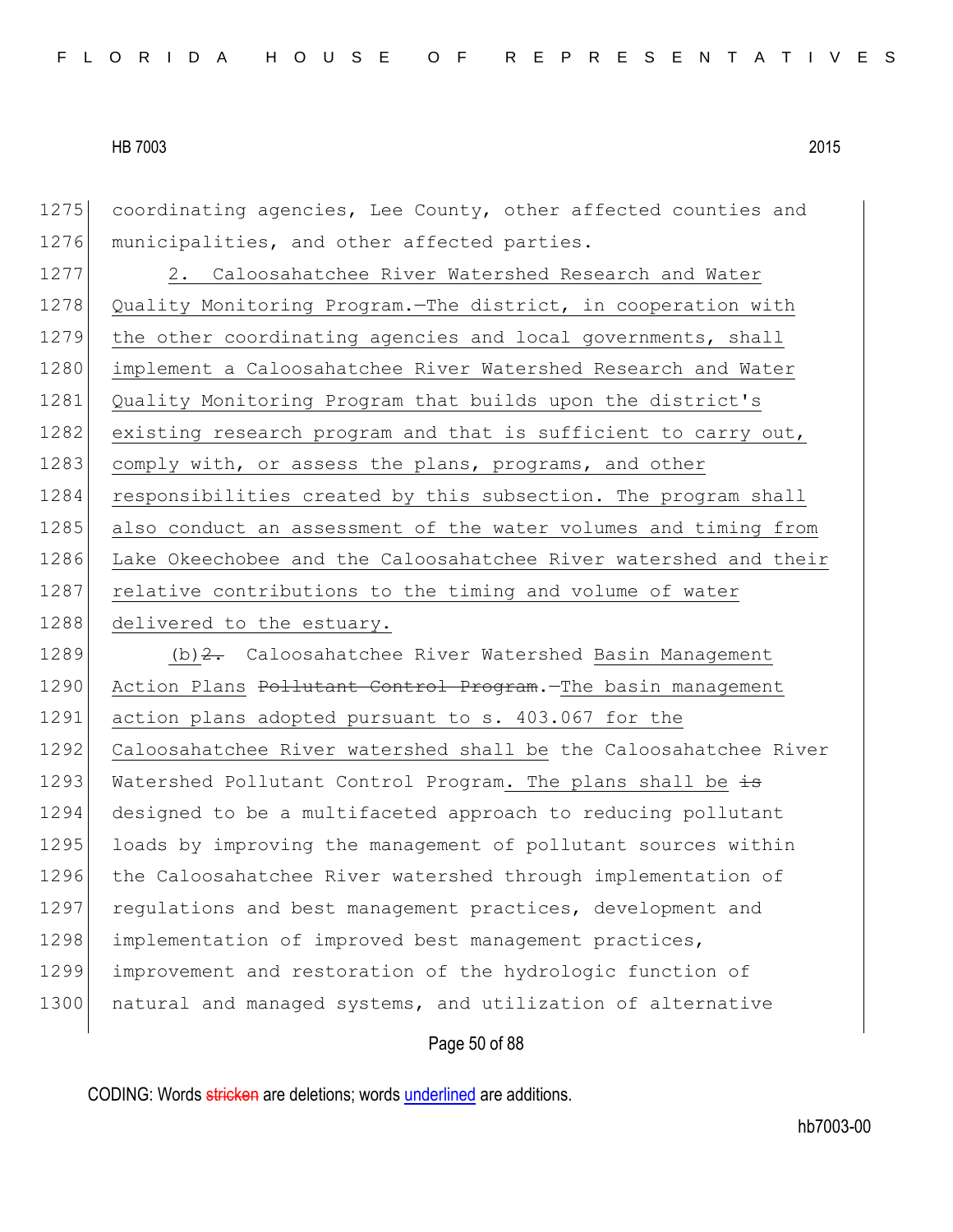1301 technologies for pollutant reduction, such as cost-effective 1302 biologically based, hybrid wetland/chemical and other innovative 1303 nutrient control technologies. The plans shall contain an 1304 implementation schedule for pollutant load reductions consistent 1305 with the adopted total maximum daily load. The coordinating 1306 agencies shall facilitate the use utilization of federal 1307 programs that offer opportunities for water quality treatment, 1308 including preservation, restoration, or creation of wetlands on 1309 agricultural lands.

1310 1.a. Nonpoint source best management practices consistent 1311 with s. 403.067 paragraph  $(3)$   $(c)$ , designed to achieve the 1312 objectives of the Caloosahatchee River Watershed Protection 1313 Program, shall be implemented on an expedited basis. The 1314 coordinating agencies may develop an intergovernmental agreement 1315 with local governments to implement the nonagricultural, 1316 nonpoint-source best management practices within their 1317 respective geographic boundaries.

1318 2.b. This subsection does not preclude the department or 1319 the district from requiring compliance with water quality 1320 standards, adopted total maximum daily loads, or current best 1321 management practices requirements set forth in any applicable 1322 regulatory program authorized by law for the purpose of 1323 protecting water quality. This subsection applies only to the 1324 extent that it does not conflict with any rules adopted by the 1325 department or district which are necessary to maintain a 1326 federally delegated or approved program.

#### Page 51 of 88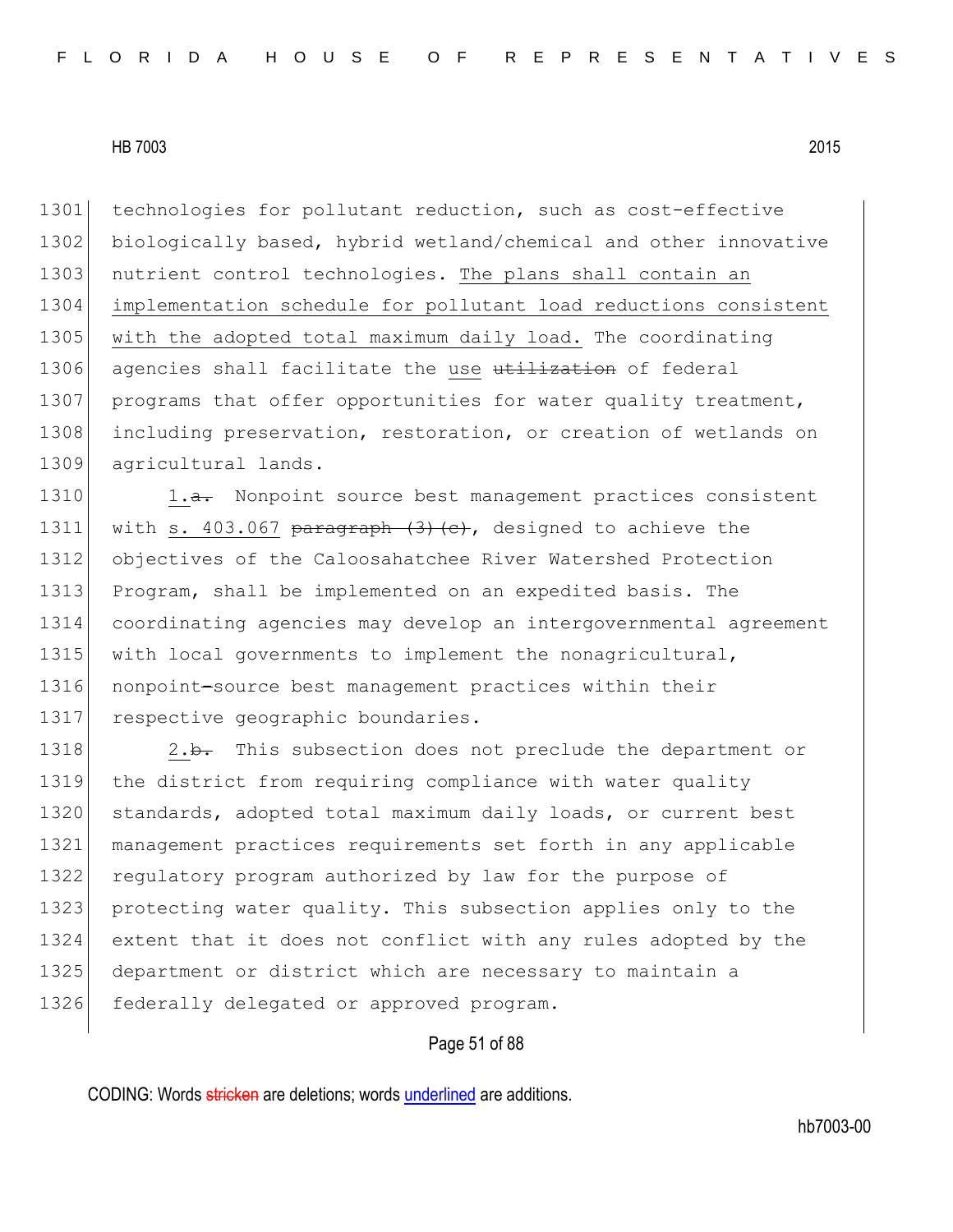1327 3.e. Projects that make use of private lands, or lands 1328 held in trust for Indian tribes, to reduce pollutant loadings or 1329 concentrations within a basin, or that reduce the volume of 1330 harmful discharges by one or more of the following methods: 1331 restoring the natural hydrology of the basin, restoring wildlife 1332 habitat or impacted wetlands, reducing peak flows after storm 1333 events, or increasing aquifer recharge, are eligible for grants 1334 available under this section from the coordinating agencies. 1335 4.<del>d.</del> The Caloosahatchee River Watershed Basin Management 1336 Action Plans Pollutant Control Program shall require assessment 1337 of current water management practices within the watershed and 1338 shall require development of recommendations for structural, 1339 nonstructural, and operational improvements. Such 1340 recommendations shall consider and balance water supply, flood

1341 control, estuarine salinity, aquatic habitat, and water quality 1342 considerations.

1343 5.e. After December 31, 2007, The department may not 1344 authorize the disposal of domestic wastewater biosolids 1345 **residuals** within the Caloosahatchee River watershed unless the 1346 applicant can affirmatively demonstrate that the nutrients in 1347 the biosolids residuals will not add to nutrient loadings in the 1348 watershed. This demonstration shall be based on achieving a net 1349 balance between nutrient imports relative to exports on the 1350 permitted application site. Exports shall include only nutrients 1351 removed from the watershed through products generated on the 1352 permitted application site. This prohibition does not apply to

# Page 52 of 88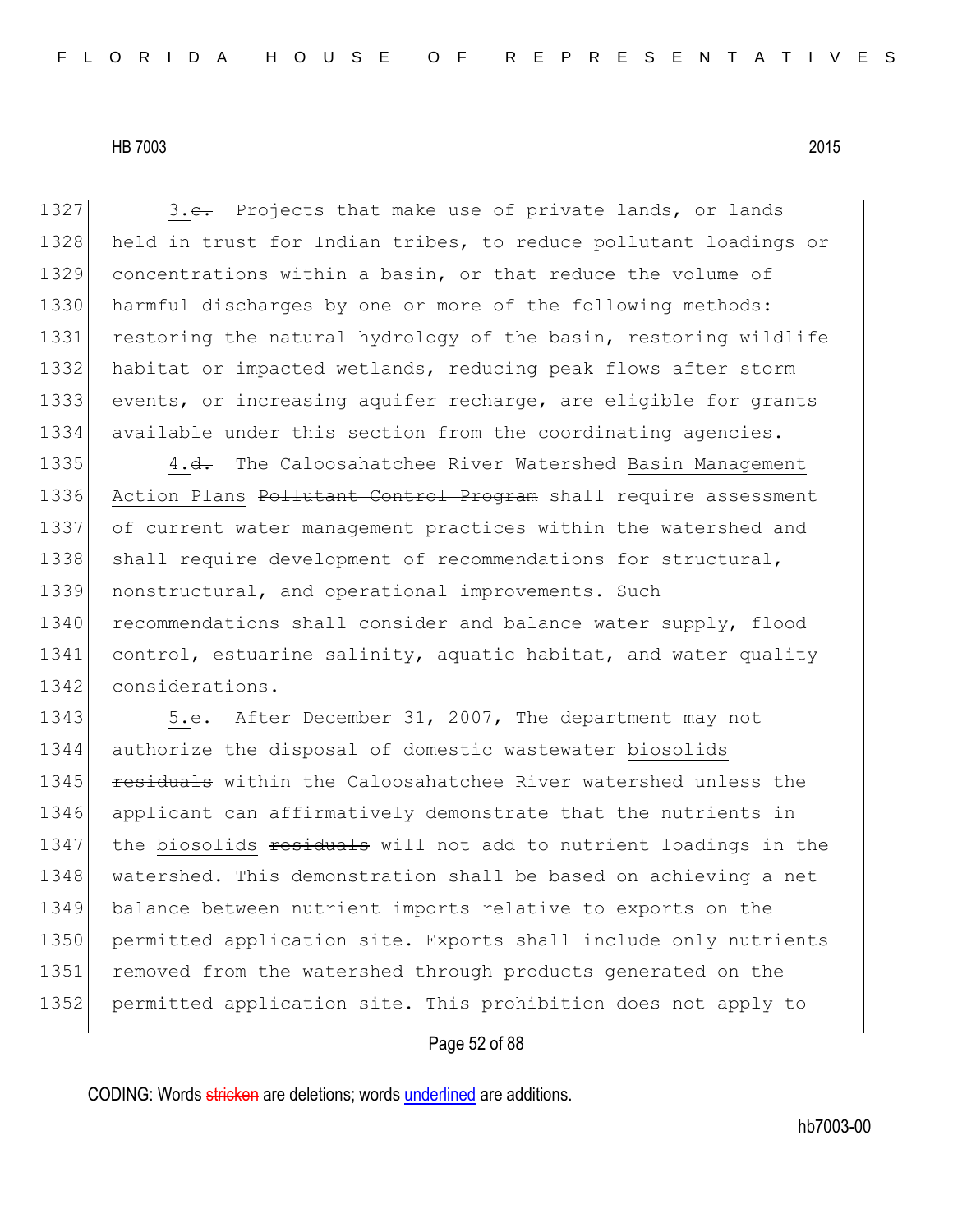1353 Class AA biosolids residuals that are marketed and distributed 1354 as fertilizer products in accordance with department rule.

1355 6. $\epsilon$ . The Department of Health shall require all entities 1356 disposing of septage within the Caloosahatchee River watershed 1357 to develop and submit to that agency an agricultural use plan 1358 that limits applications based upon nutrient loading consistent 1359 with any basin management action plan adopted pursuant to s. 1360 403.067. By July 1, 2008, nutrient concentrations originating 1361 from these application sites may not exceed the limits 1362 established in the district's WOD program.

1363 7.<del>g.</del> The Department of Agriculture and Consumer Services 1364 shall require initiate rulemaking requiring entities within the 1365 Caloosahatchee River watershed which land-apply animal manure to 1366 develop a resource management system level conservation plan, 1367 according to United States Department of Agriculture criteria, 1368 which limit such application. Such rules may include criteria 1369 and thresholds for the requirement to develop a conservation or 1370 nutrient management plan, requirements for plan approval, and 1371 recordkeeping requirements.

1372 3. Caloosahatchee River Watershed Research and Water 1373 Quality Monitoring Program. The district, in cooperation with 1374 the other coordinating agencies and local governments, shall 1375 establish a Caloosahatchee River Watershed Research and Water 1376 Quality Monitoring Program that builds upon the district's 1377 existing research program and that is sufficient to carry out, 1378 comply with, or assess the plans, programs, and other

Page 53 of 88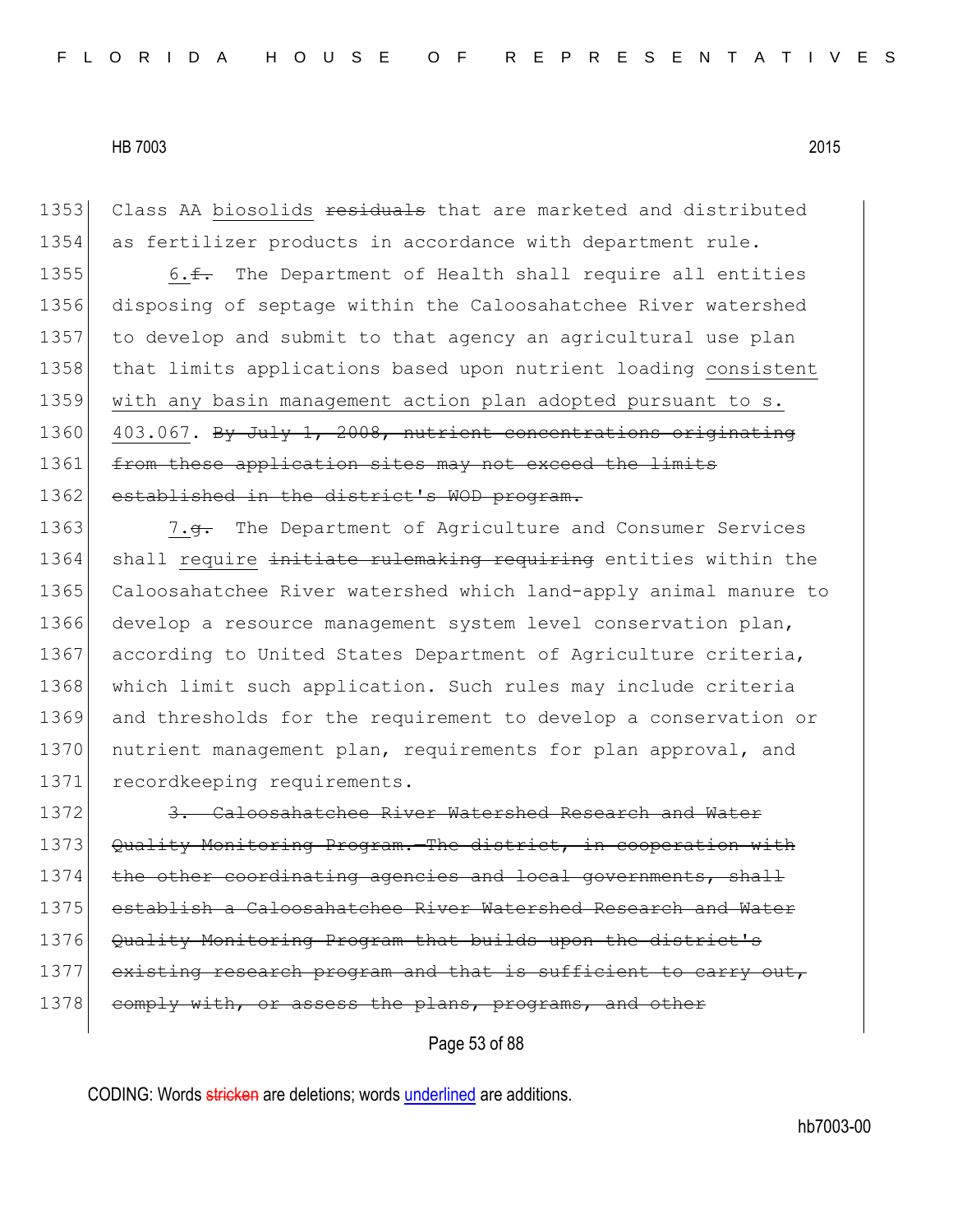1379 responsibilities created by this subsection. The program shall 1380 also conduct an assessment of the water volumes and timing from 1381 the Lake Okeechobee and Caloosahatchee River watersheds and 1382 their relative contributions to the timing and volume of water 1383 delivered to the estuary.

1384 (c) (b) St. Lucie River Watershed Protection Plan.—No later 1385 than January 1, 2009, The district, in cooperation with the 1386 other coordinating agencies, Martin County, and affected 1387 counties and municipalities shall complete a plan in accordance 1388 with this subsection. The St. Lucie River Watershed Protection 1389 Plan shall identify the geographic extent of the watershed, be 1390 coordinated as needed with the plans developed pursuant to 1391 paragraph (3)(a) and paragraph (a) of this subsection, and 1392 contain an implementation schedule for pollutant load reductions 1393 consistent with any adopted total maximum daily loads and 1394 compliance with applicable state water quality standards. The 1395 **plan shall** include the St. Lucie River Watershed Construction 1396 Project and St. Lucie River Watershed Research and Water Quality 1397 Monitoring Program.:

1398 1. St. Lucie River Watershed Construction Project.-To 1399 improve the hydrology, water quality, and aquatic habitats 1400 within the watershed, the district shall, no later than January 1401 1, 2012, plan, design, and construct the initial phase of the 1402 Watershed Construction Project. In doing so, the district shall: 1403 a. Develop and designate the facilities to be constructed 1404 to achieve stated goals and objectives of the St. Lucie River

# Page 54 of 88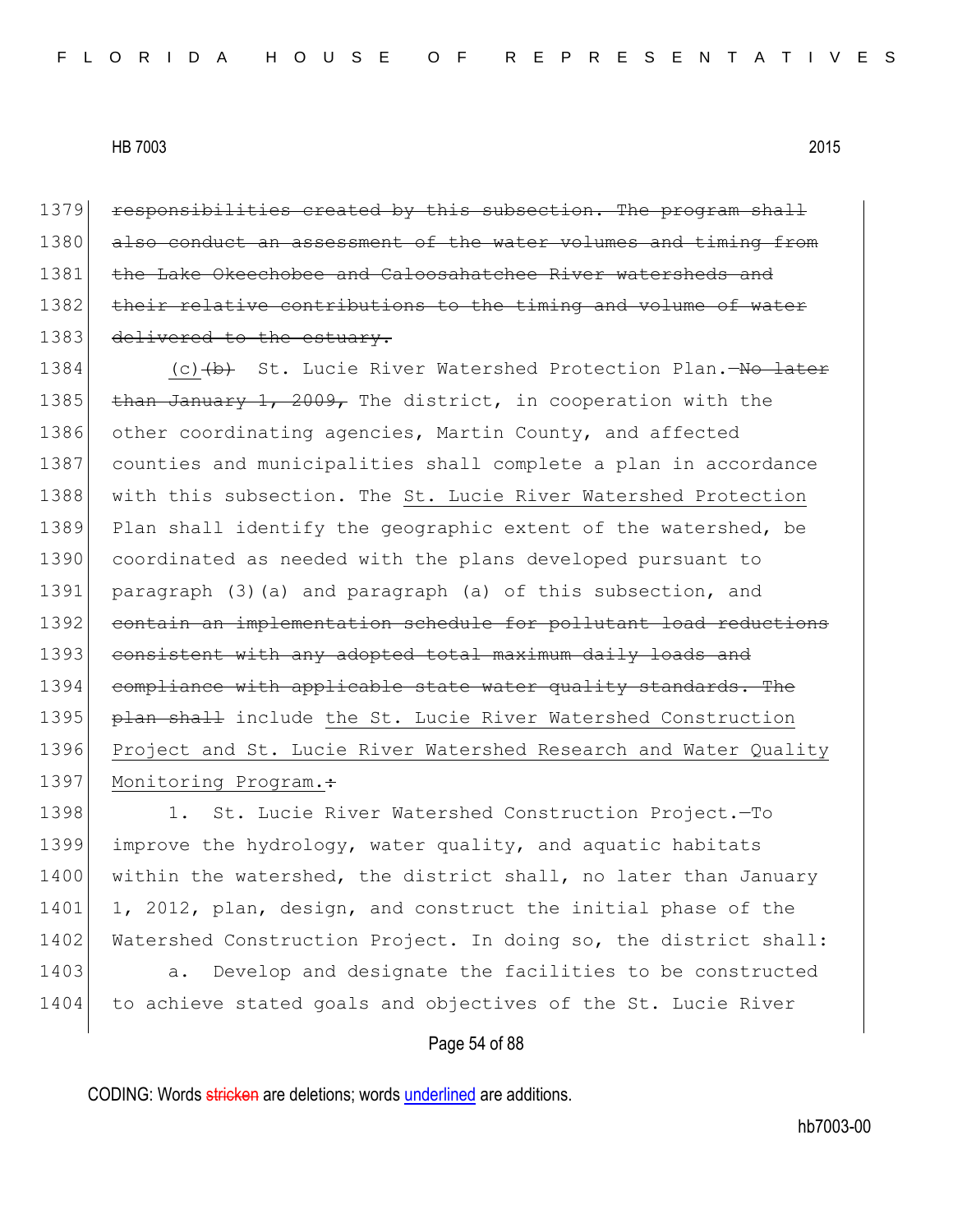1405 Watershed Protection Plan.

1406 b. Identify the size and location of all such facilities. 1407 c. Provide a construction schedule for all such 1408 facilities, including the sequencing and specific timeframe for 1409 construction of each facility.

1410 d. Provide a schedule for the acquisition of lands or 1411 sufficient interests necessary to achieve the construction 1412 schedule.

1413 e. Provide a schedule of costs and benefits associated 1414 with each construction project and identify funding sources.

1415 f. To ensure timely implementation, coordinate the design, 1416 scheduling, and sequencing of project facilities with the 1417 coordinating agencies, Martin County, St. Lucie County, other 1418 interested parties, and other affected local governments.

Page 55 of 88 1419 2. St. Lucie River Watershed Research and Water Quality 1420 Monitoring Program. - The district, in cooperation with the other 1421 coordinating agencies and local governments, shall establish a 1422 St. Lucie River Watershed Research and Water Quality Monitoring 1423 Program that builds upon the district's existing research 1424 program and that is sufficient to carry out, comply with, or 1425 assess the plans, programs, and other responsibilities created 1426 by this subsection. The program shall also conduct an assessment 1427 of the water volumes and timing from Lake Okeechobee and the St. 1428 Lucie River watershed and their relative contributions to the 1429 timing and volume of water delivered to the estuary. 1430 (d) 2. St. Lucie River Watershed Basin Management Action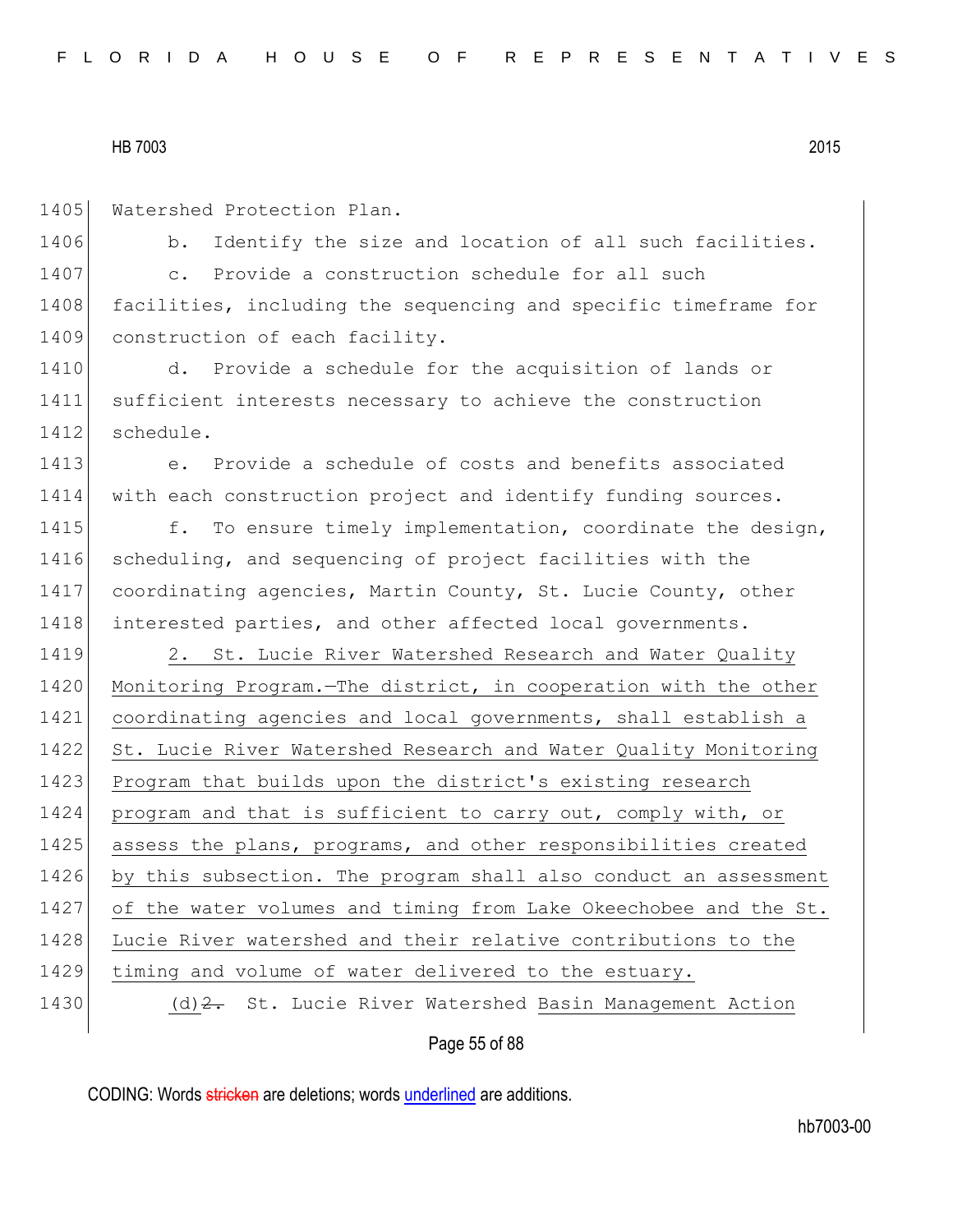1431 Plans Pollutant Control Program. - Basin management action plans 1432 for the St. Lucie River watershed adopted pursuant to s. 403.067 1433 shall be the St. Lucie River Watershed Pollutant Control Program 1434 and shall be is designed to be a multifaceted approach to 1435 reducing pollutant loads by improving the management of 1436 pollutant sources within the St. Lucie River watershed through 1437 implementation of regulations and best management practices, 1438 development and implementation of improved best management 1439 practices, improvement and restoration of the hydrologic 1440 function of natural and managed systems, and use utilization of 1441 alternative technologies for pollutant reduction, such as cost-1442 effective biologically based, hybrid wetland/chemical and other 1443 innovative nutrient control technologies. The plan shall contain 1444 an implementation schedule for pollutant load reductions 1445 consistent with the adopted total maximum daily load. The 1446 coordinating agencies shall facilitate the use utilization of 1447 federal programs that offer opportunities for water quality 1448 treatment, including preservation, restoration, or creation of 1449 wetlands on agricultural lands. 1450 1.a. Nonpoint source best management practices consistent

1451 with s. 403.067 paragraph  $(3)$   $(e)$ , designed to achieve the 1452 objectives of the St. Lucie River Watershed Protection Program, 1453 shall be implemented on an expedited basis. The coordinating 1454 agencies may develop an intergovernmental agreement with local 1455 governments to implement the nonagricultural nonpoint source 1456 best management practices within their respective geographic

# Page 56 of 88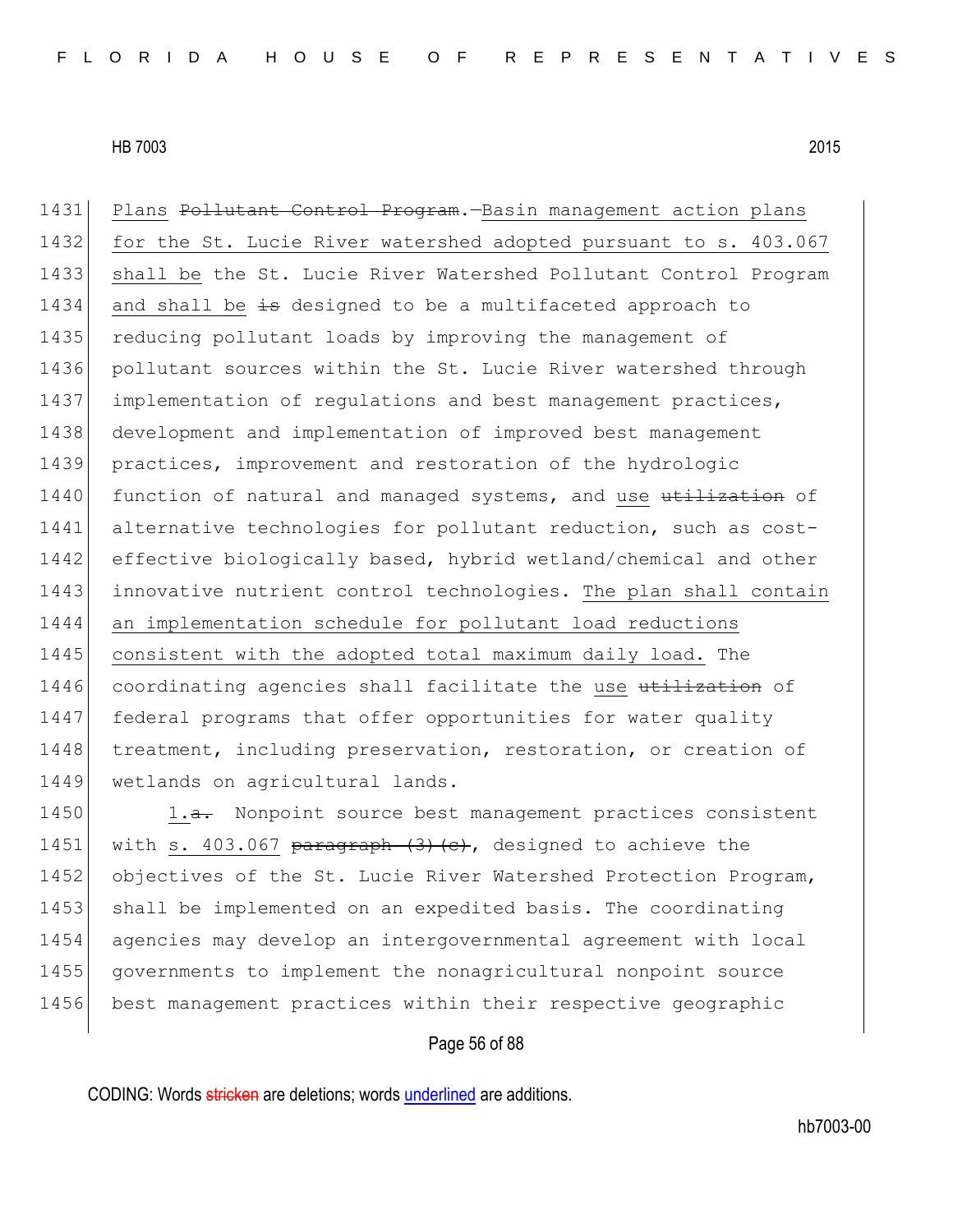1457 boundaries.

1458 2.b. This subsection does not preclude the department or 1459 the district from requiring compliance with water quality 1460 standards, adopted total maximum daily loads, or current best 1461 management practices requirements set forth in any applicable 1462 regulatory program authorized by law for the purpose of 1463 protecting water quality. This subsection applies only to the 1464 extent that it does not conflict with any rules adopted by the 1465 department or district which are necessary to maintain a 1466 federally delegated or approved program.

1467 3.e. Projects that make use of private lands, or lands 1468 held in trust for Indian tribes, to reduce pollutant loadings or 1469 concentrations within a basin, or that reduce the volume of 1470 harmful discharges by one or more of the following methods: 1471 restoring the natural hydrology of the basin, restoring wildlife 1472 habitat or impacted wetlands, reducing peak flows after storm 1473 events, or increasing aquifer recharge, are eligible for grants 1474 available under this section from the coordinating agencies.

1475 4.<del>d.</del> The St. Lucie River Watershed Basin Management Action 1476 Plans Pollutant Control Program shall require assessment of 1477 current water management practices within the watershed and 1478 shall require development of recommendations for structural, 1479 nonstructural, and operational improvements. Such 1480 recommendations shall consider and balance water supply, flood 1481 control, estuarine salinity, aquatic habitat, and water quality 1482 considerations.

# Page 57 of 88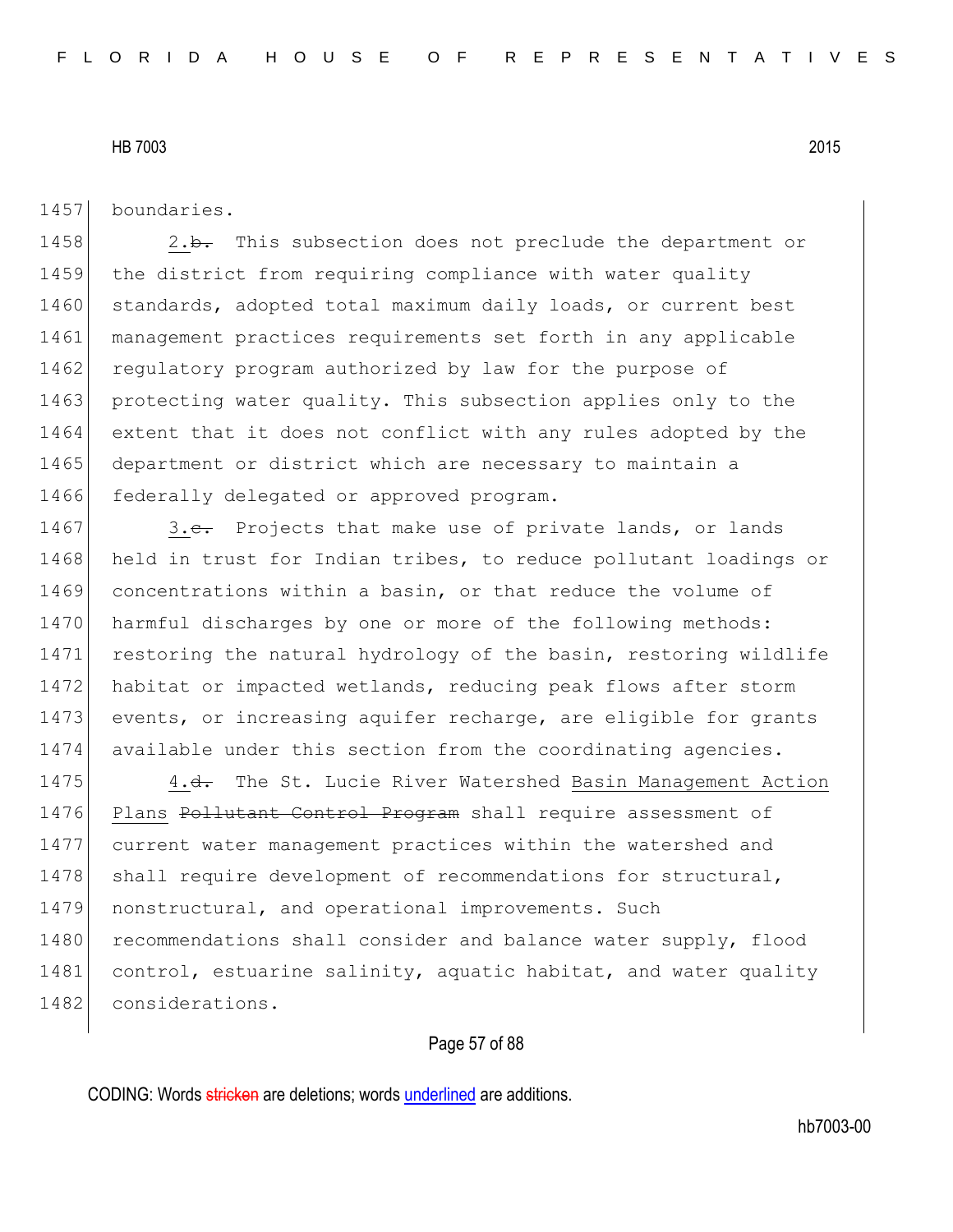1483 5.e. After December 31, 2007, The department may not 1484 authorize the disposal of domestic wastewater biosolids 1485 residuals within the St. Lucie River watershed unless the 1486 applicant can affirmatively demonstrate that the nutrients in 1487 the biosolids residuals will not add to nutrient loadings in the 1488 watershed. This demonstration shall be based on achieving a net 1489 balance between nutrient imports relative to exports on the 1490 permitted application site. Exports shall include only nutrients 1491 removed from the St. Lucie River watershed through products 1492 generated on the permitted application site. This prohibition 1493 does not apply to Class AA biosolids residuals that are marketed 1494 and distributed as fertilizer products in accordance with 1495 department rule.

1496 6. $\text{f}$  The Department of Health shall require all entities 1497 disposing of septage within the St. Lucie River watershed to 1498 develop and submit to that agency an agricultural use plan that 1499 limits applications based upon nutrient loading consistent with 1500 any basin management action plan adopted pursuant to s. 403.067. 1501 By July 1, 2008, nutrient concentrations originating from these 1502 application sites may not exceed the limits established in the 1503 district's WOD program.

1504 7.<del>g.</del> The Department of Agriculture and Consumer Services 1505 shall initiate rulemaking requiring entities within the St. 1506 Lucie River watershed which land-apply animal manure to develop 1507 a resource management system level conservation plan, according 1508 to United States Department of Agriculture criteria, which limit

# Page 58 of 88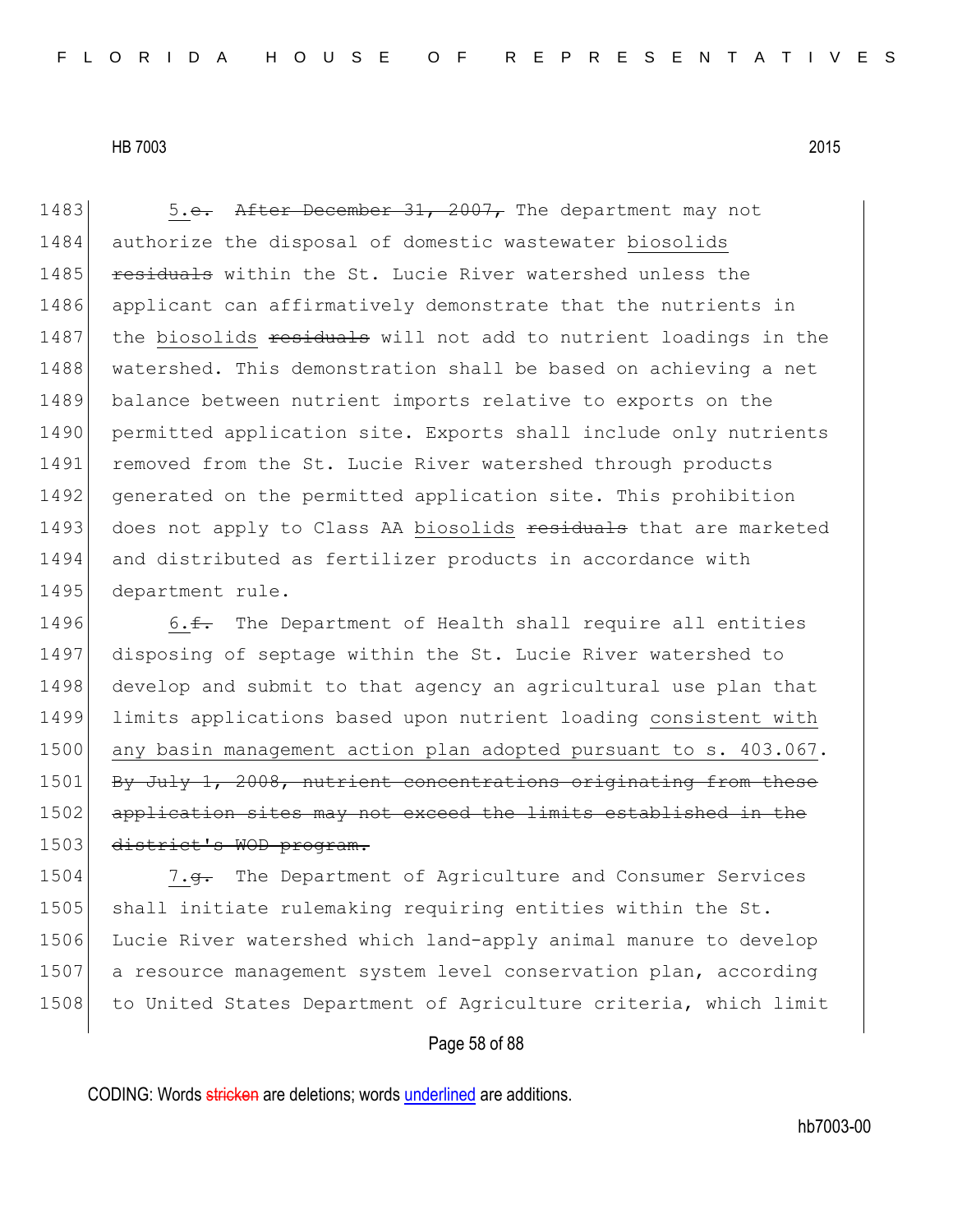such application. Such rules may include criteria and thresholds 1510 for the requirement to develop a conservation or nutrient management plan, requirements for plan approval, and recordkeeping requirements.

1513 3. St. Lucie River Watershed Research and Water Quality 1514 Monitoring Program. The district, in cooperation with the other 1515 coordinating agencies and local governments, shall establish a 1516 St. Lucie River Watershed Research and Water Quality Monitoring 1517 Program that builds upon the district's existing research 1518 program and that is sufficient to carry out, comply with, or 1519 assess the plans, programs, and other responsibilities created 1520 by this subsection. The program shall also conduct an assessment 1521 of the water volumes and timing from the Lake Okeechobee and St. 1522 Lucie River watersheds and their relative contributions to the 1523 timing and volume of water delivered to the estuary.

1524 (e) (e) River Watershed Protection Plan implementation.—The 1525 coordinating agencies shall be jointly responsible for 1526 implementing the River Watershed Protection Plans, consistent 1527 with the statutory authority and responsibility of each agency. 1528 Annual funding priorities shall be jointly established, and the 1529 highest priority shall be assigned to programs and projects that 1530 have the greatest potential for achieving the goals and 1531 objectives of the plans. In determining funding priorities, the 1532 coordinating agencies shall also consider the need for 1533 regulatory compliance, the extent to which the program or 1534 project is ready to proceed, and the availability of federal or

# Page 59 of 88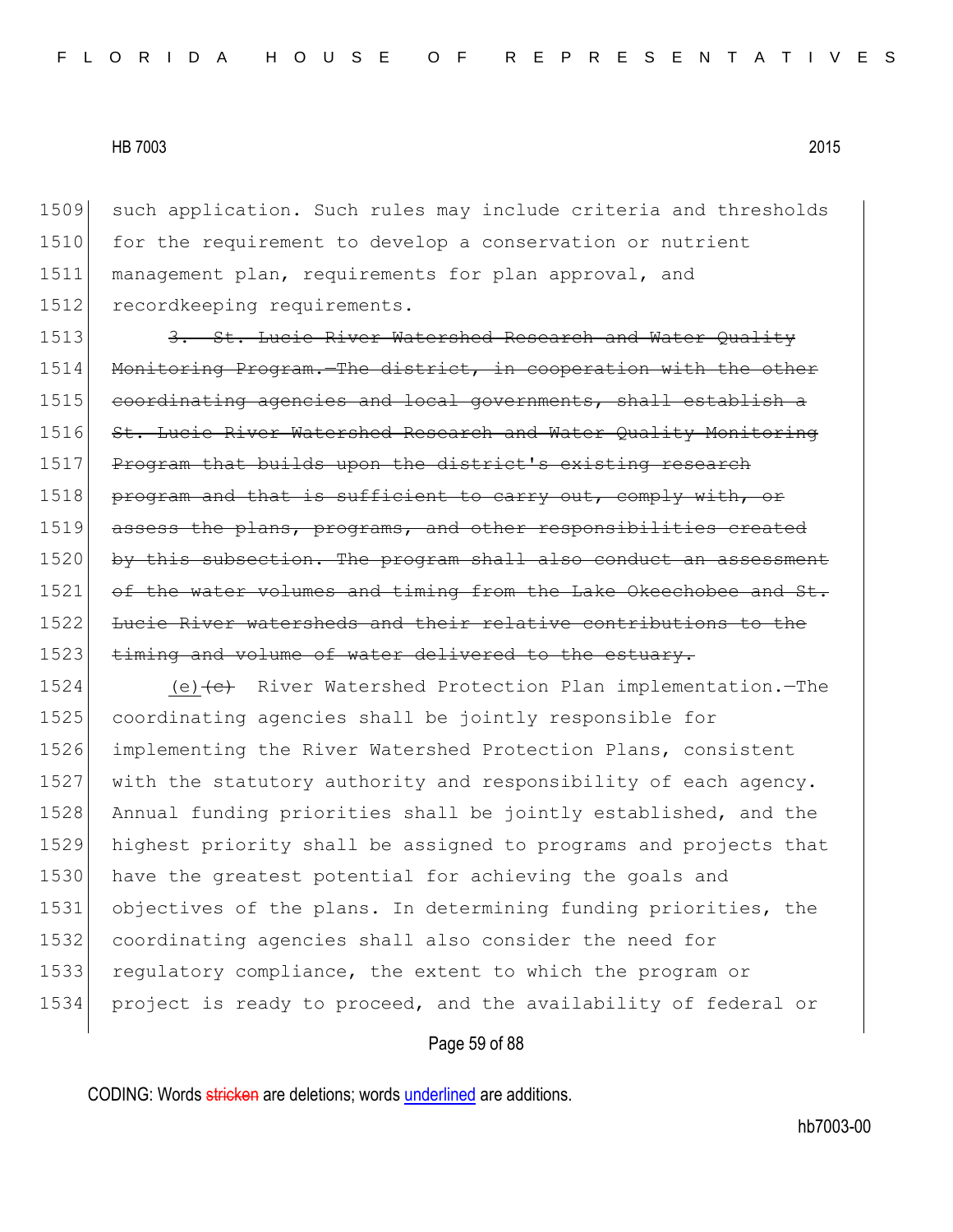1535 local government matching funds. Federal and other nonstate 1536 funding shall be maximized to the greatest extent practicable.

1537 (f)  $(d)$  Evaluation.—Beginning By March 1, 2020 2012, and 1538 every 5 4 years thereafter concurrent with the updates of the 1539 basin management action plans adopted pursuant to s. 403.067, 1540 the district, in cooperation with the other coordinating 1541 agencies, shall conduct an evaluation of any pollutant load 1542 reduction goals, as well as any other specific objectives and 1543 goals, as stated in the River Watershed Protection Programs 1544 Plans. Additionally, The district shall identify modifications 1545 to facilities of the River Watershed Construction Projects, as 1546 appropriate, or any other elements of the River Watershed 1547 Protection Programs Plans. The evaluation shall be included in 1548 the annual progress report submitted pursuant to this section.

1549 (g) $\left\{\left(e\right)\right\}$  Priorities and implementation schedules. - The coordinating agencies are authorized and directed to establish priorities and implementation schedules for the achievement of 1552 total maximum daily loads, the requirements of s. 403.067, and compliance with applicable water quality standards within the waters and watersheds subject to this section.

1555 (f) Legislative ratification.—The coordinating agencies 1556 shall submit the River Watershed Protection Plans developed 1557 pursuant to paragraphs (a) and (b) to the President of the 1558 Senate and the Speaker of the House of Representatives prior to 1559 the 2009 legislative session for review. If the Legislature 1560 takes no action on the plan during the 2009 legislative session,

Page 60 of 88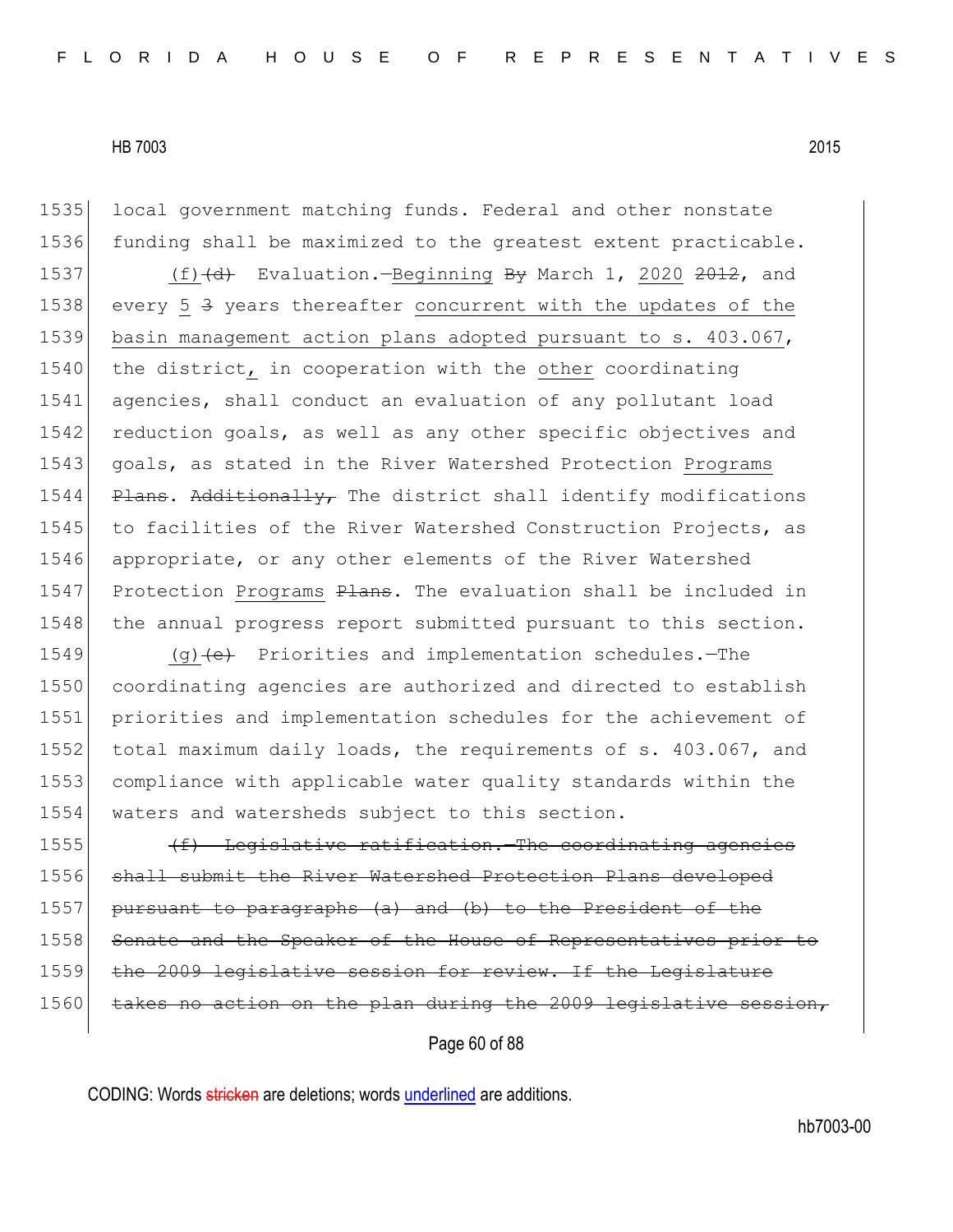1561 the plan is deemed approved and may be implemented.

1562 (5) ADOPTION AND IMPLEMENTATION OF TOTAL MAXIMUM DAILY 1563 LOADS AND DEVELOPMENT OF BASIN MANAGEMENT ACTION PLANS. - The 1564 department is directed to expedite development and adoption of 1565 total maximum daily loads for the Caloosahatchee River and 1566 estuary. The department is further directed to  $\overline{p}$  no later than 1567 December 31, 2008, propose for final agency action total maximum 1568 daily loads for nutrients in the tidal portions of the 1569 Caloosahatchee River and estuary. The department shall initiate 1570 development of basin management action plans for Lake 1571 Okeechobee, the Caloosahatchee River watershed and estuary, and 1572 the St. Lucie River watershed and estuary as provided in s. 1573 403.067  $403.067$   $(7)$   $(a)$  as follows:

 (a) Basin management action plans shall be developed as 1575 soon as practicable as determined necessary by the department to achieve the total maximum daily loads established for the Lake Okeechobee watershed and the estuaries.

1578 (b) The Phase II technical plan development pursuant to 1579 paragraph (3)(a) $\left\{\frac{3}{5}\right\}$  (b), and the River Watershed Protection Plans 1580 developed pursuant to paragraphs  $(4)$  (a) and  $(c)$   $(b)$ , shall 1581 provide the basis for basin management action plans developed by 1582 the department.

 (c) As determined necessary by the department in order to achieve the total maximum daily loads, additional or modified projects or programs that complement those in the legislatively 1586 ratified plans may be included during the development of the

# Page 61 of 88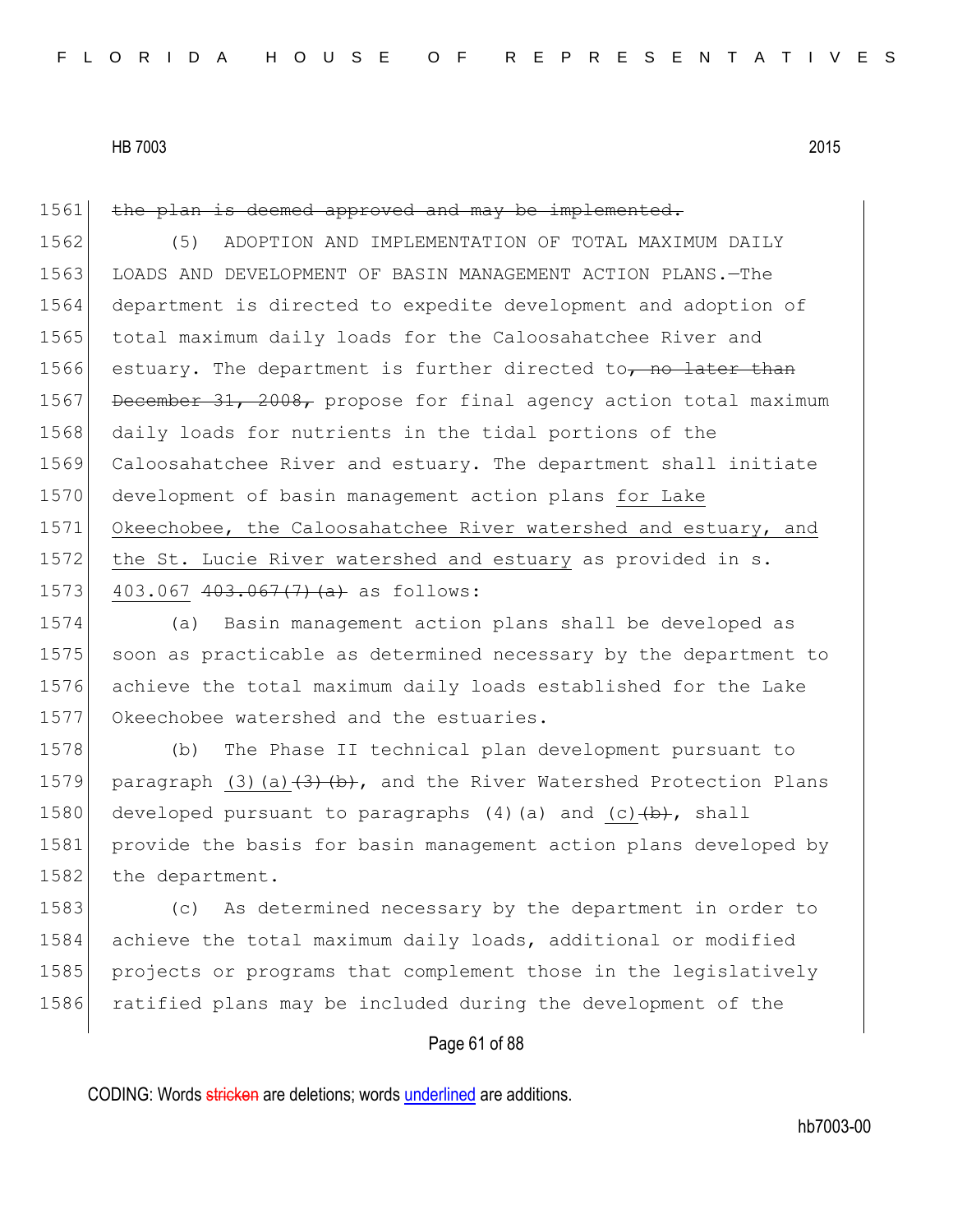| 1587 | basin management action plan.                                    |
|------|------------------------------------------------------------------|
| 1588 | As provided in s. 403.067, management strategies and<br>(d)      |
| 1589 | pollution reduction requirements set forth in a basin management |
| 1590 | action plan subject to permitting by the department under        |
| 1591 | subsection (7) must be completed pursuant to the schedule set    |
| 1592 | forth in the basin management action plan, as amended. The       |
| 1593 | implementation schedule may extend beyond the 5-year permit      |
| 1594 | term.                                                            |
| 1595 | As provided in s. 403.067, management strategies and<br>(e)      |
| 1596 | pollution reduction requirements set forth in a basin management |
| 1597 | action plan for a specific pollutant of concern are not subject  |
| 1598 | to challenge under chapter 120 at the time they are              |
| 1599 | incorporated, in an identical form, into a department or         |
| 1600 | district issued permit or a permit modification issued in        |
| 1601 | accordance with subsection (7).                                  |
| 1602 | (d) Development of basin management action plans that            |
| 1603 | implement the provisions of the legislatively ratified plans     |
| 1604 | shall be initiated by the department no later than September 30  |
| 1605 | of the year in which the applicable plan is ratified. Where a    |
| 1606 | total maximum daily load has not been established at the time of |
| 1607 | plan ratification, development of basin management action plans  |
| 1608 | shall be initiated no later than 90 days following adoption of   |
| 1609 | the applicable total maximum daily load.                         |
| 1610 | ANNUAL PROGRESS REPORT. - Each March 1 the district, in<br>(6)   |
| 1611 | cooperation with the other coordinating agencies, shall report   |
| 1612 | on implementation of this section as part of the consolidated    |
|      | Page 62 of 88                                                    |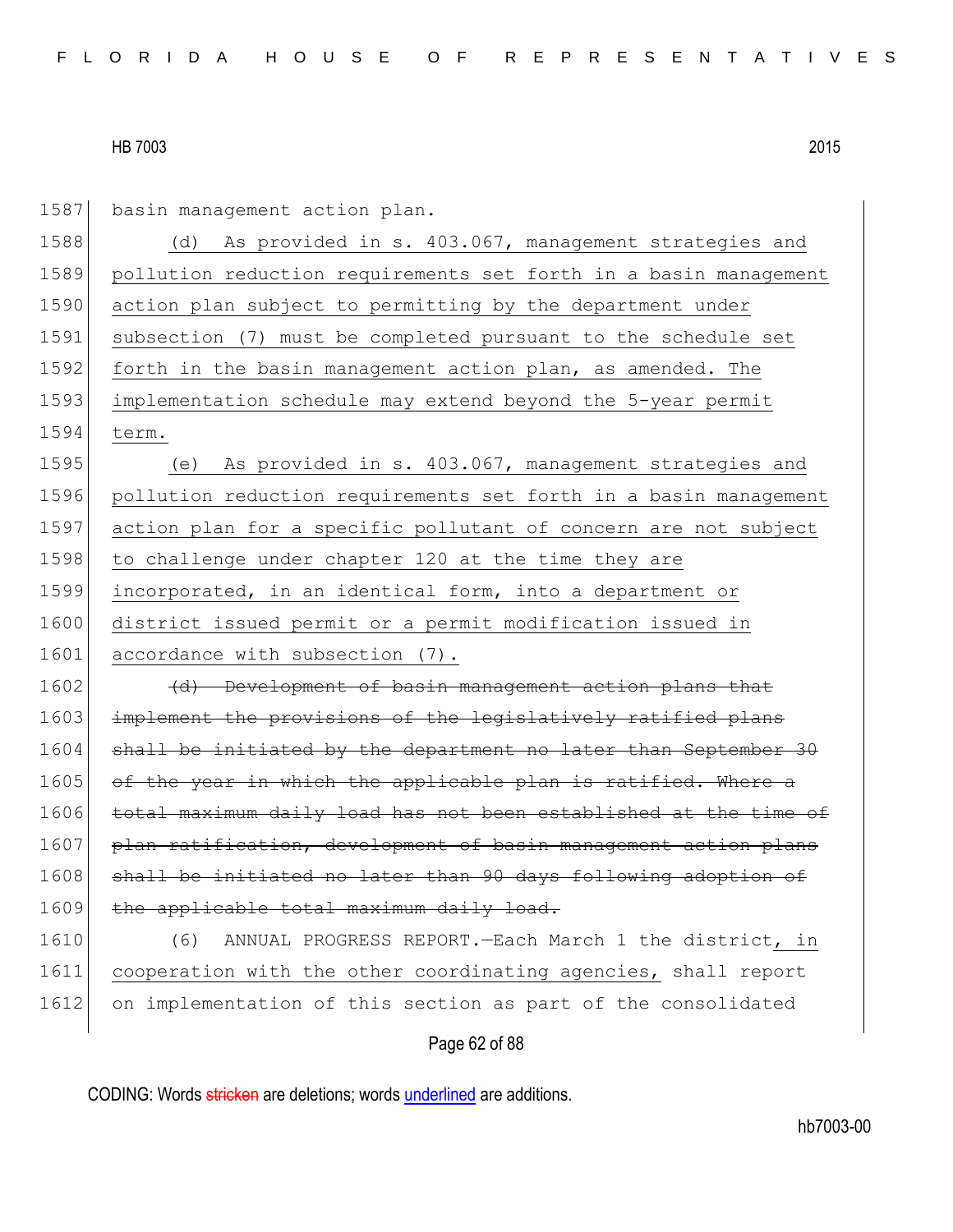1613 annual report required in s. 373.036(7). The annual report shall 1614 include a summary of the conditions of the hydrology, water 1615 quality, and aquatic habitat in the northern Everglades based on 1616 the results of the Research and Water Quality Monitoring 1617 Programs, the status of the Lake Okeechobee Watershed 1618 Construction Project, the status of the Caloosahatchee River 1619 Watershed Construction Project, and the status of the St. Lucie 1620 River Watershed Construction Project. In addition, the report 1621 shall contain an annual accounting of the expenditure of funds 1622 from the Save Our Everglades Trust Fund. At a minimum, the 1623 annual report shall provide detail by program and plan, 1624 including specific information concerning the amount and use of 1625 funds from federal, state, or local government sources. In 1626 detailing the use of these funds, the district shall indicate 1627 those designated to meet requirements for matching funds. The 1628 district shall prepare the report in cooperation with the other 1629 coordinating agencies and affected local governments. The 1630 department shall report on the status of the Lake Okeechobee 1631 Basin Management Action Plan, the Caloosahatchee Estuary Basin 1632 Management Action Plan, and the St. Lucie River and Estuary 1633 Basin Management Action Plan. The Department of Agriculture and 1634 Consumer Services shall report on the status of the 1635 implementation of the agricultural nonpoint source best 1636 management practices. 1637 (7) LAKE OKEECHOBEE PROTECTION PERMITS. 1638 (a) The Legislature finds that the Lake Okeechobee

# Page 63 of 88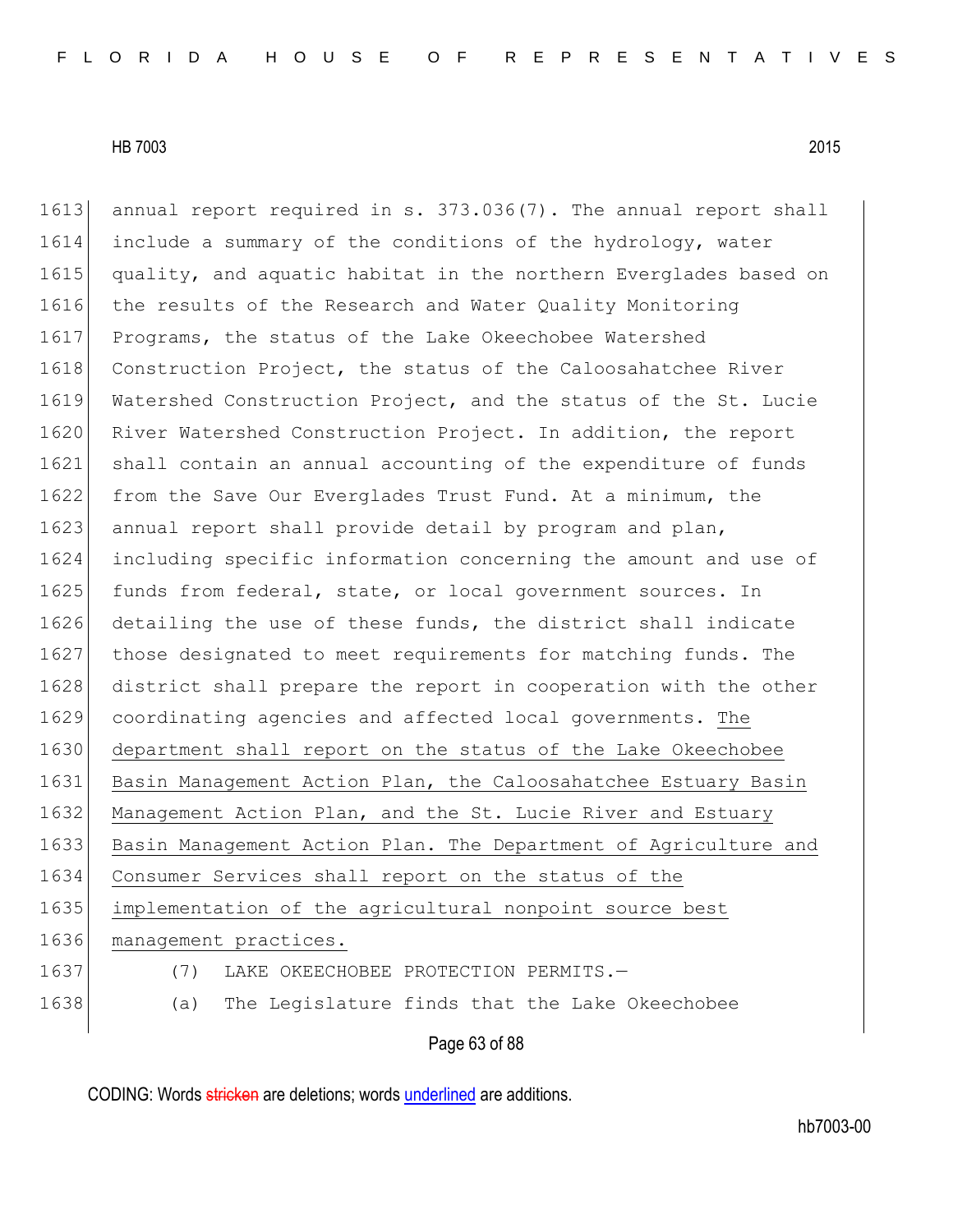1639 Watershed Protection Program will benefit Lake Okeechobee and 1640 downstream receiving waters and is in consistent with the public 1641 interest. The Lake Okeechobee Watershed Construction Project, 1642 and structures discharging into or from Lake Okeechobee shall be 1643 constructed, operated, and maintained in accordance with this 1644 section.

1645 (b) Permits obtained pursuant to this section are in lieu 1646 of all other permits under this chapter or chapter 403, except 1647 those issued under s. 403.0885, if applicable. No Additional 1648 permits are not required for the Lake Okeechobee Watershed 1649 Construction Project, or structures discharging into or from 1650 Lake Okeechobee, if such projects or structures are permitted 1651 under this section. Construction activities related to 1652 implementation of the Lake Okeechobee Watershed Construction 1653 Project may be initiated before prior to final agency action, or 1654 notice of intended agency action, on any permit from the 1655 department under this section.

1656 (c)1. Within 90 days of completion of the diversion plans 1657 set forth in Department Consent Orders 91-0694, 91-0707, 91-1658  $\left| \frac{0.706}{0.706} \right|$ ,  $91-0705$ , and RT50-205564, Owners or operators of existing 1659 structures which discharge into or from Lake Okeechobee that 1660 were subject to Department Consent Orders 91-0694, 91-0707, 91-1661 0706, 91-0705, and RT50-205564 and that are subject to the 1662 provisions of s. 373.4592(4)(a) do not require a permit under 1663 this section and shall be governed by permits issued under apply 1664 for a permit from the department to operate and maintain such

Page 64 of 88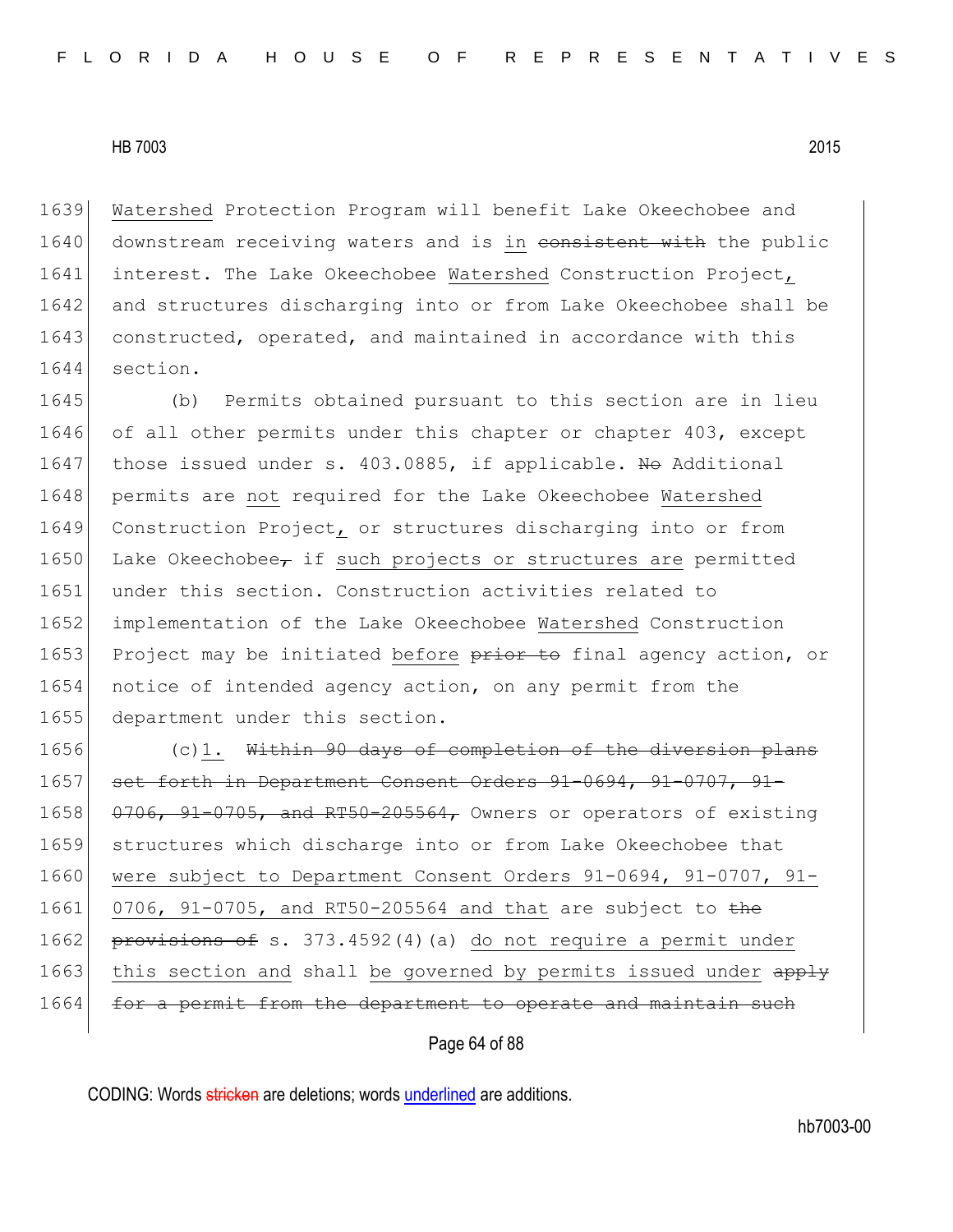| 1665 | structures. By September 1, 2000, owners or operators of all     |
|------|------------------------------------------------------------------|
| 1666 | other existing structures which discharge into or from Lake      |
| 1667 | Okeechobee shall apply for a permit from the department to       |
| 1668 | operate and maintain such structures. The department shall issue |
| 1669 | one or more such permits for a term of 5 years upon the          |
| 1670 | demonstration of reasonable assurance that schedules and         |
| 1671 | strategies to achieve and maintain compliance with water quality |
| 1672 | standards have been provided for, to the maximum extent          |
| 1673 | practicable, and that operation of the structures otherwise      |
| 1674 | complies with provisions of ss. 373.413 and 373.416 and the Lake |
| 1675 | Okeechobee Basin Management Action Plan adopted pursuant to s.   |
| 1676 | 403.067.                                                         |
| 1677 | 1. Permits issued under this paragraph shall also contain        |
| 1678 | reasonable conditions to ensure that discharges of waters        |
| 1679 | through structures:                                              |
| 1680 | Are adequately and accurately monitored;                         |
| 1681 | b. Will not degrade existing Lake Okeechobee water quality       |
| 1682 | and will result in an overall reduction of phosphorus input into |
| 1683 | Lake Okeechobee, as set forth in the district's Technical        |
| 1684 | Publication 81-2 and the total maximum daily load established in |
| 1685 | accordance with s. 403.067, to the maximum extent practicable;   |
| 1686 | and                                                              |
| 1687 | - Do not pose a serious danger to public health, safety,         |
| 1688 | or welfare.                                                      |
| 1689 | For the purposes of this paragraph, owners and<br>2.             |
| 1690 | operators of existing structures which are subject to the        |
|      | Page 65 of 88                                                    |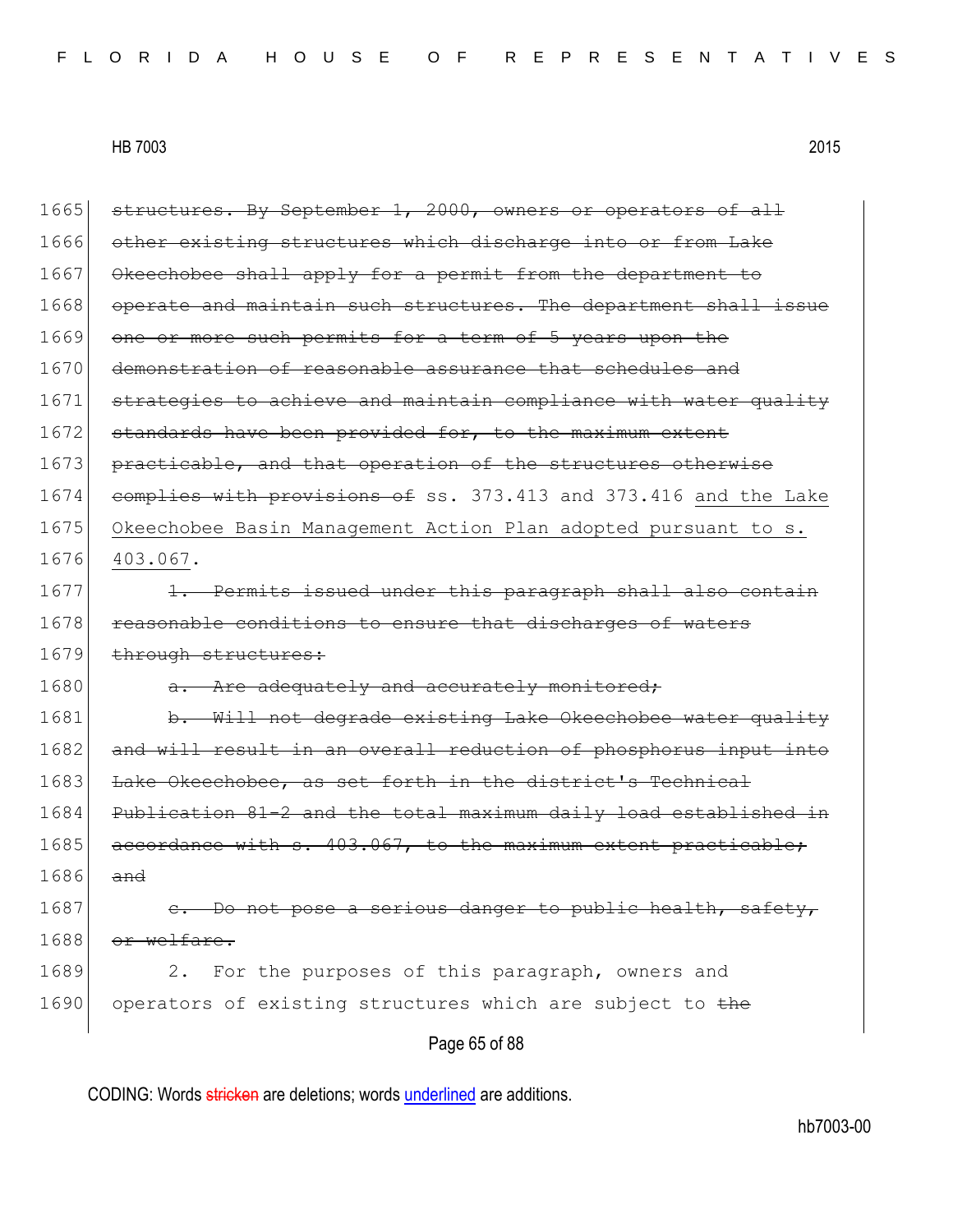1691 provisions of s. 373.4592(4)(a) and which discharge into or from 1692 Lake Okeechobee shall be deemed in compliance with this 1693 paragraph the term "maximum extent practicable" if they are in 1694 full compliance with the conditions of permits under chapter 1695 chapters 40E-61 and 40E-63, Florida Administrative Code.

1696 3. By January 1, 2004, The district shall obtain from 1697 submit to the department a permit modification to the Lake 1698 Okeechobee structure permits to incorporate proposed changes 1699 necessary to ensure that discharges through the structures 1700 covered by this permit are consistent with the basin management 1701 action plan adopted pursuant to achieve state water quality 1702 standards, including the total maximum daily load established in 1703 accordance with s. 403.067. These changes shall be designed to 1704 achieve such compliance with state water quality standards no  $1705$  <del>later than January 1, 2015.</del>

1706 (d) The department shall require permits for district 1707 regional projects that are part of the Lake Okeechobee Watershed 1708 Construction Project facilities. However, projects identified in 1709 sub-subparagraph  $(3)$   $(b)$ 1.b. that qualify as exempt pursuant to 1710 s. 373.406 do shall not require need permits under this section. 1711 Such permits shall be issued for a term of 5 years upon the 1712 demonstration of reasonable assurances that:

1713 1. District regional projects that are part of the Lake 1714 Okeechobee Watershed Construction Project facility, based upon 1715 | the conceptual design documents and any subsequent detailed 1716 design documents developed by the district, will shall achieve

Page 66 of 88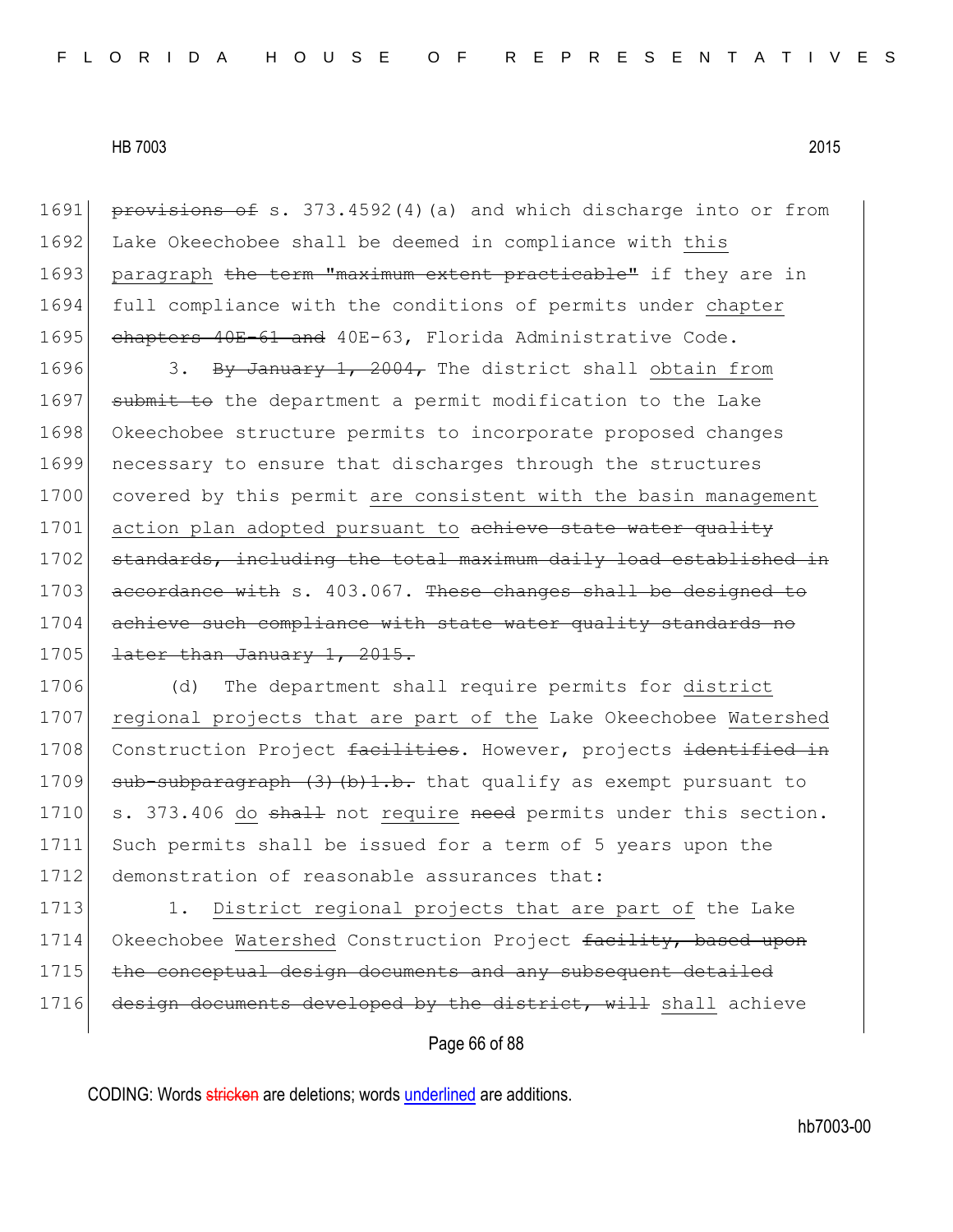1717 the design objectives for phosphorus required in subparagraph 1718 (3)(a)1.  $\frac{1718}{ }$ 

1719 2. For water quality standards other than phosphorus, the 1720 quality of water discharged from the facility is of equal or 1721 better quality than the inflows;

1722 3. Discharges from the facility do not pose a serious 1723 danger to public health, safety, or welfare; and

1724 4. Any impacts on wetlands or state-listed species 1725 resulting from implementation of that facility of the Lake 1726 Okeechobee Construction Project are minimized and mitigated, as 1727 appropriate.

1728 (e) At least 60 days before prior to the expiration of any 1729 permit issued under this section, the permittee may apply for a 1730 renewal thereof for a period of 5 years.

1731 (f) Permits issued under this section may include any 1732 standard conditions provided by department rule which are 1733 appropriate and consistent with this section.

1734 (g) Permits issued under pursuant to this section may be 1735 modified, as appropriate, upon review and approval by the 1736 department.

1737 Section 9. Paragraphs (a) and (b) of subsection (6) of 1738 section 373.536, Florida Statutes, are amended to read:

1739 373.536 District budget and hearing thereon.—

1740 (6) FINAL BUDGET; ANNUAL AUDIT; CAPITAL IMPROVEMENTS PLAN; 1741 WATER RESOURCE DEVELOPMENT WORK PROGRAM.—

1742 (a) Each district must, by the date specified for each

# Page 67 of 88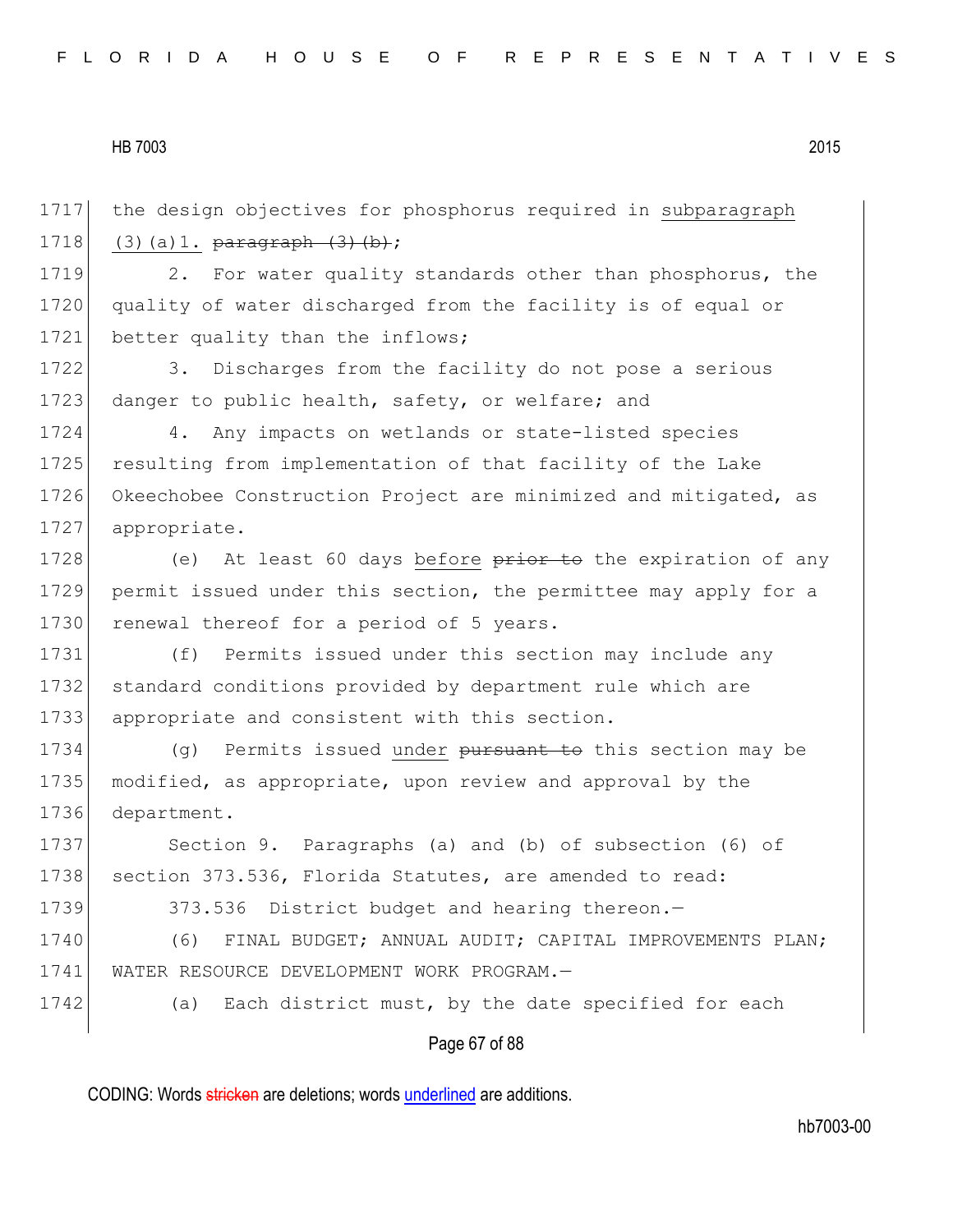1743 item, furnish copies of the following documents to the Governor, 1744 the President of the Senate, the Speaker of the House of 1745 Representatives, the chairs of all legislative committees and 1746 subcommittees having substantive or fiscal jurisdiction over the 1747 districts, as determined by the President of the Senate or the 1748 Speaker of the House of Representatives as applicable, the 1749 secretary of the department, and the governing board of each 1750 county in which the district has jurisdiction or derives any 1751 funds for the operations of the district:

1752 1. The adopted budget, to be furnished within 10 days 1753 after its adoption.

1754 2. A financial audit of its accounts and records, to be 1755 furnished within 10 days after its acceptance by the governing 1756 board. The audit must be conducted in accordance with s. 11.45 1757 and the rules adopted thereunder. In addition to the entities 1758 named above, the district must provide a copy of the audit to 1759 the Auditor General within 10 days after its acceptance by the 1760 governing board.

1761 3. A 5-year capital improvements plan, to be included in 1762 the consolidated annual report required by s. 373.036(7). The 1763 plan must include expected sources of revenue for planned 1764 improvements and must be prepared in a manner comparable to the 1765 fixed capital outlay format set forth in s. 216.043.

1766 4. A 5-year water resource development work program to be 1767 furnished within 30 days after the adoption of the final budget. 1768 The program must describe the district's implementation strategy

# Page 68 of 88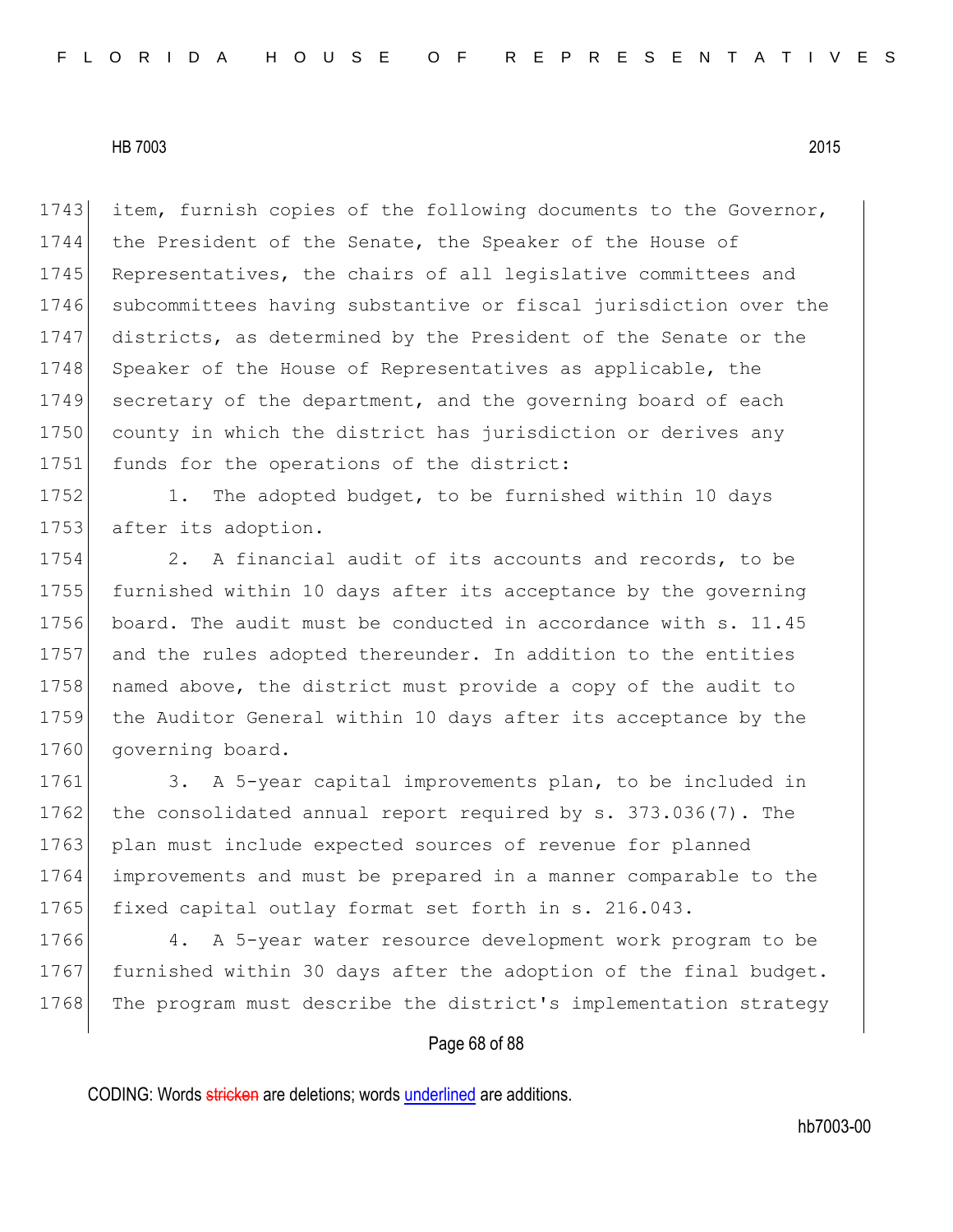1769 and include an annual funding plan for each of the 5 years 1770 included in the plan for the water resource and, water supply, 1771 development components, including and alternative water supply 1772 development, components of each approved regional water supply 1773 plan developed or revised under s. 373.709. The work program 1774 must address all the elements of the water resource development 1775 component in the district's approved regional water supply 1776 plans, as well as the water supply projects proposed for 1777 district funding and assistance. The annual funding plan shall 1778 identify both anticipated available district funding and 1779 additional funding needs for the second through fifth years of 1780 the funding plan. The work program and must identify projects in 1781 the work program which will provide water; explain how each 1782 water resource, and water supply, and alternative water supply 1783 development project will produce additional water available for 1784 consumptive uses; estimate the quantity of water to be produced 1785 by each project; and provide an assessment of the contribution 1786 of the district's regional water supply plans in supporting the 1787 implementation of minimum flows and levels and reservations; and 1788 ensure providing sufficient water is available needed to timely 1789 meet the water supply needs of existing and future reasonable-1790 beneficial uses for a 1-in-10-year drought event and to avoid 1791 the adverse effects of competition for water supplies. 1792 (b) Within 30 days after its submittal, the department 1793 shall review the proposed work program and submit its findings,

#### Page 69 of 88

1794 questions, and comments to the district. The review must include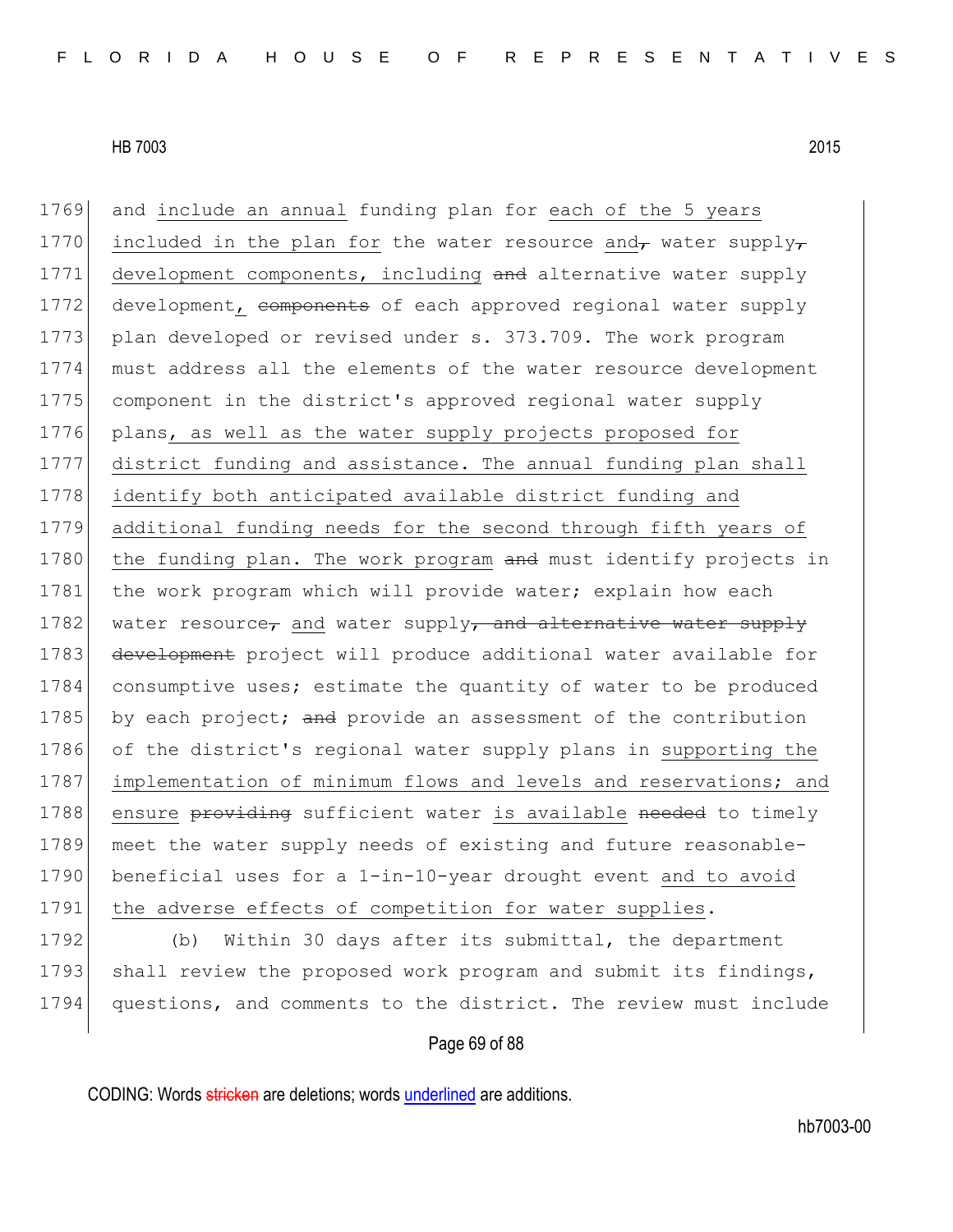1795 a written evaluation of the program's consistency with the 1796 furtherance of the district's approved regional water supply 1797 plans, and the adequacy of proposed expenditures. As part of the 1798 review, the department shall post the work program on its 1799 website and give interested parties the opportunity to provide 1800 written comments on each district's proposed work program. 1801 Within 45 days after receipt of the department's evaluation, the 1802 governing board shall state in writing to the department which 1803 of the changes recommended in the evaluation it will incorporate 1804 into its work program submitted as part of the March 1 1805 consolidated annual report required by s. 373.036(7) or specify 1806 the reasons for not incorporating the changes. The department 1807 shall include the district's responses in a final evaluation 1808 report and shall submit a copy of the report to the Governor, 1809 the President of the Senate, and the Speaker of the House of 1810 Representatives.

1811 Section 10. Subsection (9) of section 373.703, Florida 1812 Statutes, is amended to read:

1813 373.703 Water production; general powers and duties. - In 1814 the performance of, and in conjunction with, its other powers 1815 and duties, the governing board of a water management district 1816 existing pursuant to this chapter:

1817 (9) May join with one or more other water management 1818 districts, counties, municipalities, special districts, publicly 1819 owned or privately owned water utilities, multijurisdictional 1820 water supply entities, regional water supply authorities,

# Page 70 of 88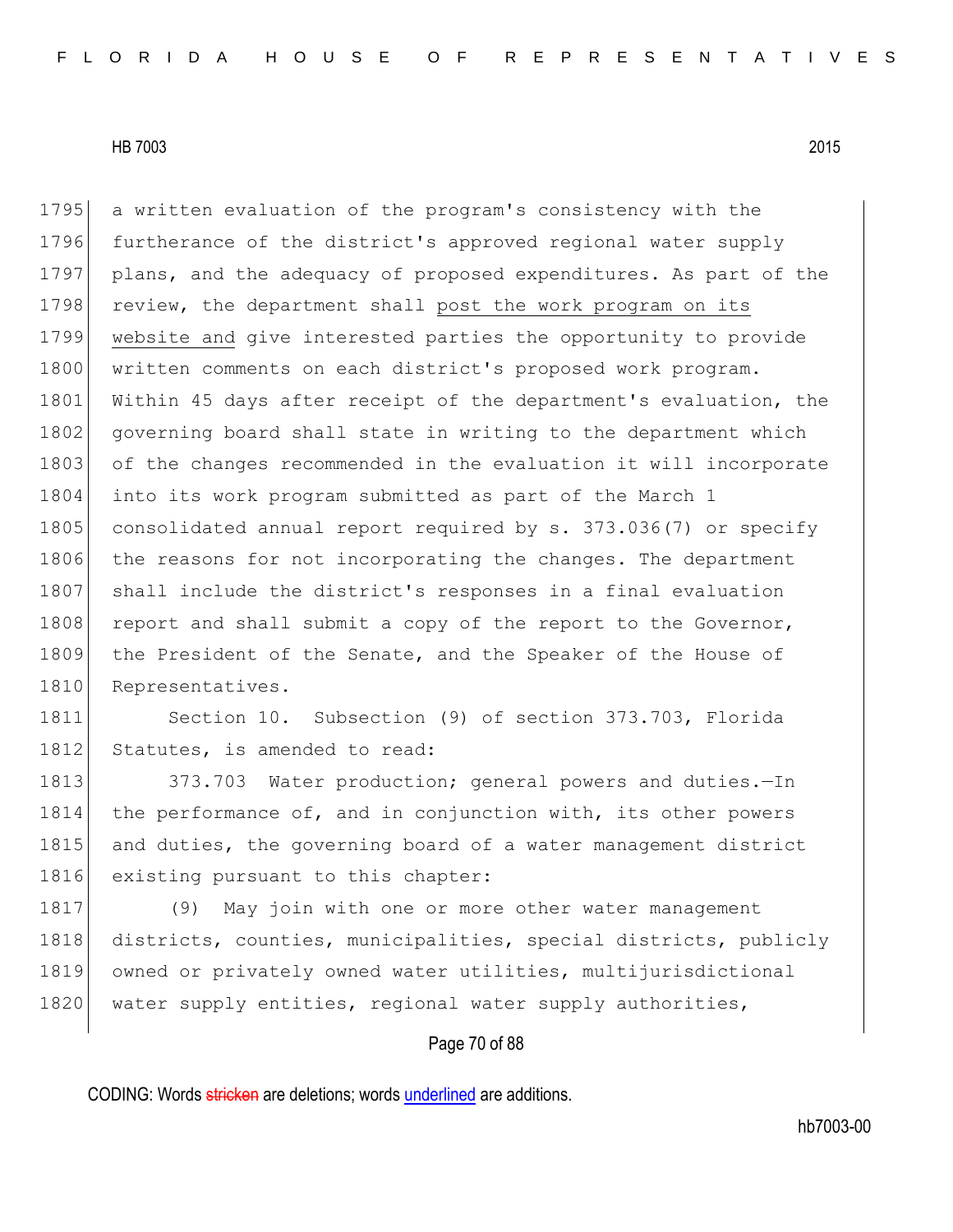| 1821 | private landowners, or self-suppliers for the purpose of          |
|------|-------------------------------------------------------------------|
| 1822 | carrying out its powers, and may contract with such other         |
| 1823 | entities to finance acquisitions, construction, operation, and    |
| 1824 | maintenance, provided that such contracts are consistent with     |
| 1825 | the public interest. The contract may provide for contributions   |
| 1826 | to be made by each party to the contract for the division and     |
| 1827 | apportionment of the expenses of acquisitions, construction,      |
| 1828 | operation, and maintenance, and for the division and              |
| 1829 | apportionment of resulting benefits, services, and products. The  |
| 1830 | contracts may contain other covenants and agreements necessary    |
| 1831 | and appropriate to accomplish their purposes.                     |
| 1832 | Section 11. Paragraph (b) of subsection (2), subsection           |
| 1833 | $(3)$ , and paragraph (b) of subsection $(4)$ of section 373.705, |
| 1834 | Florida Statutes, are amended to read:                            |
| 1835 | 373.705 Water resource development; water supply                  |
| 1836 | $development. -$                                                  |
| 1837 | It is the intent of the Legislature that:<br>(2)                  |
| 1838 | Water management districts take the lead in<br>(b)                |
| 1839 | identifying and implementing water resource development           |
| 1840 | projects, and be responsible for securing necessary funding for   |
| 1841 | regionally significant water resource development projects,       |
| 1842 | including regionally significant projects that prevent or limit   |
| 1843 | adverse water resource impacts, avoid competition among water     |
| 1844 | users, or support the provision of new water supplies in order    |
| 1845 | to help implement a minimum flow or level or water reservation.   |
| 1846 | The water management districts shall fund and<br>$(3)$ (a)        |
|      |                                                                   |

# Page 71 of 88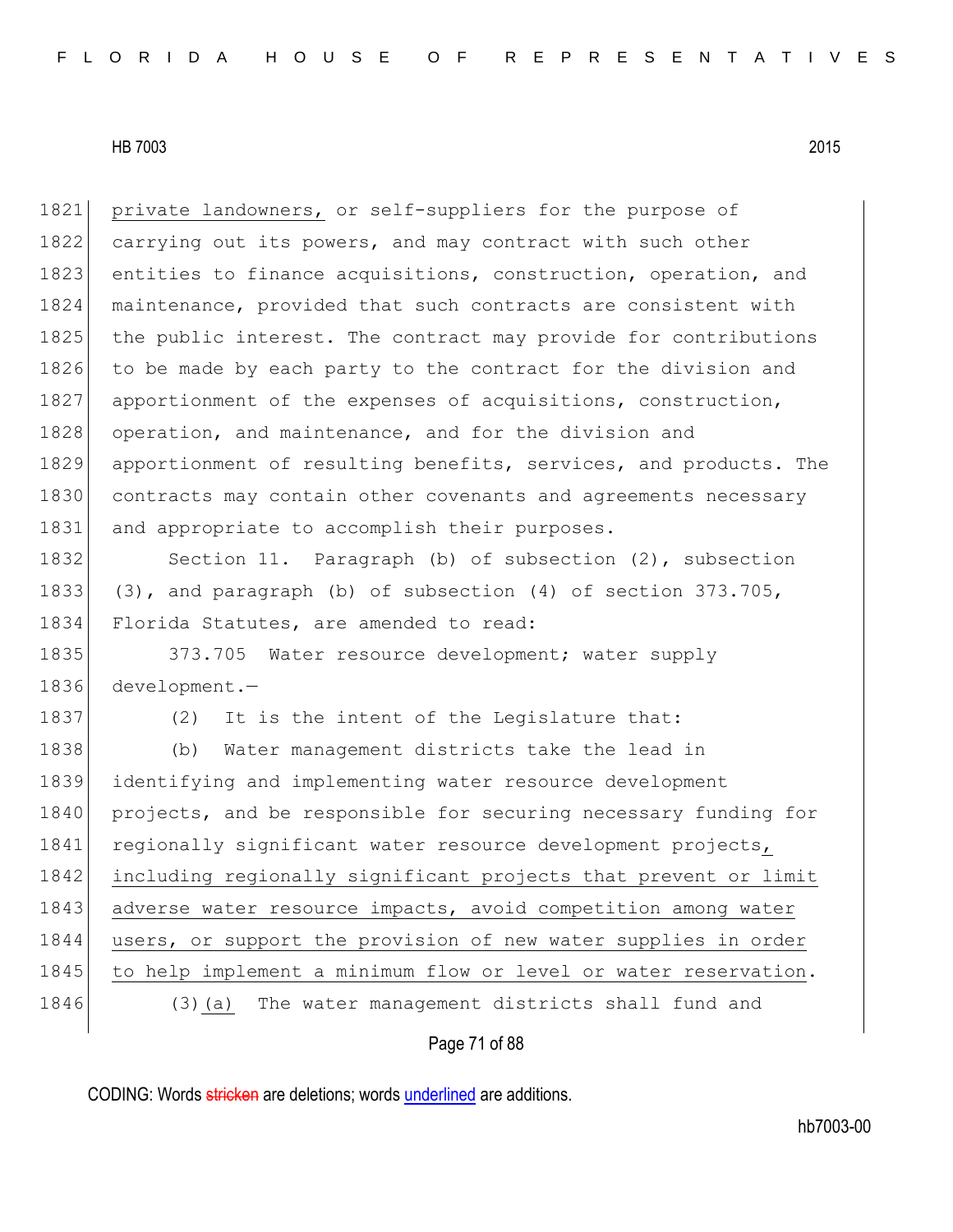| 1847 | implement water resource development as defined in s. 373.019.   |
|------|------------------------------------------------------------------|
| 1848 | The water management districts are encouraged to implement water |
| 1849 | resource development as expeditiously as possible in areas       |
| 1850 | subject to regional water supply plans.                          |
| 1851 | Each governing board shall include in its annual<br>(b)          |
| 1852 | budget submittals required under this chapter:                   |
| 1853 | The amount of funds for each project in the annual<br>1.         |
| 1854 | funding plan developed pursuant to s. 373.536(6) (a) 4.          |
| 1855 | The total amount needed for the fiscal year to<br>2.             |
| 1856 | implement water resource development projects, as prioritized in |
| 1857 | its regional water supply plans.                                 |
| 1858 | (4)                                                              |
| 1859 | Water supply development projects that meet the<br>(b)           |
| 1860 | criteria in paragraph (a) and that meet one or more of the       |
| 1861 | following additional criteria shall be given first consideration |
| 1862 | for state or water management district funding assistance:       |
| 1863 | The project brings about replacement of existing<br>1.           |
| 1864 | sources in order to help implement a minimum flow or level; or   |
| 1865 | The project implements reuse that assists in the<br>2.           |
| 1866 | elimination of domestic wastewater ocean outfalls as provided in |
| 1867 | s. $403.086(9)$ ; or                                             |
| 1868 | The project reduces or eliminates the adverse effects<br>3.      |
| 1869 | of competition between legal users and the natural system.       |
| 1870 | Section 12. Paragraph (f) of subsection (3), paragraph (a)       |
| 1871 | of subsection (6), and paragraph (e) of subsection (8) of        |
| 1872 | section 373.707, Florida Statutes, are amended to read:          |
|      | Page 72 of 88                                                    |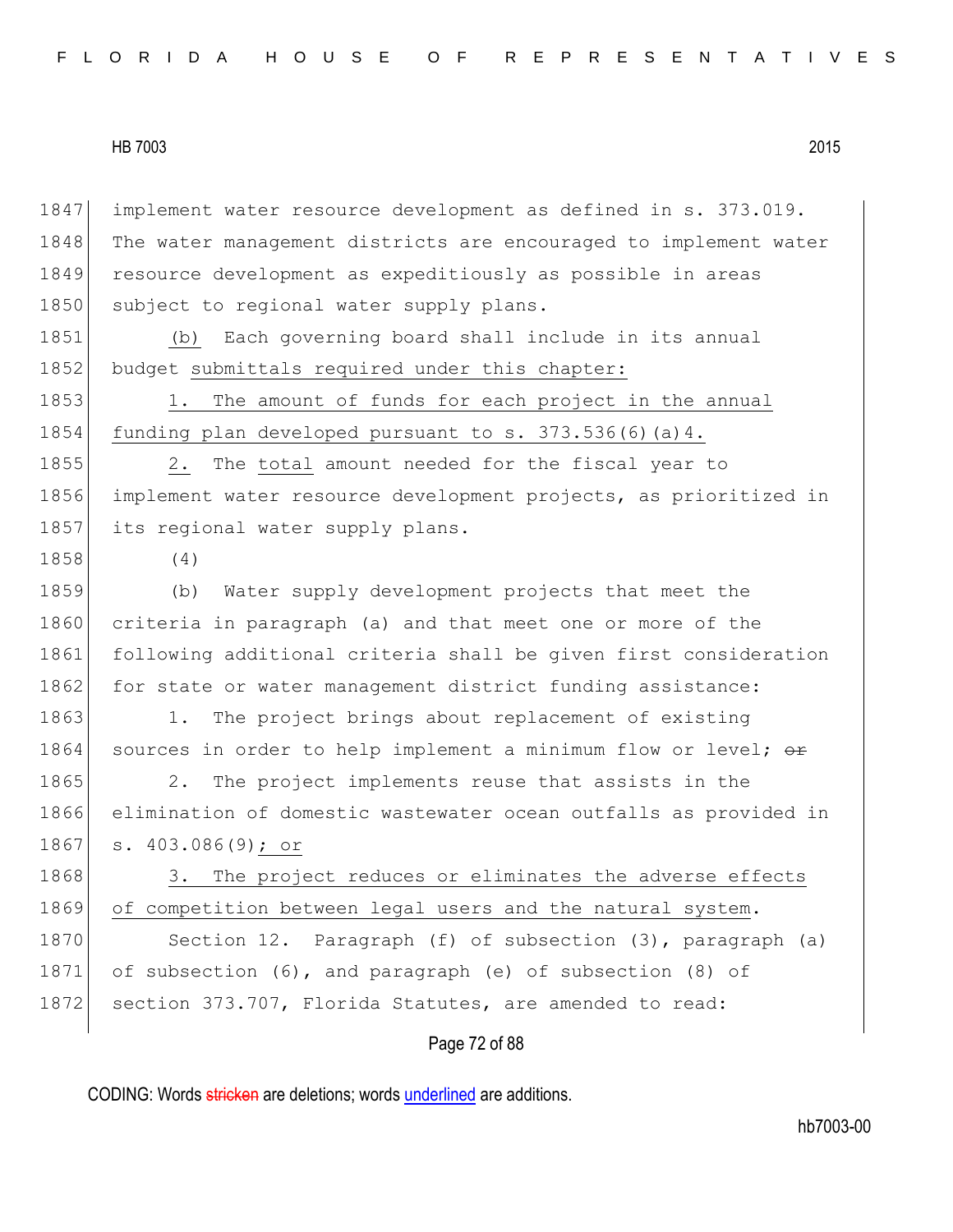1873 373.707 Alternative water supply development. 1874 (3) The primary roles of the water management districts in 1875 water resource development as it relates to supporting 1876 alternative water supply development are: 1877 (f) The provision of technical and financial assistance to 1878 local governments, self-suppliers, and publicly owned and 1879 privately owned water utilities for alternative water supply 1880 projects. 1881 (6)(a) Where state The statewide funds are provided 1882 through specific appropriation or pursuant to the Water 1883 Protection and Sustainability Program, such funds serve to 1884 supplement existing water management district or basin board 1885 funding for alternative water supply development assistance and 1886 should not result in a reduction of such funding. For each 1887 project identified in the plans prepared pursuant to s. 1888 373.536(6)(a)4. Therefore, the water management districts shall 1889 include in the annual tentative and adopted budget submittals 1890 required under this chapter the amount of funds allocated for 1891 water resource development that supports alternative water 1892 supply development and the funds allocated for alternative water 1893 supply projects selected for inclusion in the Water Protection 1894 and Sustainability Program. It shall be the goal of each water 1895 management district and basin boards that the combined funds 1896 allocated annually for these purposes be, at a minimum, the 1897 equivalent of 100 percent of the state funding provided to the 1898 water management district for alternative water supply

# Page 73 of 88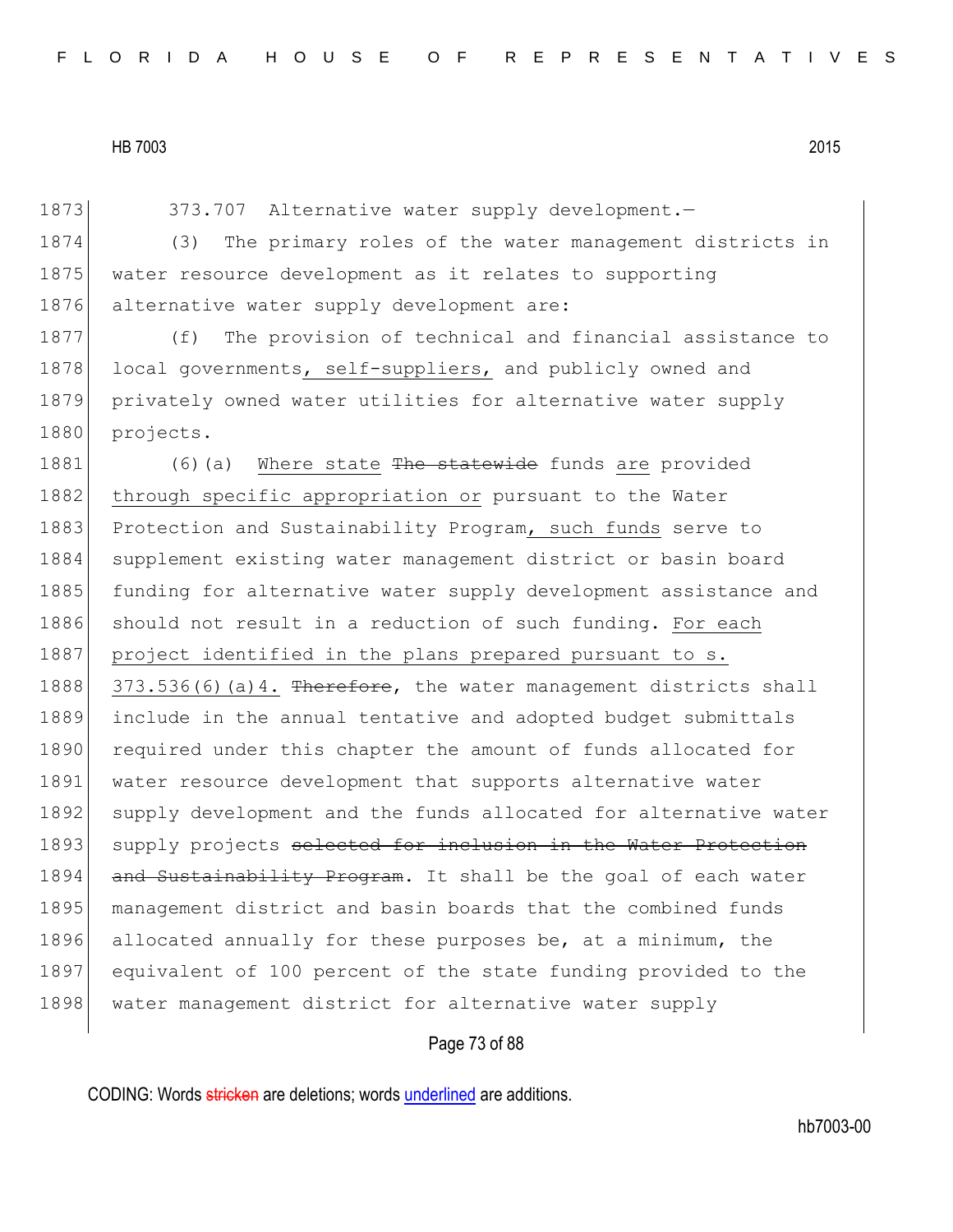1899 development. If this goal is not achieved, the water management 1900 district shall provide in the budget submittal an explanation of 1901 the reasons or constraints that prevent this goal from being 1902 met, an explanation of how the goal will be met in future years, 1903 and affirmation of match is required during the budget review 1904 process as established under s. 373.536(5). The Suwannee River 1905 Water Management District and the Northwest Florida Water 1906 Management District shall not be required to meet the match 1907 requirements of this paragraph; however, they shall try to 1908 achieve the match requirement to the greatest extent 1909 practicable.

1910 (8)

1911 (e) Applicants for projects that may receive funding 1912 assistance pursuant to the Water Protection and Sustainability 1913 Program shall, at a minimum, be required to pay 60 percent of 1914 the project's construction costs. The water management districts 1915 may, at their discretion, totally or partially waive this 1916 requirement for projects sponsored by:

1917 1. Financially disadvantaged small local governments as 1918 defined in former s. 403.885(5); or

1919 2. Water users for projects determined by a water 1920 management district governing board to be in the public interest 1921 pursuant to paragraph (1)(f), if the projects are not otherwise 1922 financially feasible.

1923

1924 The water management districts or basin boards may, at their

#### Page 74 of 88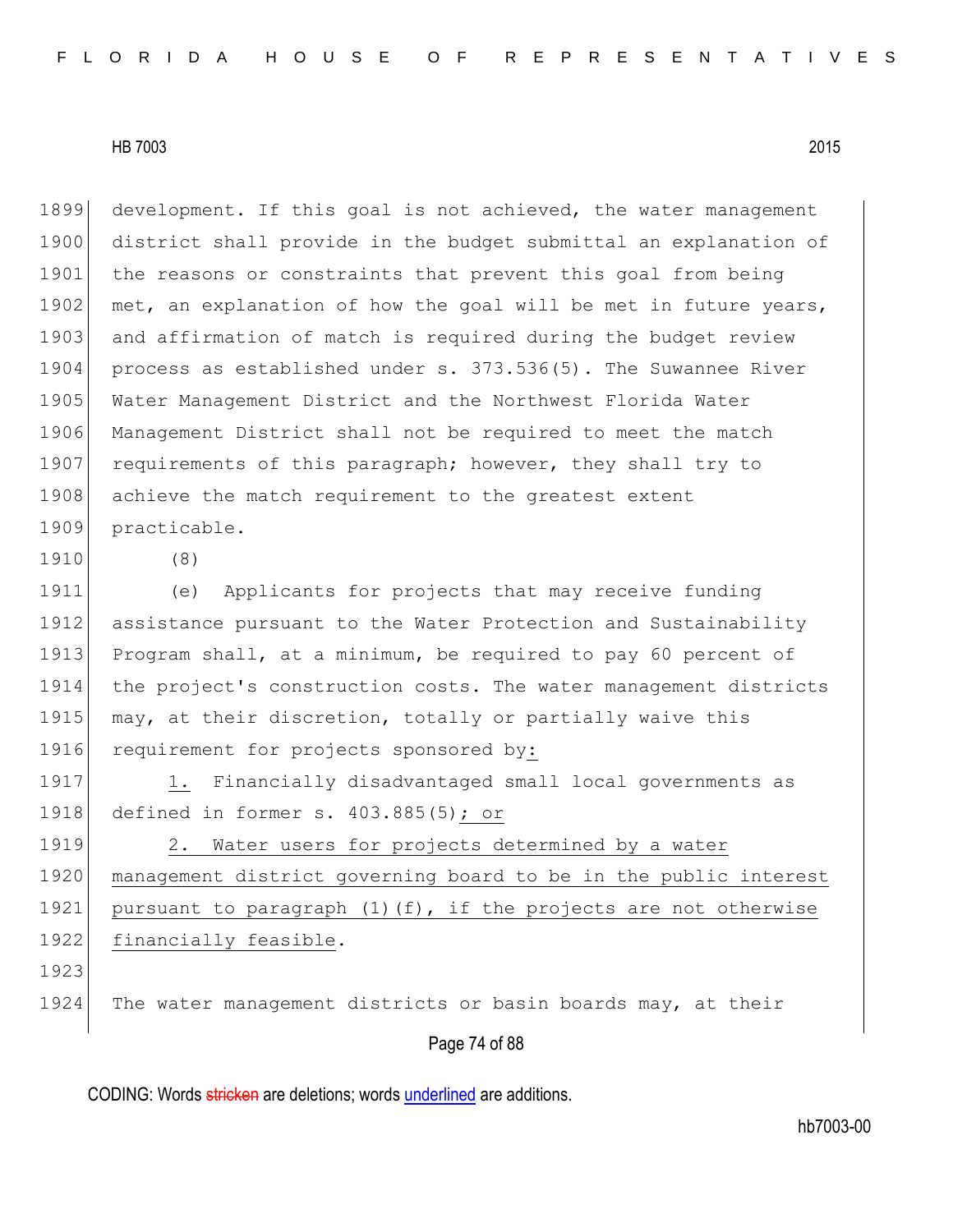1925 discretion, use ad valorem or federal revenues to assist a 1926 project applicant in meeting the requirements of this paragraph.

1927 Section 13. Paragraph (a) of subsection (2) and paragraphs 1928 (a) and (e) of subsection (6) of section 373.709, Florida 1929 Statutes, are amended to read:

1930 373.709 Regional water supply planning.

1931 (2) Each regional water supply plan must be based on at 1932 least a 20-year planning period and must include, but need not 1933 be limited to:

1934 (a) A water supply development component for each water 1935 supply planning region identified by the district which 1936 includes:

1937 1. A quantification of the water supply needs for all 1938 existing and future reasonable-beneficial uses within the 1939 planning horizon. The level-of-certainty planning goal 1940 associated with identifying the water supply needs of existing 1941 and future reasonable-beneficial uses must be based upon meeting 1942 those needs for a 1-in-10-year drought event.

**a.** Population projections used for determining public water supply needs must be based upon the best available data. 1945 In determining the best available data, the district shall 1946 consider the University of Florida Florida's Bureau of Economic and Business Research (BEBR) medium population projections and population projection data and analysis submitted by a local government pursuant to the public workshop described in 1950 subsection (1) if the data and analysis support the local

# Page 75 of 88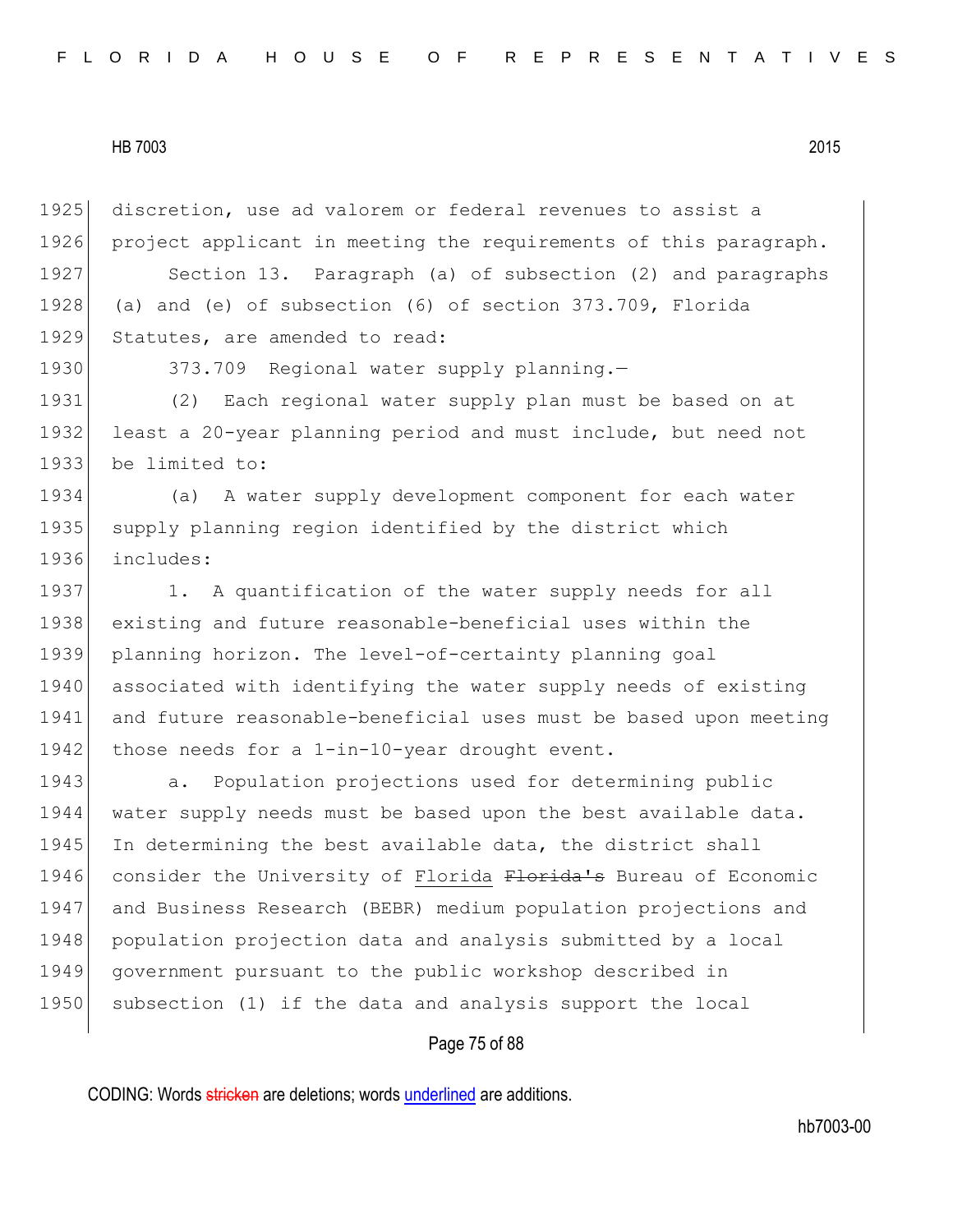1951 government's comprehensive plan. Any adjustment of or deviation 1952 from the BEBR projections must be fully described, and the 1953 original BEBR data must be presented along with the adjusted 1954 data.

1955 b. Agricultural demand projections used for determining 1956 the needs of agricultural self-suppliers must be based upon the 1957 best available data. In determining the best available data for 1958 agricultural self-supplied water needs, the district shall 1959 consider the data indicative of future water supply demands 1960 provided by the Department of Agriculture and Consumer Services 1961 pursuant to s. 570.93 and agricultural demand projection data 1962 and analysis submitted by a local government pursuant to the 1963 public workshop described in subsection  $(1)$ , if the data and 1964 analysis support the local government's comprehensive plan. Any 1965 adjustment of or deviation from the data provided by the 1966 Department of Agriculture and Consumer Services must be fully 1967 described, and the original data must be presented along with 1968 the adjusted data.

1969 2. A list of water supply development project options, 1970 including traditional and alternative water supply project 1971 options that are technically and financially feasible, from 1972 which local government, government-owned and privately owned 1973 utilities, regional water supply authorities,

1974 multijurisdictional water supply entities, self-suppliers, and 1975 others may choose for water supply development. In addition to 1976 projects listed by the district, such users may propose specific

# Page 76 of 88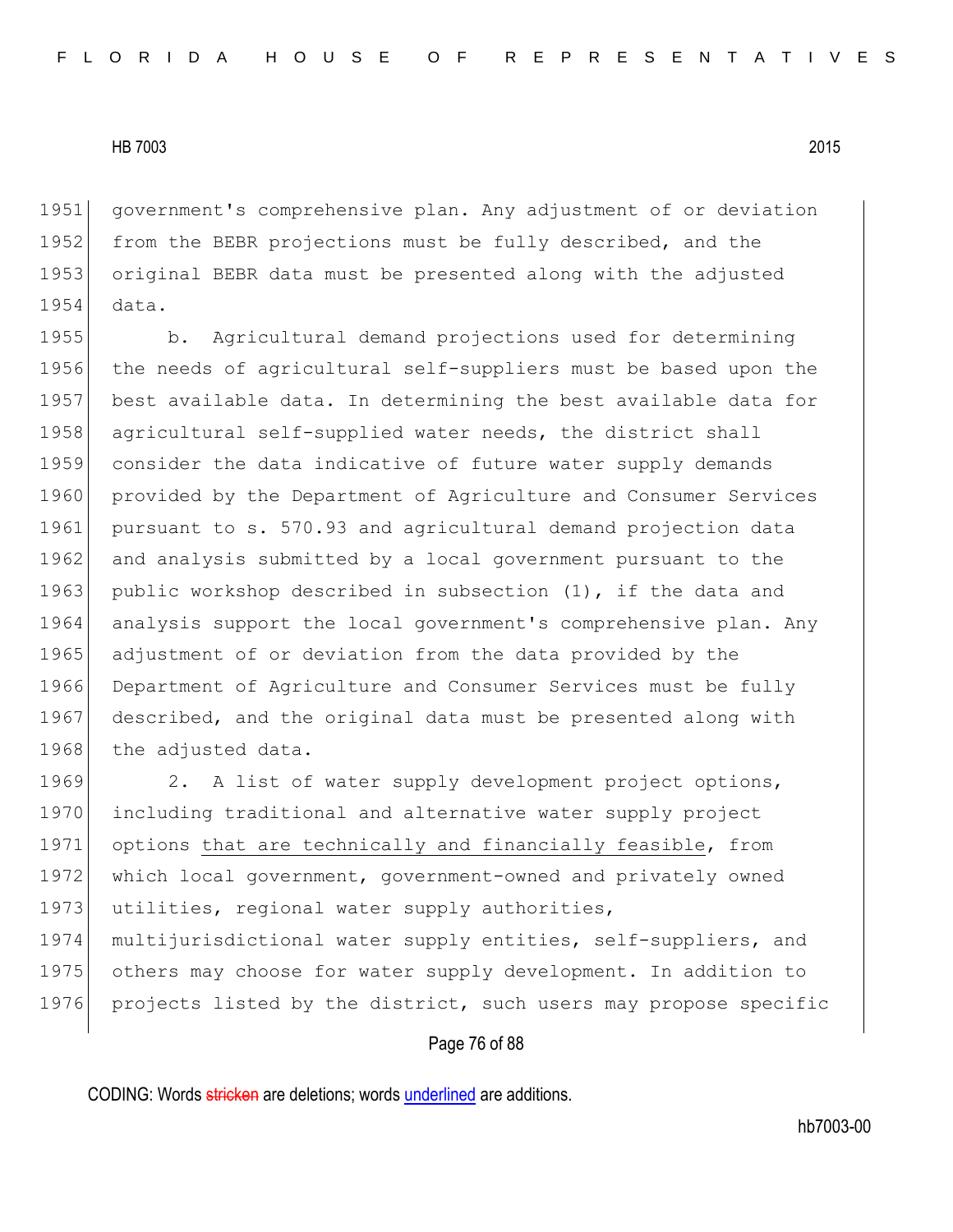1977 projects for inclusion in the list of alternative water supply 1978 projects. If such users propose a project to be listed as an 1979 alternative water supply project, the district shall determine 1980 whether it meets the goals of the plan, and, if so, it shall be 1981 included in the list. The total capacity of the projects 1982 included in the plan must exceed the needs identified in 1983 subparagraph 1. and take into account water conservation and 1984 other demand management measures, as well as water resources 1985 constraints, including adopted minimum flows and levels and 1986 water reservations. Where the district determines it is 1987 appropriate, the plan should specifically identify the need for 1988 multijurisdictional approaches to project options that, based on 1989 planning level analysis, are appropriate to supply the intended 1990 uses and that, based on such analysis, appear to be permittable 1991 and financially and technically feasible. The list of water 1992 supply development options must contain provisions that 1993 recognize that alternative water supply options for agricultural 1994 self-suppliers are limited.

1995 3. For each project option identified in subparagraph 2., 1996 the following must be provided:

1997 a. An estimate of the amount of water to become available 1998 through the project.

1999 b. The timeframe in which the project option should be 2000 implemented and the estimated planning-level costs for capital 2001 investment and operating and maintaining the project.

2002 c. An analysis of funding needs and sources of possible

# Page 77 of 88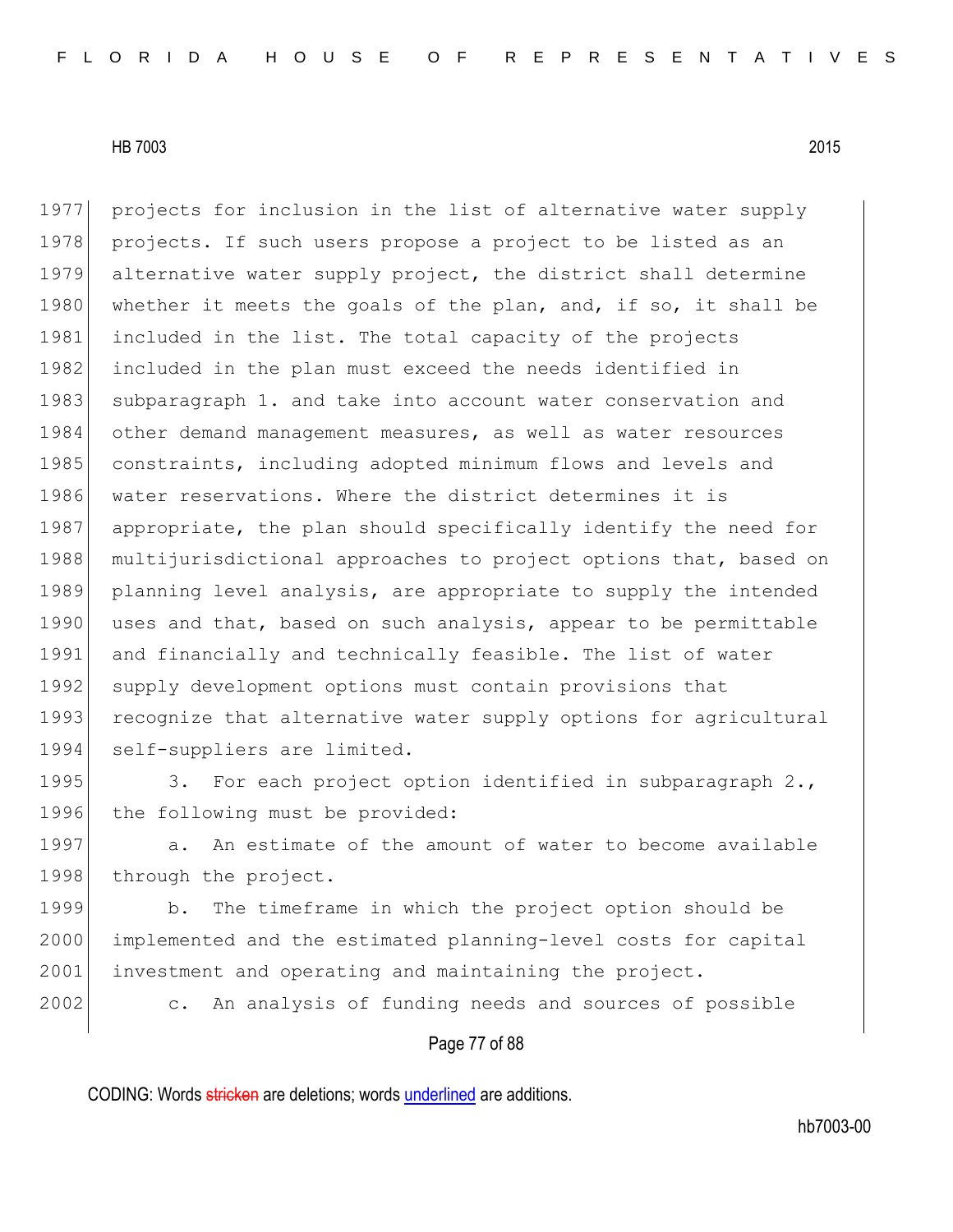2003 funding options. For alternative water supply projects, the 2004 water management districts shall provide funding assistance 2005 pursuant to s. 373.707(8).

2006 d. Identification of the entity that should implement each 2007 project option and the current status of project implementation.

2008 (6) Annually and in conjunction with the reporting 2009 requirements of s.  $373.536(6)(a)4$ ., the department shall submit 2010 to the Governor and the Legislature a report on the status of 2011 regional water supply planning in each district. The report 2012 shall include:

2013 (a) A compilation of the estimated costs  $\theta$  and an 2014 analysis of the sufficiency of potential sources of funding from 2015 all sources for water resource development and water supply 2016 development projects as identified in the water management 2017 district regional water supply plans.

2018 (e) An overall assessment of the progress being made to 2019 develop water supply in each district, including, but not 2020 limited to, an explanation of how each project in the 5-year 2021 water resource development work program in s.  $373.536(6)(a)4.$ 2022 either alternative or traditional, will produce, contribute to, 2023 or account for additional water being made available for 2024 consumptive uses, minimum flows and levels, or water 2025 reservations; an estimate of the quantity of water to be 2026 produced by each project; and an assessment of the contribution 2027 of the district's regional water supply plan in providing 2028 sufficient water to meet the needs of existing and future

## Page 78 of 88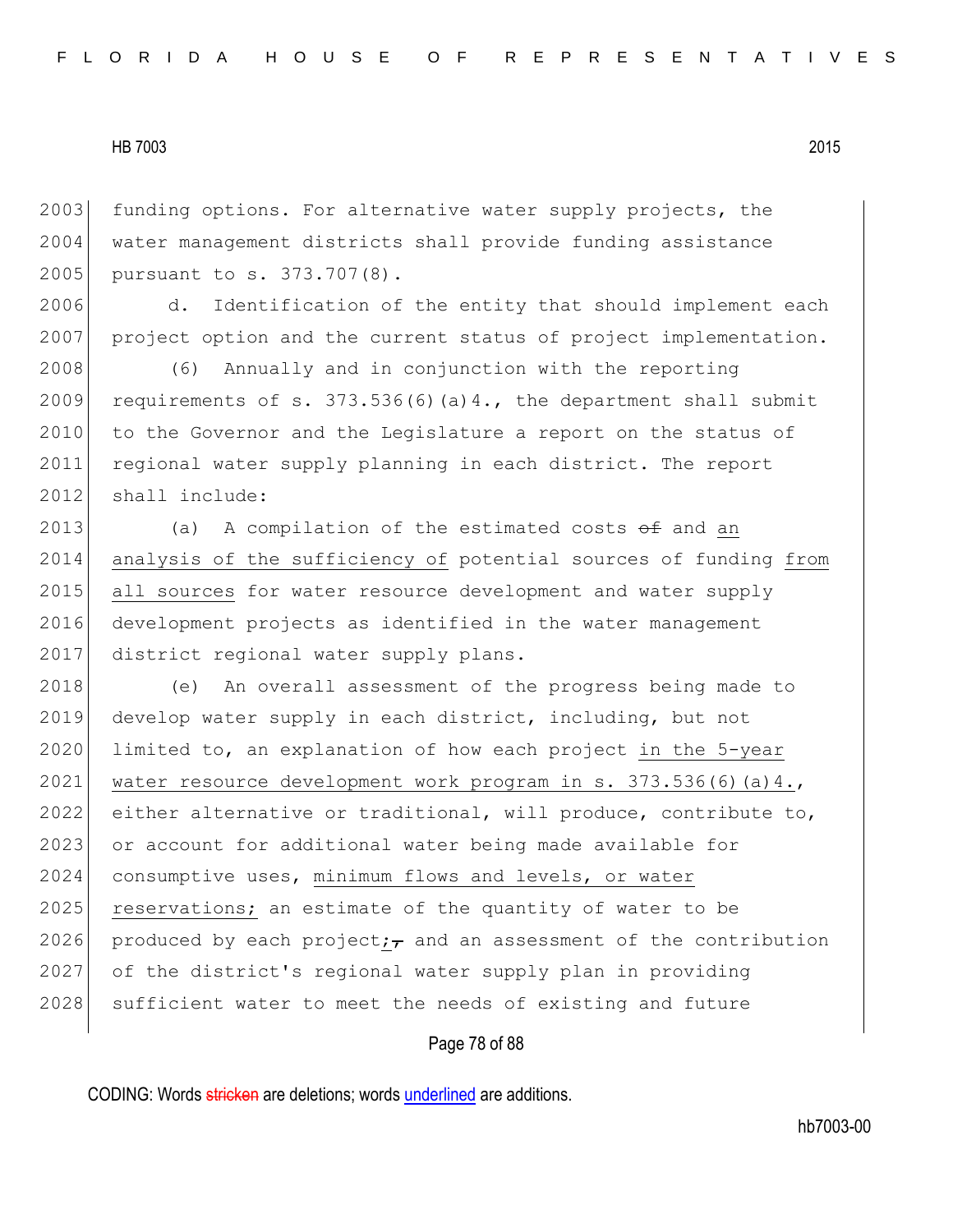Page 79 of 88 2029 reasonable-beneficial uses for a  $1-in-10$ -year drought event, as 2030 well as the needs of the natural systems. 2031 Section 14. Part VIII of chapter 373, Florida Statutes, 2032 consisting of ss. 373.801-373.809, is created to read: 2033 PART VIII 2034 FLORIDA SPRINGS AND AQUIFER ACT 2035 373.801 Legislative findings and intent. 2036 (1) The Legislature finds that: 2037 (a) Springs are a unique part of this state's scenic 2038 beauty. Springs provide critical habitat for plants and animals, 2039 including many endangered or threatened species, as well as 2040 immeasurable natural, recreational, economic, and inherent 2041 value. 2042 (b) Springs provide recreational opportunities for 2043 swimming, canoeing, wildlife watching, fishing, cave diving, and 2044 many other activities. Such recreational opportunities and the 2045 accompanying tourism benefit state and local economies. 2046 (c) Springs are of great scientific importance in 2047 understanding the diverse functions of aquatic ecosystems. Water 2048 quality of springs is an indicator of local conditions of the 2049 Floridan Aquifer, which is the source of drinking water for many 2050 residents of this state. Water flows in springs reflect regional 2051 aquifer conditions. 2052 (2) It is the intent of the Legislature: 2053 (a) That springs basin management action plans for 2054 Priority Florida Springs are expeditiously developed and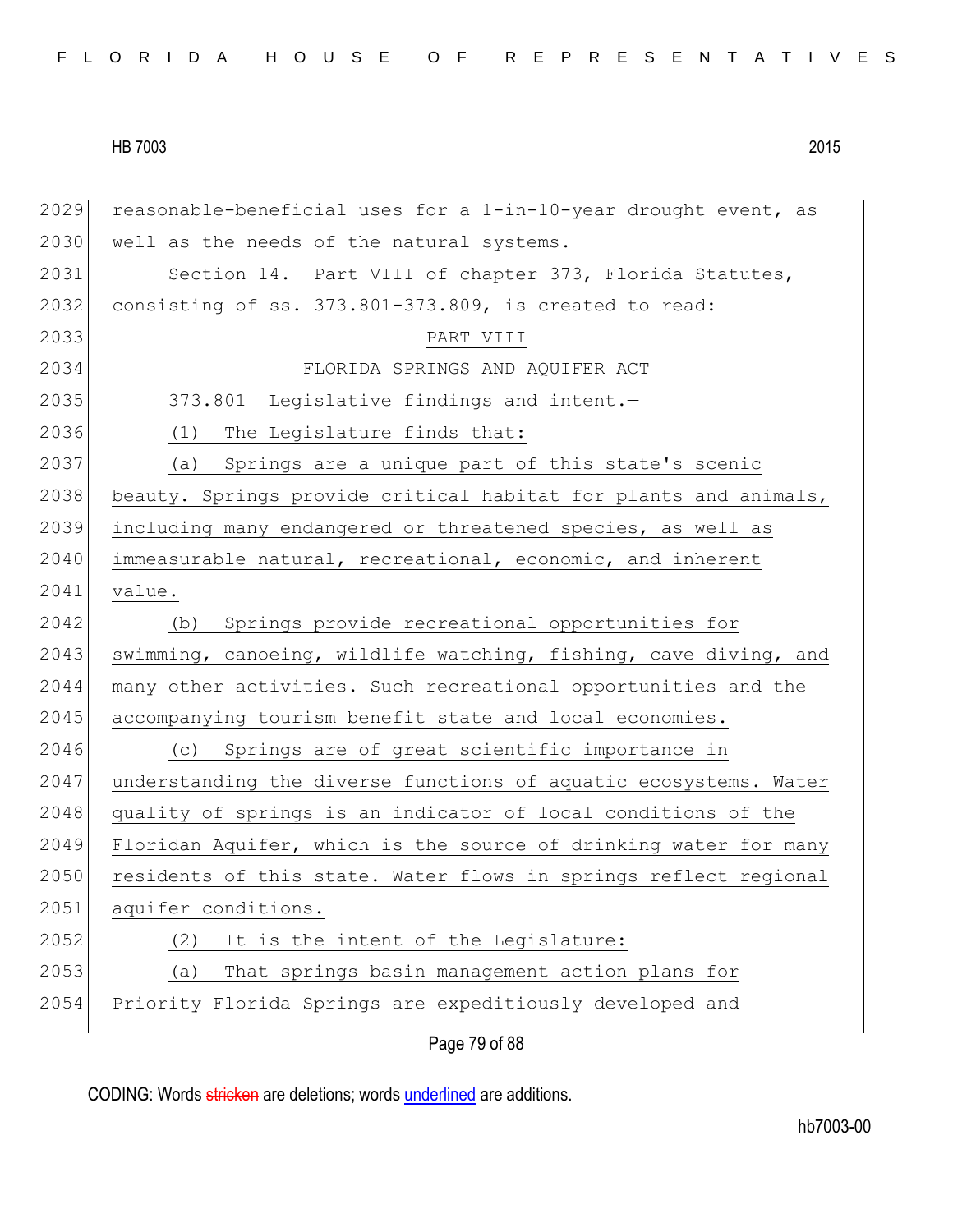2055 implemented. 2056 (b) That recovery strategies for Priority Florida Springs 2057 that are not meeting minimum flows and levels are expeditiously 2058 developed and implemented. 2059 (c) To prioritize the development of minimum flows and 2060 levels for Priority Florida Springs and implementation of 2061 recovery or prevention strategies for Priority Florida Springs 2062 as applicable. 2063 (d) To prioritize the assessment of all Priority Florida 2064 Springs for potential nutrient impairment through the Florida 2065 total maximum daily load program. 2066 (e) To prioritize the adoption of total maximum daily 2067 loads for impaired Priority Florida Springs. 2068 (f) To prioritize the implementation of basin management 2069 action plans to restore impaired Priority Florida Springs. 2070 373.802 Definitions.—As used in this part, the term: 2071 (1) "Best management practice" means a practice or 2072 combination of practices based on research, field-testing, and  $2073$  expert review, to be the most effective and practicable on-2074 location means, including economic and technological 2075 considerations, for improving water quality in agricultural and 2076 urban discharges and improving efficiencies in the use and 2077 management of water. 2078 (2) "Department" means the Department of Environmental 2079 Protection, which includes the Florida Geological Survey or its 2080 successor agency or agencies.

# Page 80 of 88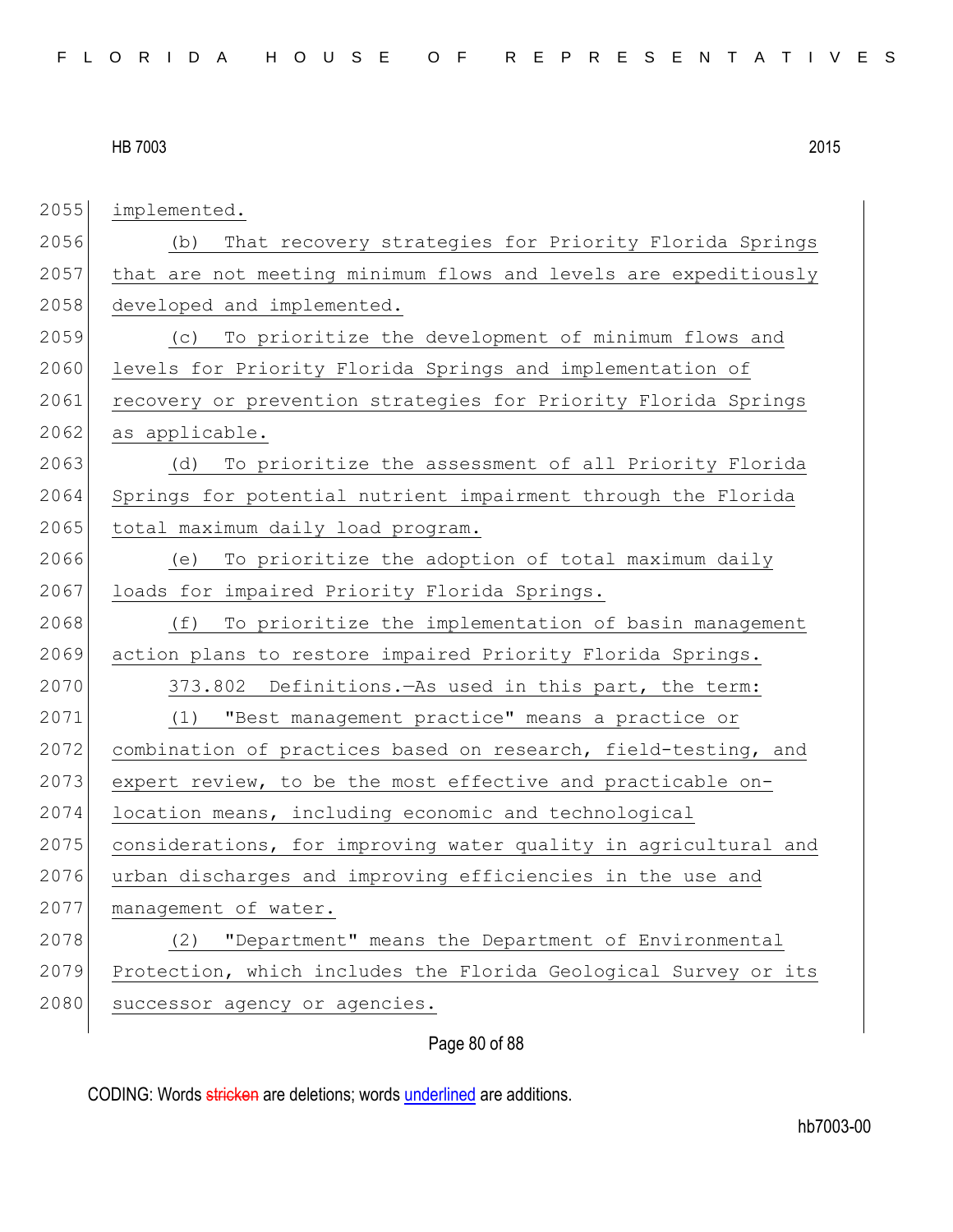Page 81 of 88 2081 (3) "Priority Florida Springs" includes all first 2082 magnitude springs in the state and all second magnitude springs 2083 within state or federally owned lands purchased for conservation 2084 purposes. 2085 373.803 Priority Florida Springs; generally. 2086 (1) The department, the water management districts, and 2087 the Department of Agriculture and Consumer Services shall work 2088 together in a coordinated manner to restore and maintain the 2089 water quantity and water quality of Priority Florida Springs. 2090 (2) With respect to Florida springs: 2091 (a) The department has primary responsibility for water 2092 quality protection through the establishment of basin management 2093 action plans and other water quality regulations. 2094 (b) The water management districts have primary 2095 responsibility for the hydrologic recovery of spring flow 2096 through the establishment of minimum flows and levels and 2097 recovery plans. 2098 (c) The Department of Agriculture and Consumer Services 2099 has primary responsibility for the development and 2100 implementation of best management practices for agricultural 2101 nonpoint sources. 2102 (d) Local governments have primary responsibility for 2103 providing urban stormwater management and domestic wastewater 2104 management. 2105 (3) The department, the water management districts, and 2106 the Department of Agriculture and Consumer Services shall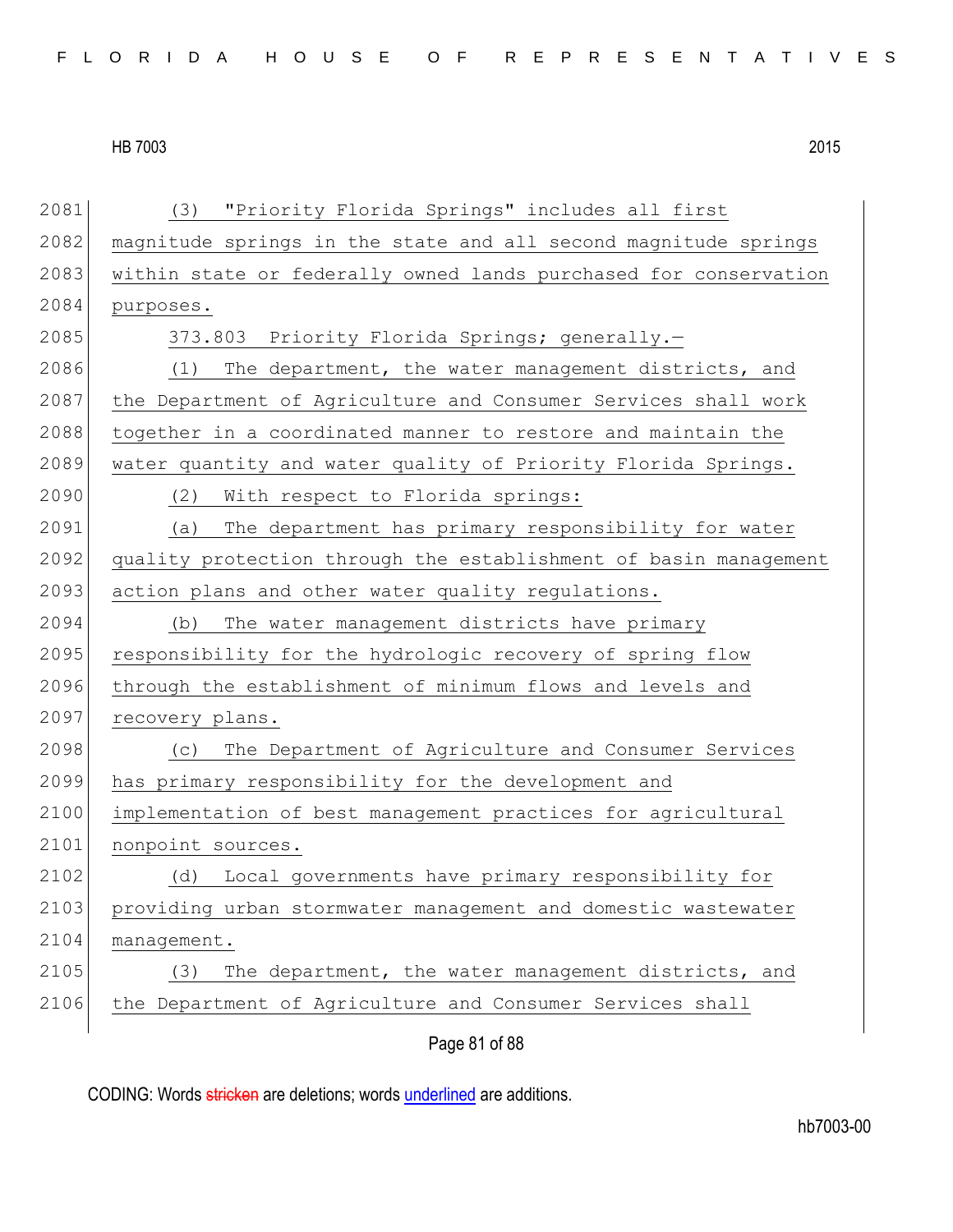| 2107 | prioritize the implementation of financial assistance and        |
|------|------------------------------------------------------------------|
| 2108 | community outreach programs for springs protection that support  |
| 2109 | actions to reduce nutrient loading to the environment and        |
| 2110 | prevent or abate nutrient over-enrichment of springs. Such       |
| 2111 | actions shall include implementing agricultural best management  |
| 2112 | practices and may include connecting centralized sewer systems   |
| 2113 | to densely populated areas presently served by onsite treatment  |
| 2114 | and disposal systems, stormwater management improvements, and    |
| 2115 | supporting implementation of ordinances consistent with the      |
| 2116 | department's Model Ordinance for Florida-Friendly Fertilizer Use |
| 2117 | on Urban Landscapes referenced in s. 403.9337.                   |
| 2118 | 373.805 Recovery or prevention strategies for Priority           |
| 2119 | Florida Springs.-                                                |
| 2120 | Recovery or prevention strategies for Priority Florida<br>(1)    |
| 2121 | Springs shall be developed as follows:                           |
| 2122 | For any minimum flow or level initially adopted after<br>(a)     |
| 2123 | July 1, 2015, if the Priority Florida Spring is below or is      |
| 2124 | projected to fall within 20 years below the initial minimum flow |
| 2125 | or level, the water management district shall simultaneously     |
| 2126 | approve the recovery or prevention strategy required by s.       |
| 2127 | $373.0421(2)$ .                                                  |
| 2128 | When an adopted minimum flow or level is revised, if<br>(b)      |
| 2129 | the Priority Florida Spring is below or is projected within 20   |
| 2130 | years to fall below the revised minimum flow or level, the water |
| 2131 | management district shall simultaneously approve the recovery or |
| 2132 | prevention strategy required by s. 373.0421(2) or modify an      |
|      |                                                                  |

# Page 82 of 88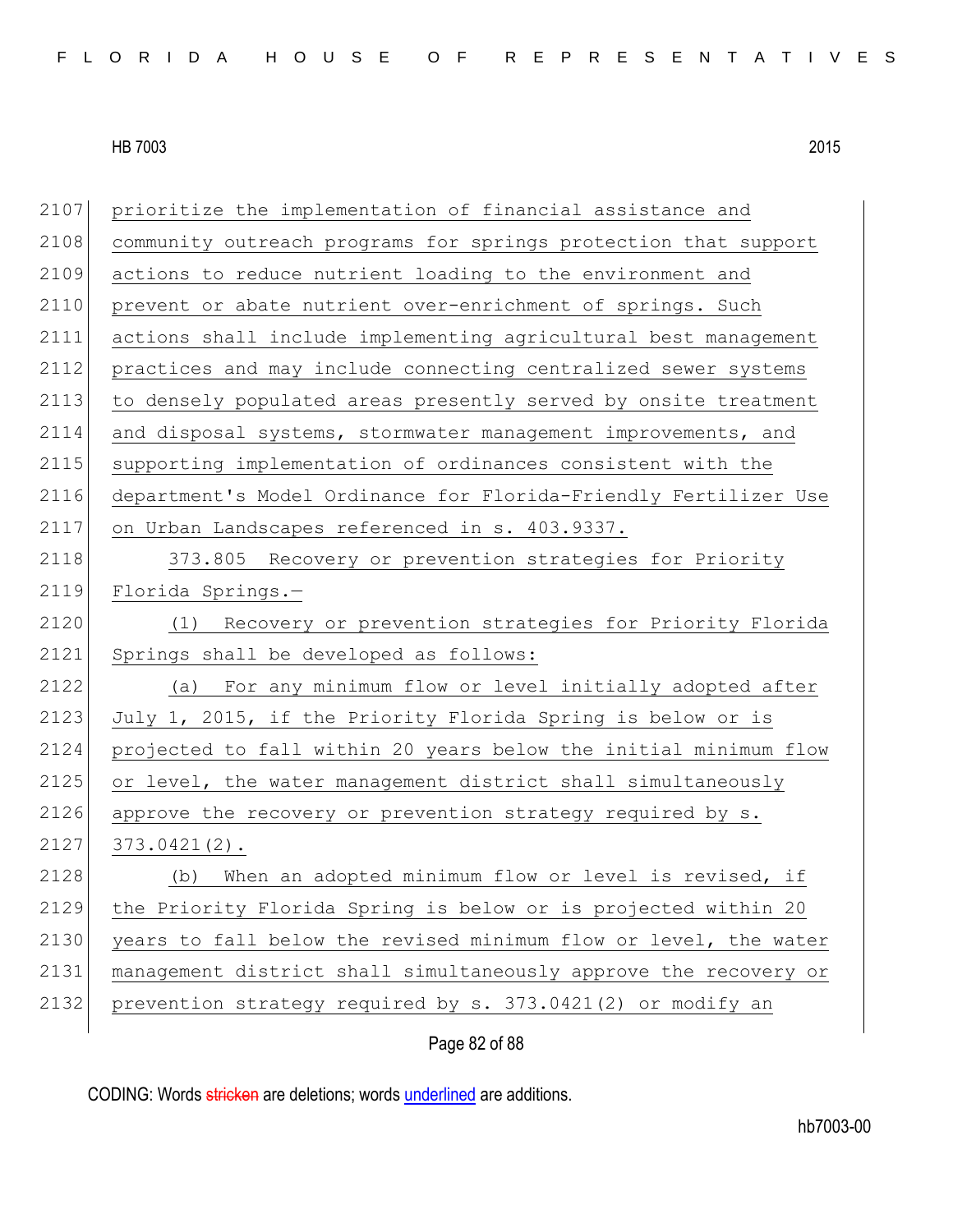| 2133 | existing recovery or prevention strategy.                        |
|------|------------------------------------------------------------------|
| 2134 | For Priority Florida Springs with an adopted minimum<br>(C)      |
| 2135 | flow or level but without a prevention or recovery strategy as   |
| 2136 | of July 1, 2015, when the water management district determines   |
| 2137 | the Priority Florida Spring has fallen below or is projected     |
| 2138 | within 20 years to fall below the adopted minimum flow or level, |
| 2139 | the water management district shall expeditiously approve a      |
| 2140 | recovery or prevention strategy.                                 |
| 2141 | A recovery or prevention strategy for a Priority<br>(2)          |
| 2142 | Florida Spring must include, at a minimum:                       |
| 2143 | A prioritized list of specific projects necessary to<br>(a)      |
| 2144 | achieve the minimum flow or level.                               |
| 2145 | The capital cost, operating cost, and measures of cost<br>(b)    |
| 2146 | benefit for each listed project.                                 |
| 2147 | The source and amount of financial assistance from the<br>(C)    |
| 2148 | water management districts for each project.                     |
| 2149 | (d) Provisions otherwise required by law.                        |
| 2150 | 373.807 Protection of water quality in Priority Florida          |
| 2151 | Springs.-                                                        |
| 2152 | (1) As expeditiously as practicable, but by December 1,          |
| 2153 | 2018, the department or the department in conjunction with a     |
| 2154 | water management district shall, for Priority Florida Springs:   |
| 2155 | Complete an assessment pursuant to s. 403.067 of<br>(a)          |
| 2156 | Priority Florida Springs for which an impairment determination   |
| 2157 | has not been made under the numeric nutrient criteria in effect  |
| 2158 | for spring vents.                                                |

# Page 83 of 88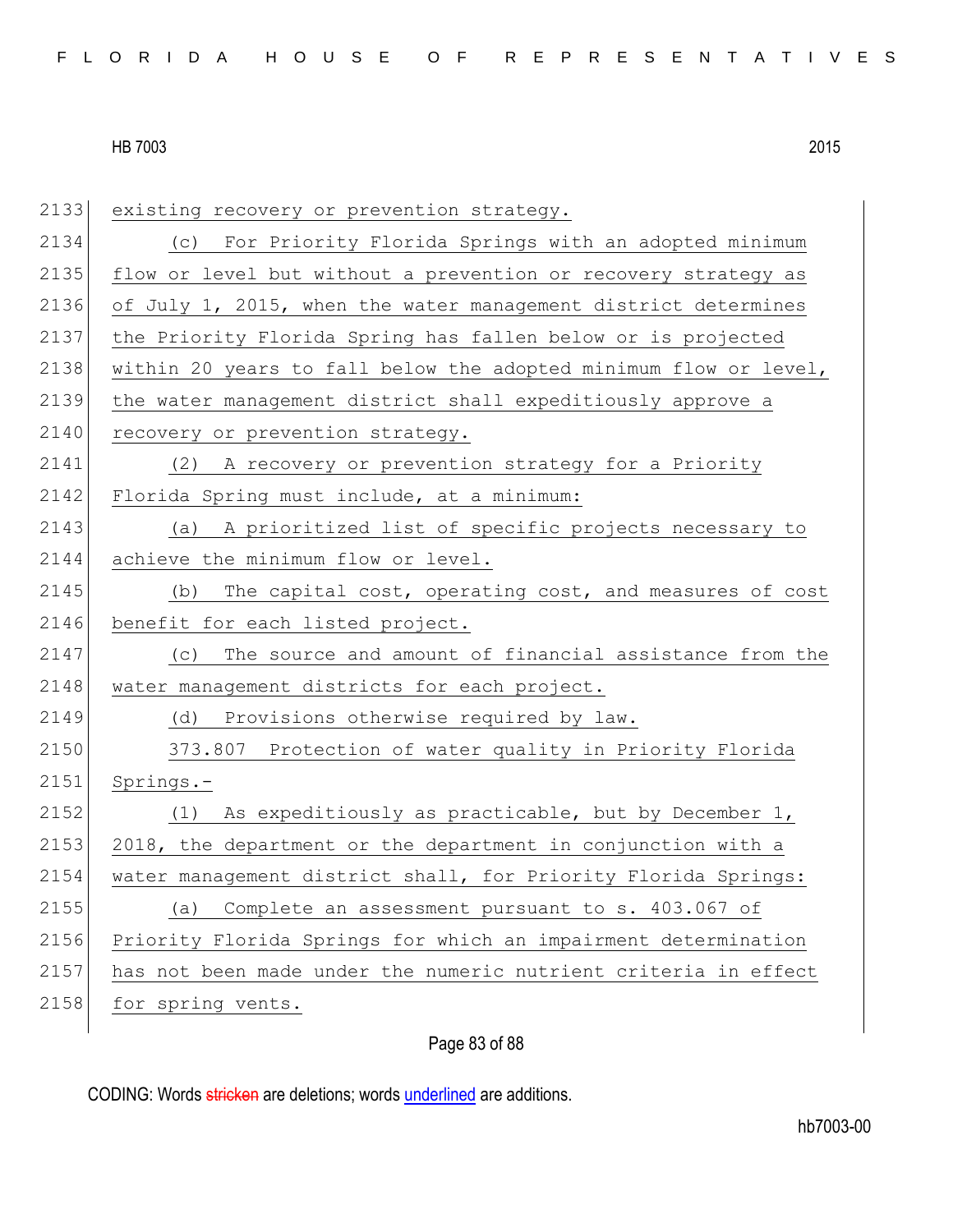| 2159 | Establish a total maximum daily load for nutrients<br>(b)       |
|------|-----------------------------------------------------------------|
| 2160 | pursuant to s. 403.067 for Priority Florida Springs determined  |
| 2161 | by the department to be impaired.                               |
| 2162 | (c) Establish basin management action plans pursuant to s.      |
| 2163 | 403.067 that include the impaired Priority Florida Springs that |
| 2164 | are subject to a total maximum daily load.                      |
| 2165 | (2) If a Priority Florida Spring is determined to be            |
| 2166 | impaired after December 1, 2018, the department shall establish |
| 2167 | a basin management action plan to include the impaired spring   |
| 2168 | within 2 years after the determination of impairment.           |
| 2169 | (3) Basin management action plans for Priority Florida          |
| 2170 | Springs must include, at a minimum:                             |
| 2171 | 1. A priority listing of all specific projects identified       |
| 2172 | for implementation of the basin management action plan.         |
| 2173 | The capital cost, operating cost, and measures of cost<br>2.    |
| 2174 | benefit for each listed project.                                |
| 2175 | The source and amount of financial assistance, if any,<br>3.    |
| 2176 | from the water management districts, the department, and the    |
| 2177 | Department of Agriculture and Consumer Services for each        |
| 2178 | project.                                                        |
| 2179 | Provisions otherwise required by law.<br>4.                     |
| 2180 | 373.809 Agricultural best management practices for springs      |
| 2181 | protection.-                                                    |
| 2182 | Best management practices for agricultural discharges<br>(1)    |
| 2183 | shall reflect a balance between water quality improvements in   |
| 2184 | Priority Florida Springs and agricultural productivity.         |
|      |                                                                 |

Page 84 of 88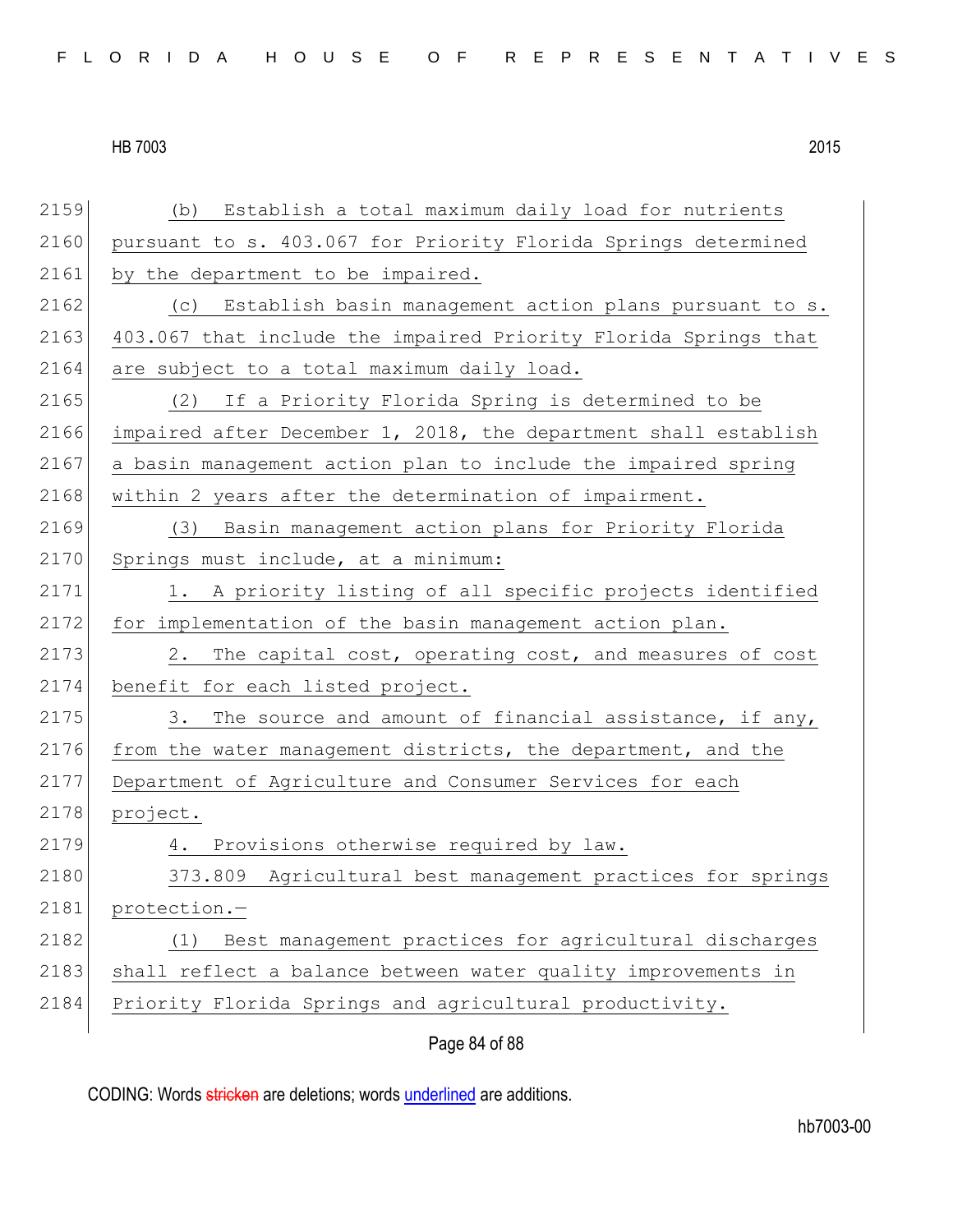2185 (2) Subject to the availability of funds, the Department 2186 of Agriculture and Consumer Services, in cooperation with the 2187 department and the water management districts, shall provide 2188 technical and financial assistance for implementation of 2189 agricultural best management practices pursuant to this section. 2190 (3) The department shall conduct monitoring at 2191 representative sites to verify the effectiveness of agricultural 2192 best management practices in accordance with s. 403.067. 2193 (4) Where water quality problems are detected in a 2194 Priority Florida Spring despite the appropriate implementation 2195 of adopted agricultural best management practices, a 2196 reevaluation of the agricultural best management practices shall 2197 be conducted pursuant to s.  $403.067(7)(c)4$ . 2198 (5) Each person engaged in the occupation of agriculture 2199 within the geographic area encompassed by a basin management 2200 action plan that includes a Priority Florida Spring must either 2201 implement agricultural best management practices in accordance 2202 with the rules of the Department of Agriculture and Consumer 2203 Services or conduct water quality monitoring prescribed by the 2204 department or water management district according to the 2205 following schedule: 2206 (a) If a basin management action plan that includes a 2207 Priority Florida Spring was established before July 1, 2015, 2208 each person engaged in the occupation of agriculture within the 2209 geographic area encompassed by the basin management action plan 2210 must, by December 31, 2015, notify the Department of Agriculture

Page 85 of 88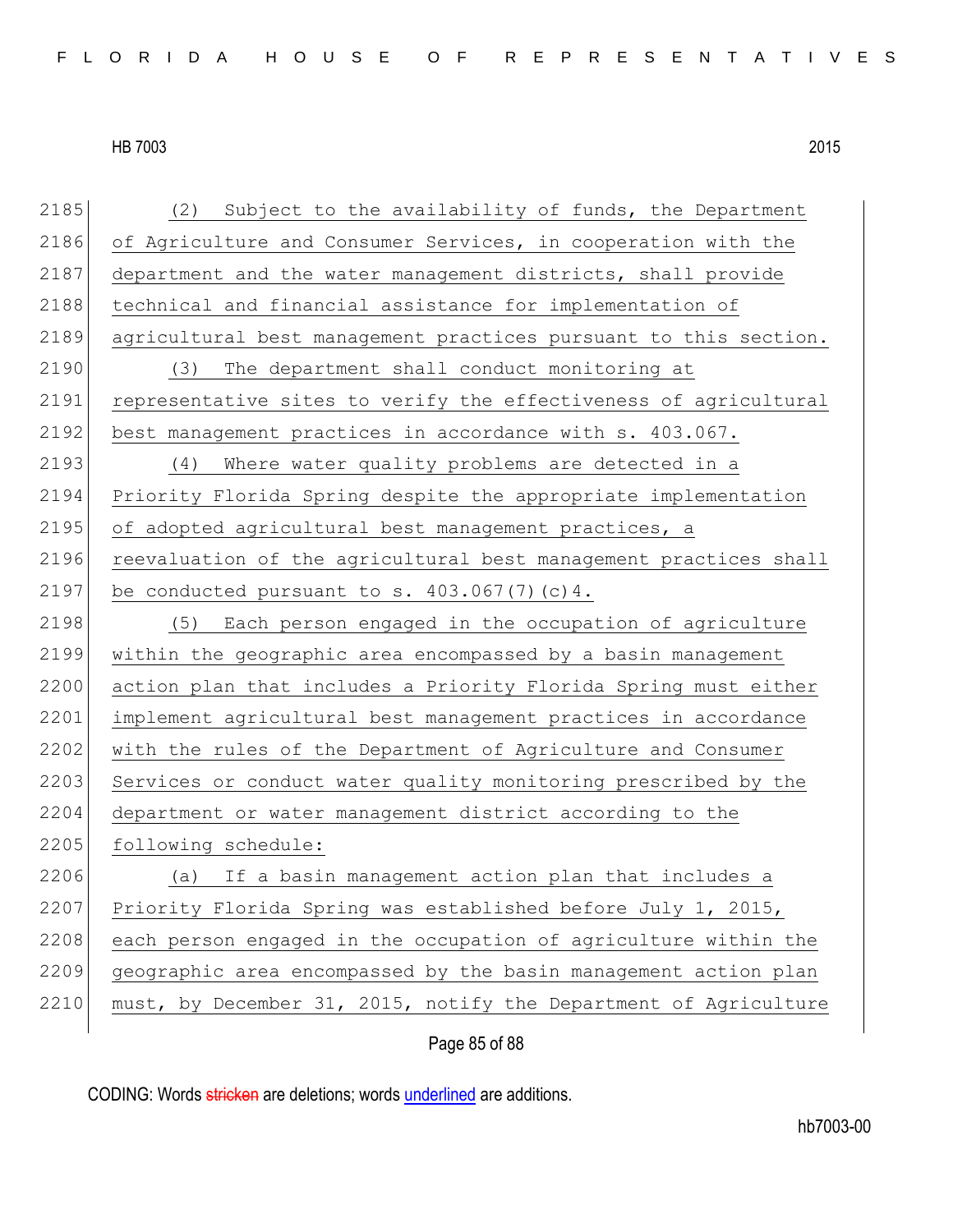2211 and Consumer Services of his or her intent to either implement 2212 agricultural best management practices or conduct water quality 2213 monitoring prescribed by the department or water management 2214 district.

2215 (b) If a basin management action plan that includes a 2216 Priority Florida Spring is established on or after July 1, 2015, 2217 each person engaged in the occupation of agriculture within the 2218 geographic area encompassed by the basin management action plan 2219 must, within 180 days after establishment of the basin 2220 management action plan, notify the Department of Agriculture and 2221 Consumer Services of his or her intent to either implement 2222 agricultural best management practices or conduct water quality 2223 monitoring prescribed by the department or water management 2224 district.

2225 Section 15. Subsection (29) of section 403.061, Florida 2226 Statutes, is amended to read:

2227 403.061 Department; powers and duties.—The department 2228 shall have the power and the duty to control and prohibit 2229 pollution of air and water in accordance with the law and rules 2230 adopted and promulgated by it and, for this purpose, to:

 (29)(a) Adopt by rule special criteria to protect Class II 2232 and Class III shellfish harvesting waters. Such rules may include special criteria for approving docking facilities that have 10 or fewer slips if the construction and operation of such 2235 facilities will not result in the closure of shellfish waters. (b) Adopt by rule a specific surface water classification

#### Page 86 of 88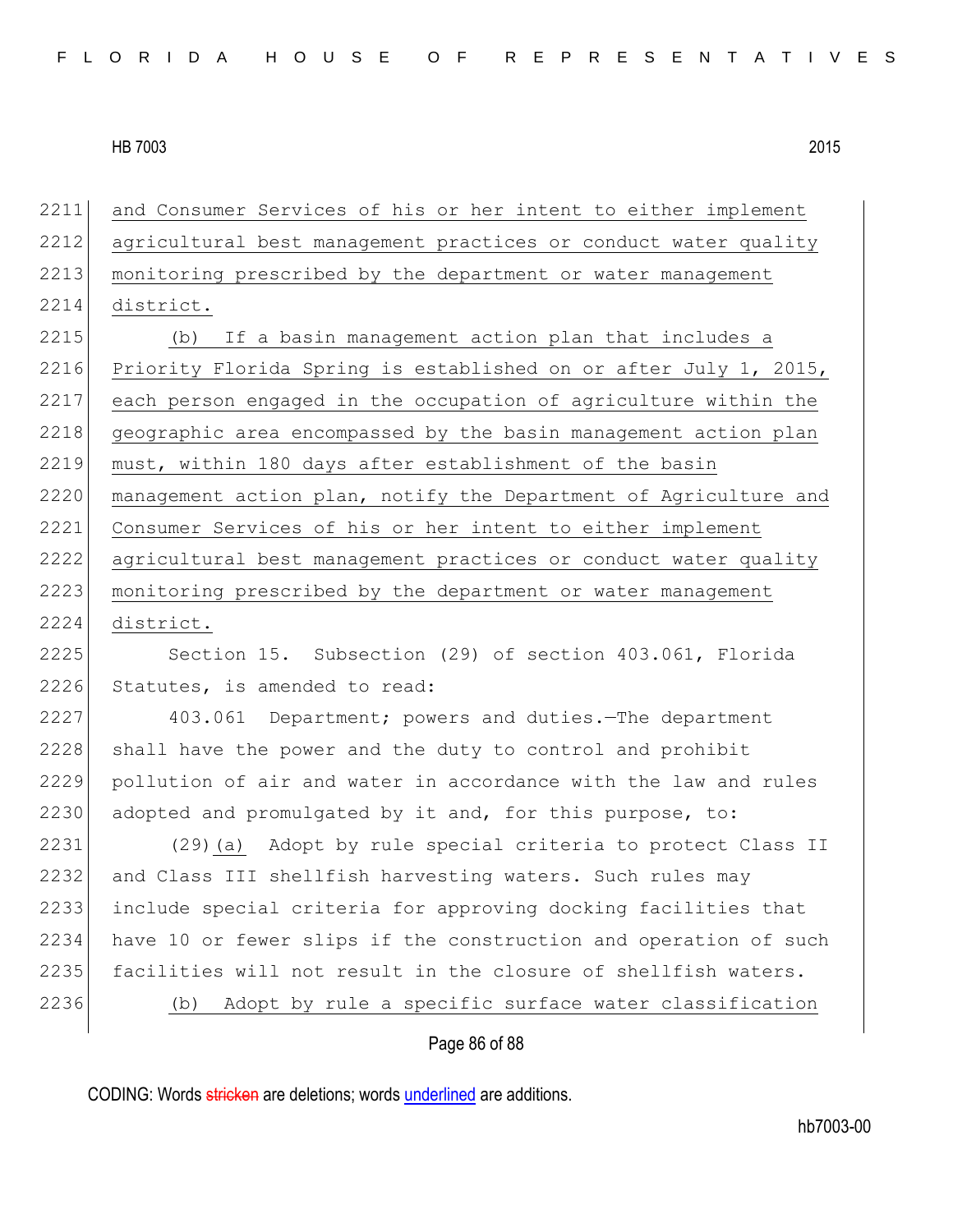| 2237 | to protect surface waters used for treated potable water supply. |
|------|------------------------------------------------------------------|
| 2238 | These designated surface waters shall have the same water        |
| 2239 | quality criteria protections as waters designated for fish       |
| 2240 | consumption, recreation, and the propagation and maintenance of  |
| 2241 | a healthy, well-balanced population of fish and wildlife, and    |
| 2242 | shall be free from discharged substances at a concentration      |
| 2243 | that, alone or in combination with other discharged substances,  |
| 2244 | would require significant alteration of permitted treatment      |
| 2245 | processes at the permitted treatment facility or that would      |
| 2246 | otherwise prevent compliance with applicable state drinking      |
| 2247 | water standards in the treated water. Notwithstanding this       |
| 2248 | classification, a surface water used for treated potable water   |
| 2249 | supply may be reclassified as waters designated for potable      |
| 2250 | water supply.                                                    |
| 2251 |                                                                  |
| 2252 | The department shall implement such programs in conjunction with |
| 2253 | its other powers and duties and shall place special emphasis on  |
| 2254 | reducing and eliminating contamination that presents a threat to |
| 2255 | humans, animals or plants, or to the environment.                |
| 2256 | Section 16. Subsection (21) is added to section 403.861,         |
| 2257 | Florida Statutes, to read:                                       |
| 2258 | Department; powers and duties. The department<br>403.861         |
| 2259 | shall have the power and the duty to carry out the provisions    |
| 2260 | and purposes of this act and, for this purpose, to:              |
| 2261 | Establish rules in accordance with this subsection<br>(21)       |
| 2262 | concerning the use of surface waters for public water supply.    |
|      | Page 87 of 88                                                    |